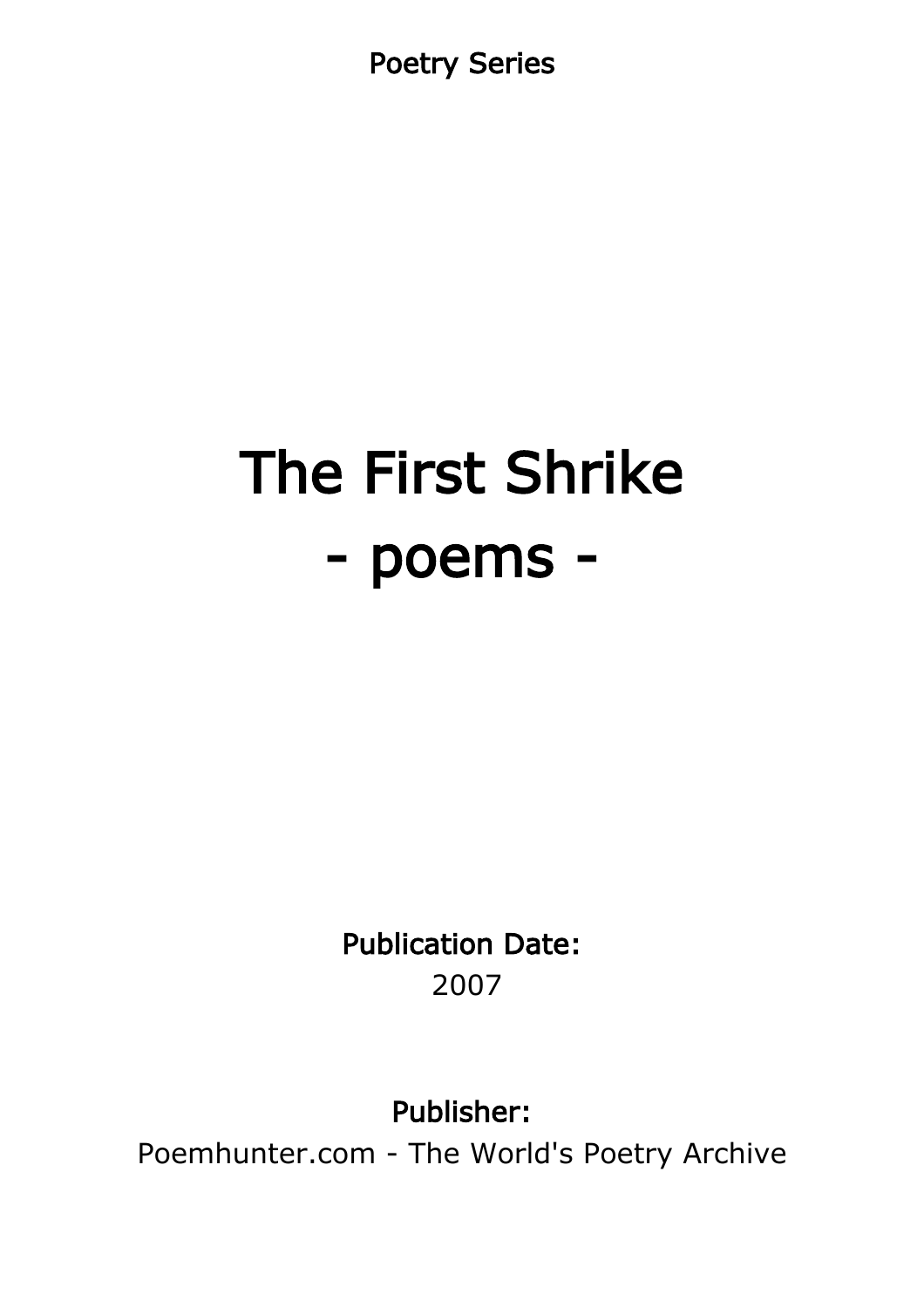# The First Shrike(Still Waiting-Inpending)

If You Only Knew (seperates he from me) The Shrike appears in all of the Hyperion books and is something of an enigma; its true purpose isn't 'revealed' until the second book, but even then it is left a malleable purpose. In fact, this explanation is changed significantly in the latter two books (The Endymion duology) . The Shrike appears to act both autonomously and as a servant of some unknown force or entity, and in the first two Hyperion books, exists solely in the area around the Time Tombs on the planet Hyperion. In the latter two, it is effectively unfettered.

#### [edit] Physical Description

The Shrike stands roughly three meters in height and is described as being composed of razorwire, thorns, blades, and cutting edges, having fingers like scalpels and long, curved toeblades. It is basically a gigantic, bladed killing machine.

The Shrike weighs over a ton, though it is apparently capable of modifying its density as it sees fit.

Though metallic in appearance ('quicksilver over chrome') , the Shrike is also described as an 'organic' machine, humanoid in a general way, but with four 'oddly jointed' arms and intense, multi-faceted ruby eyes.

According to all descriptions, the Shrike is immensely horrifying to behold, extremely large, covered in blades and other cutting utensils, strangely quicksilver-shifty to look upon, and essentially something straight out of the most demented nightmares.

Upon suffering injury in combat, the Shrike is seen to lose a large amount of cabling likened to intestines, but in no way loses its abilities as a result.

#### [edit] Abilities

The Shrike communicates exclusively through pain and death. Throughout the books it is apparent that the Shrike can travel through time, appearing to move much faster than light and appearing to exist everywhere simultaneously if it desires. The Shrike was at one point assumed to be a prisoner of the Hyperion time tombs' anti-entropic fields (the 'time tides') , but as these began to degrade, the Shrike ranged farther and farther and eventually was observed on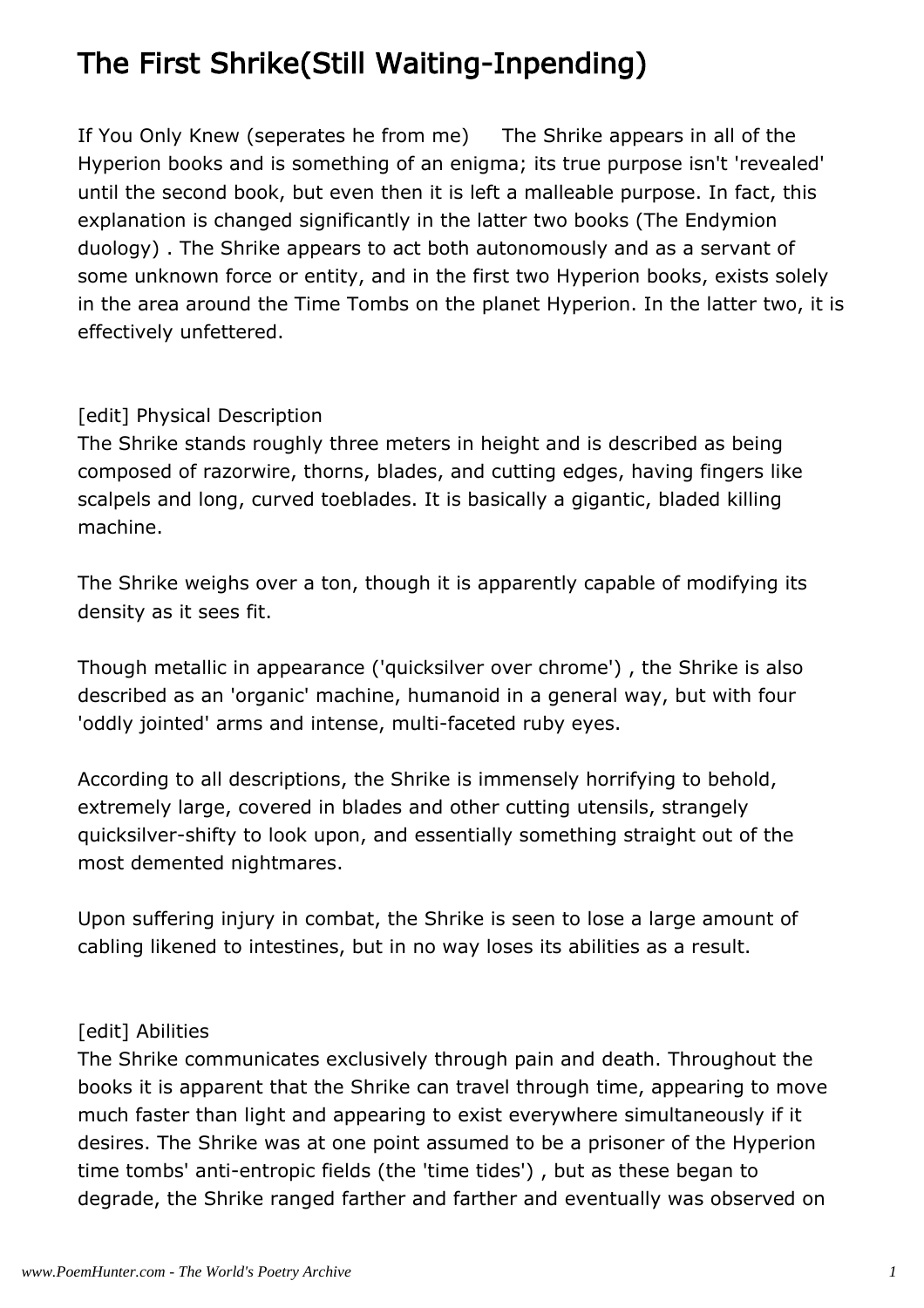other planets elsewhere in the galaxy.

Preferring to perform vivisections on its victims, the Shrike generally 'appears' near its victims and blinks about them before killing them in a flash of opening flesh and gore; sometimes it leaves its victims alive and transports them to an eternity of impalement upon an enormous artificial 'tree of thorns' in Hyperion's distant future. The tree of thorns is described as unimaginably large, alive with the agonized writhing of countless human victims of all ages and races.

The Shrike proves to be more than competent at hand-to-hand combat; it is itself a gigantic cutting utensil capable of manipulating time itself.

#### [edit] Origin

Surrounded in complete mystery, the object of fear, hatred, and even worship (by members of the Church of the Final Atonement, AKA the 'Shrike Cult') , the Shrike's origins are as uncertain as are its purpose and its abilities.

It is suggested in the books that the Shrike was actually a creation of a distantfuture computer god, the Ultimate Intelligence, or UI, which was the end-result of countless years of TechnoCore research and effort. The UI, however, was not the only 'god' to be created - humanity and other conscious life eventually spawned its own god. The UI and the human god apparently strove with one another before the empathy part of the human god fled back in time.

The UI then created the Shrike and sent it back to create suffering by impaling people on its tree of thorns, in the hopes that when enough human suffering was harvested and sustained on the tree of thorns, the human god would emerge from hiding and respond to all the pain broadcast by the Shrike's tree.

The results of this are not discussed in-depth in the books.

In a somewhat different explanation offered in The Rise of Endymion, The Shrike has a connection to a TechnoCore sect called the Reapers, the original programs designed to provide evolutionary pressure on the hyperlife Core entities. The Reapers' motivations are, again, unclear - though in the latter two books, when the connection to the Reapers is made clear, the Shrike acts as a protector of Aenea against the Core assassins.

The actual controlling persona of the Shrike is, in fact, taken from that of its nemesis Fedmahn Kassad, the warrior who ultimately defeats it. It is unclear whether this applies to the legions of Shrikes existing by the time of Kassad's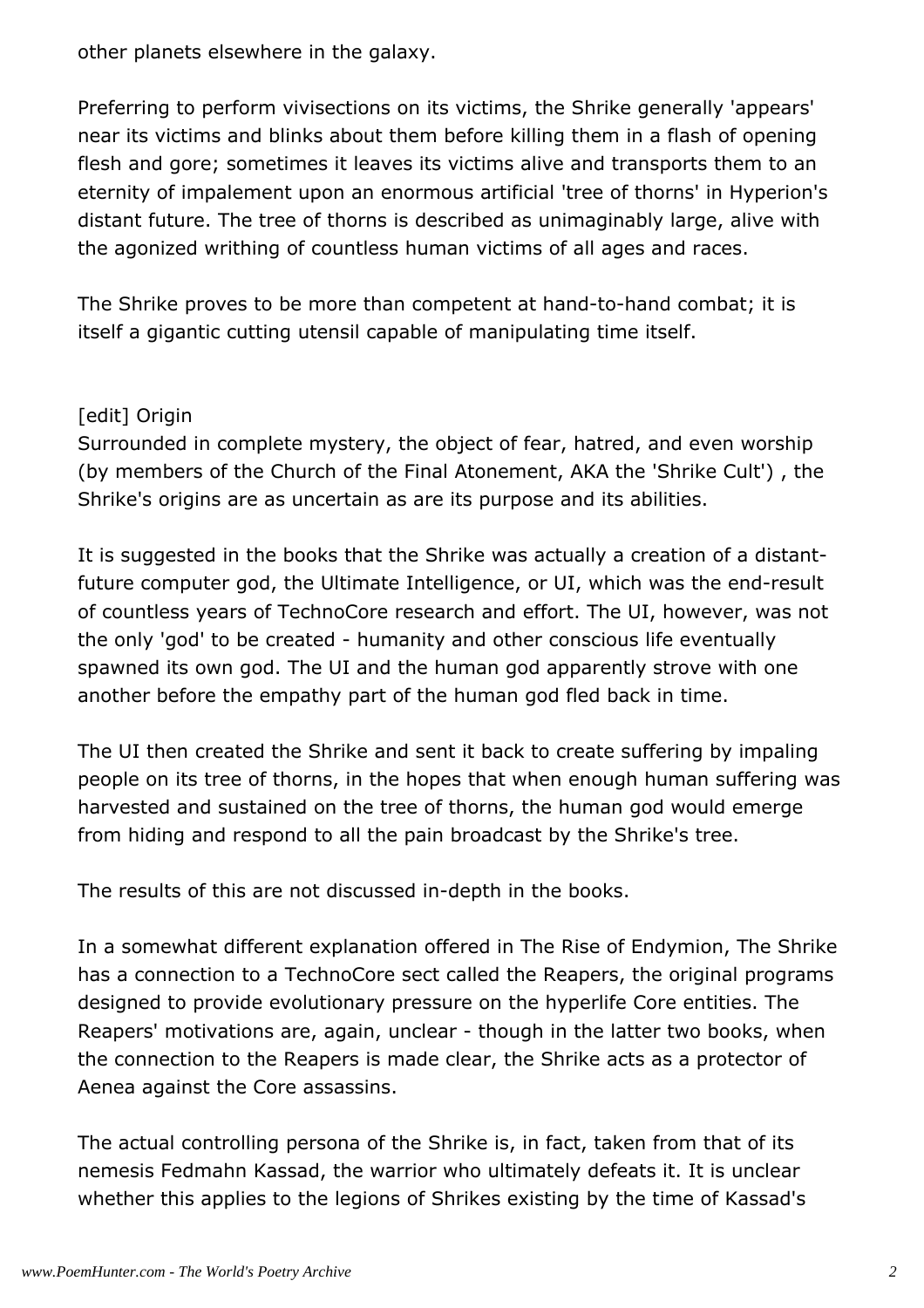final battle, some time in the distant future, or solely to the original Shrike.

Top that for imagination.....lol For imaniation is all it is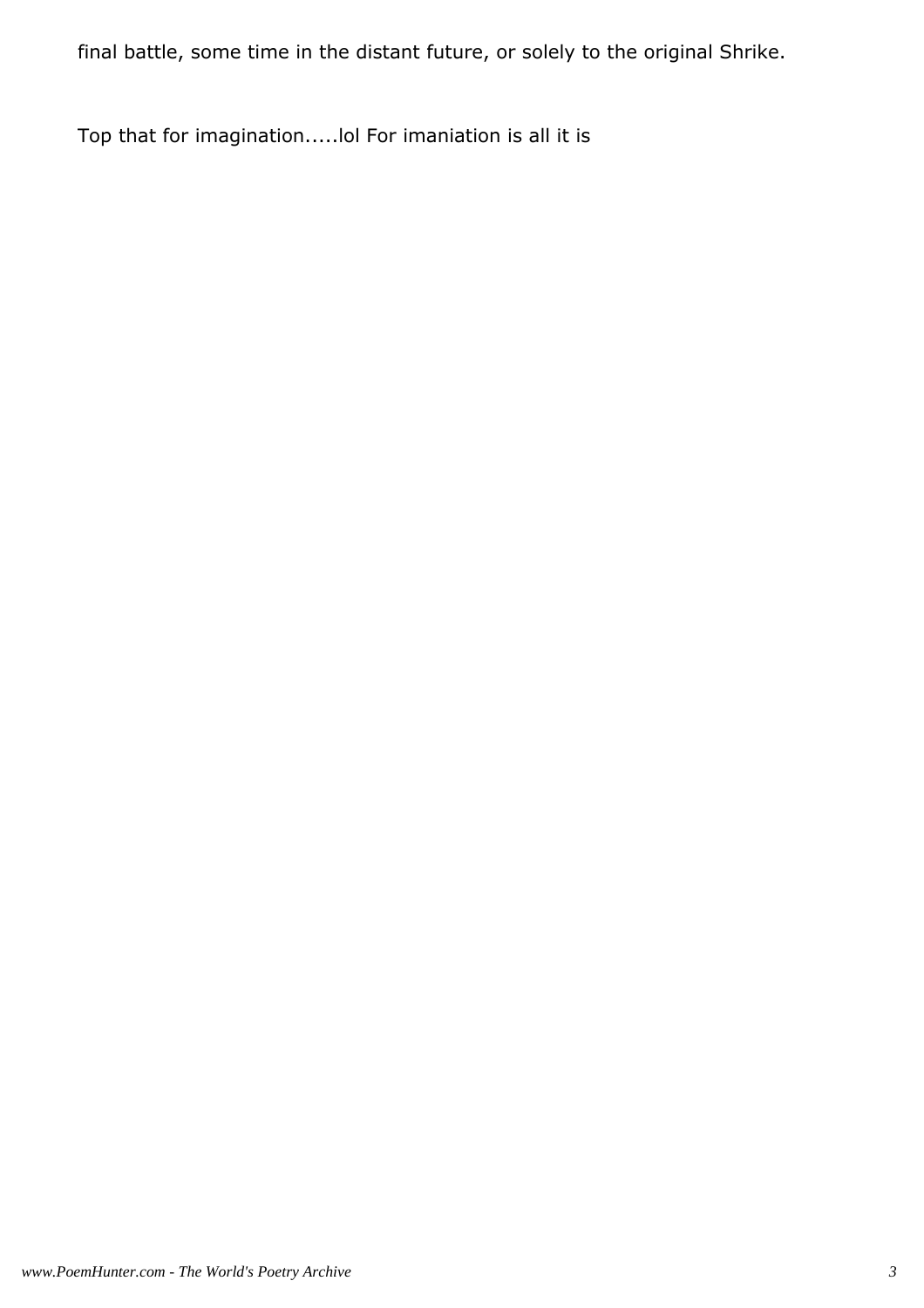# A Gentleman Once Said To Me

(And I Qoute) I said our baby was a miracle He stated that all children are miracles

Dumbfounded I could only think to he the greater the sacrifice the greater the miracle

The First Shrike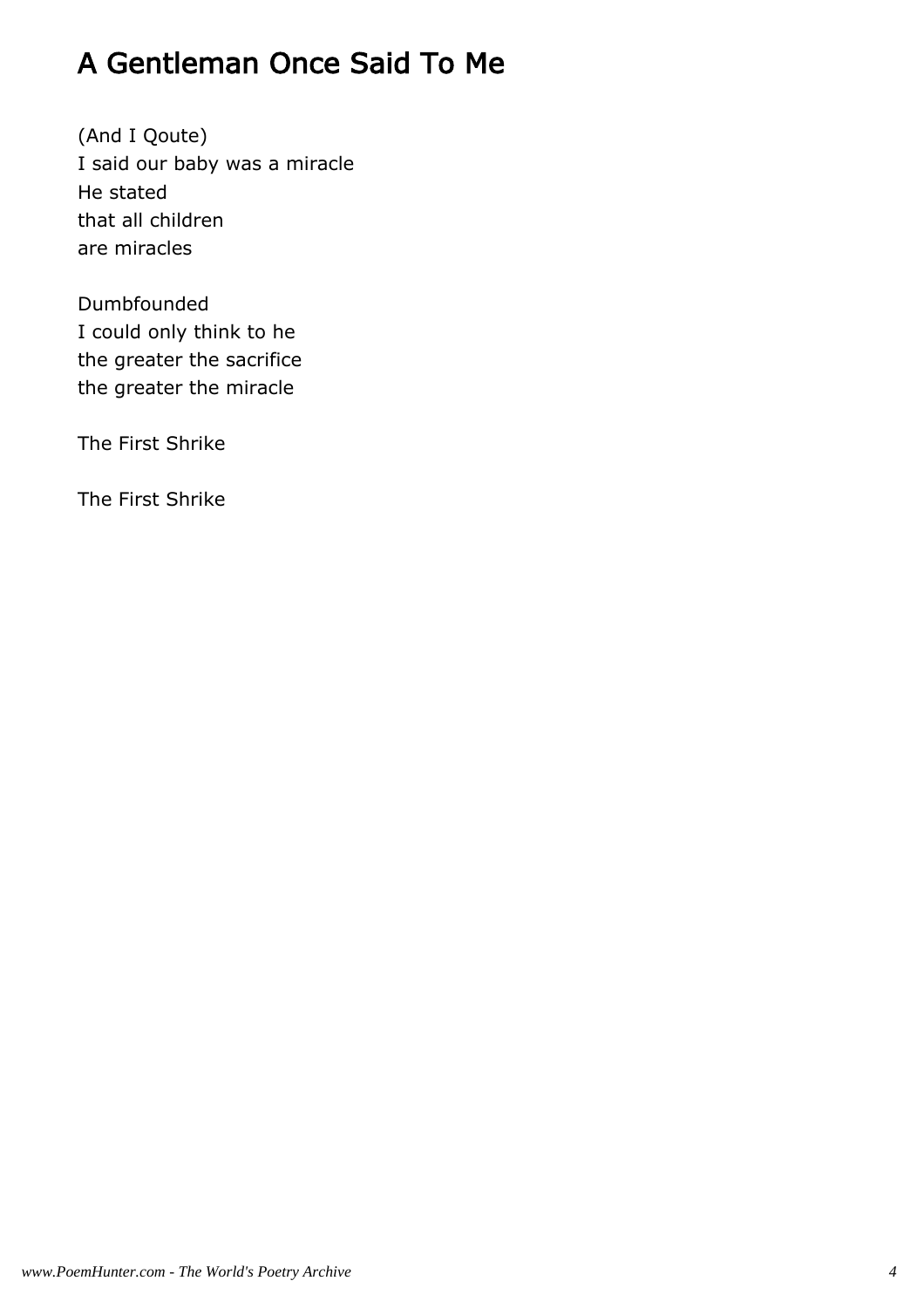## A Posteriori

The text of life is all about learning from not only your life

Yet in the sharing richness in life all to have lived

Precious few do share with you

Some with wisdom come to the young

The teachers our parents but to name a few

So of you whom have such gifts as these

**Unclutter** there minds let them learn of such things

Of this I ask please just be kind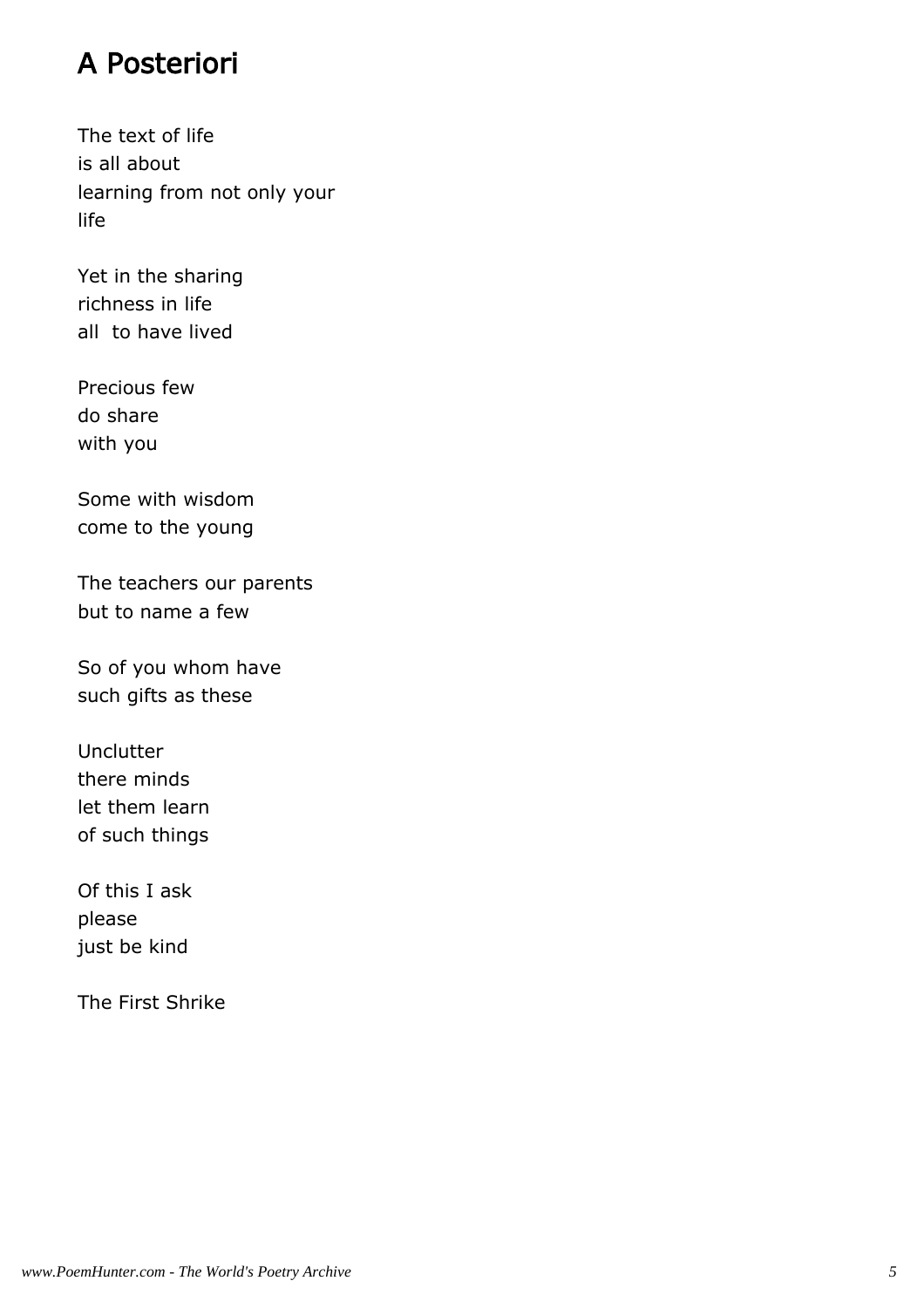# A Reflection On One So Wise 'Abraham Lincoln' For Whom The Bell Did Toll

'Every man is proud of what he does well; and no man is proud of what he does not do well. With the former, his heart is in his work; and he will do twice as much of it with less fatigue. The latter performs a little imperfectly, looks at it in disgust, turns from it, and imagines himself exceedingly tired. The little he has done, comes to nothing, for want of finishing.' Abraham Lincoln.

'When a man is led to believe that the pride in the work that he thought was done well, is undermined by himself, or others, for lack of instruction, where such insruction would not be rebuffed, then those whom could so insruct are just as responsable for the want of his when his heart is in his work and he seemed tireless in the pusuit of it's perfection, while knowing full well that nothing is perfect, when if fortunte enough, then his efforts could at the very least be percieved as his willingness to bring himself up from his past failers'.

For nothing eles from man or woman, Would or could any so ask.

James E McLain Jr.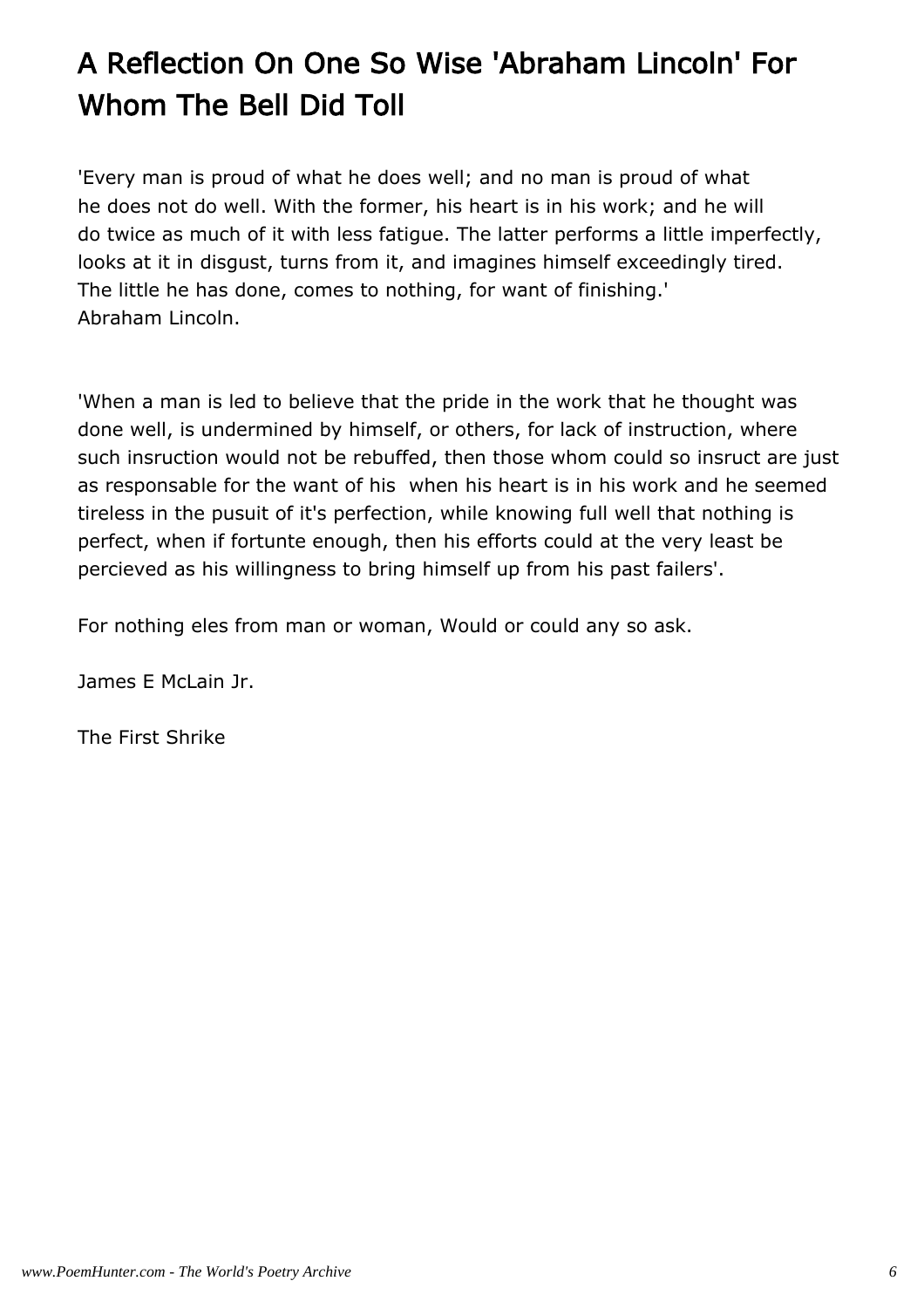# A Second Chance From 'God'

The child I cried when from the womb you finally came

No misty sigh that came from you through the fluid of life she saw

In it's stead two cries I hear the first a painfull sigh I heard

For as that pain so did depart the second sound we did so hear

That gift of life that most hold dear

Trembling, Frailness small such 'GRACE'

Laid through mercy in your hands

.

The ultimate gift' GOD' gave to us

Such sweetness may all learn to know

For such a rairity some may have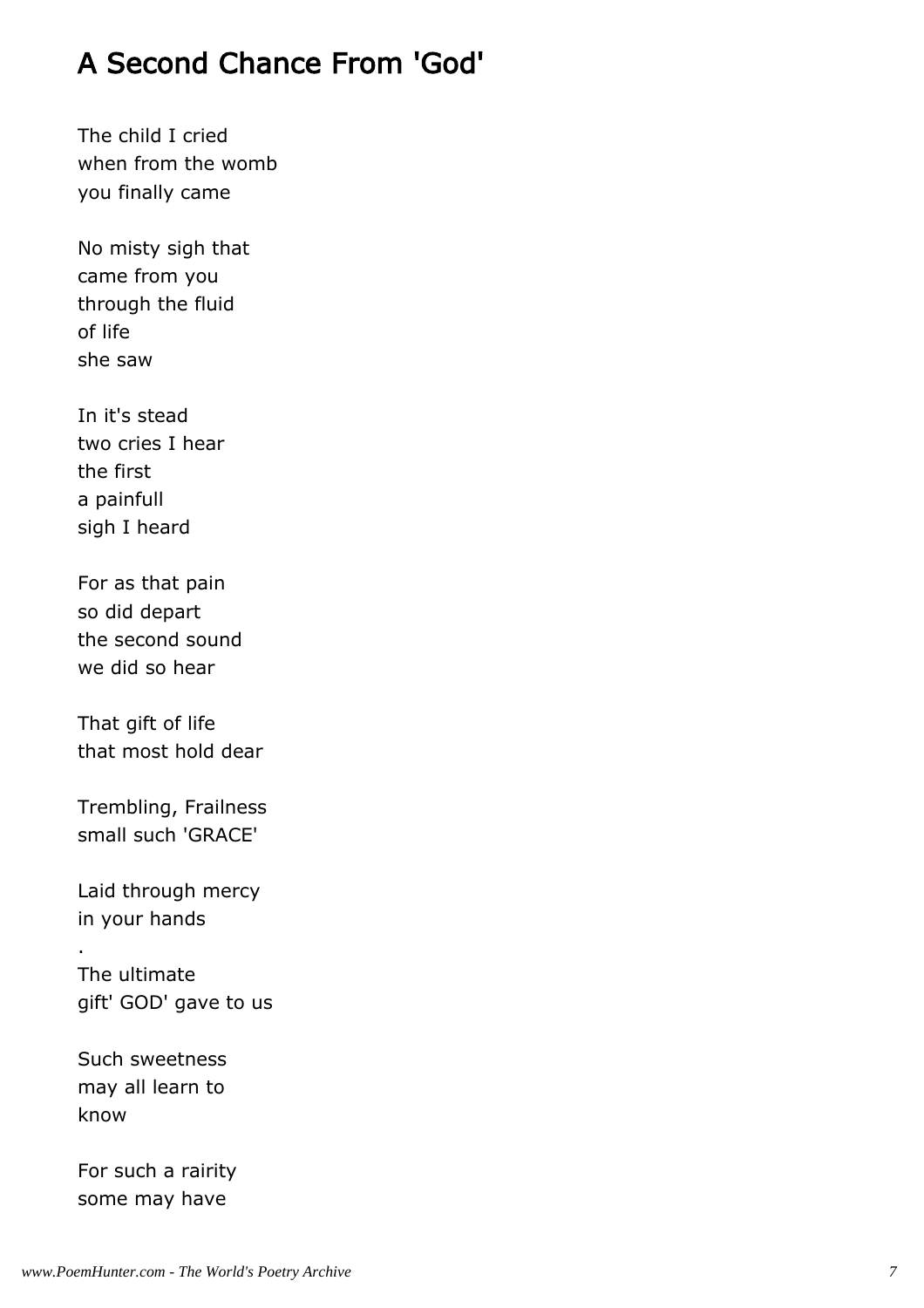Second chance we all can find through faith Wilt thou now

'Child' learn the song live to tell... grow up so strong.

With wings upon which you have to fly.

Thy glory to himself.......Not I

The First Shrike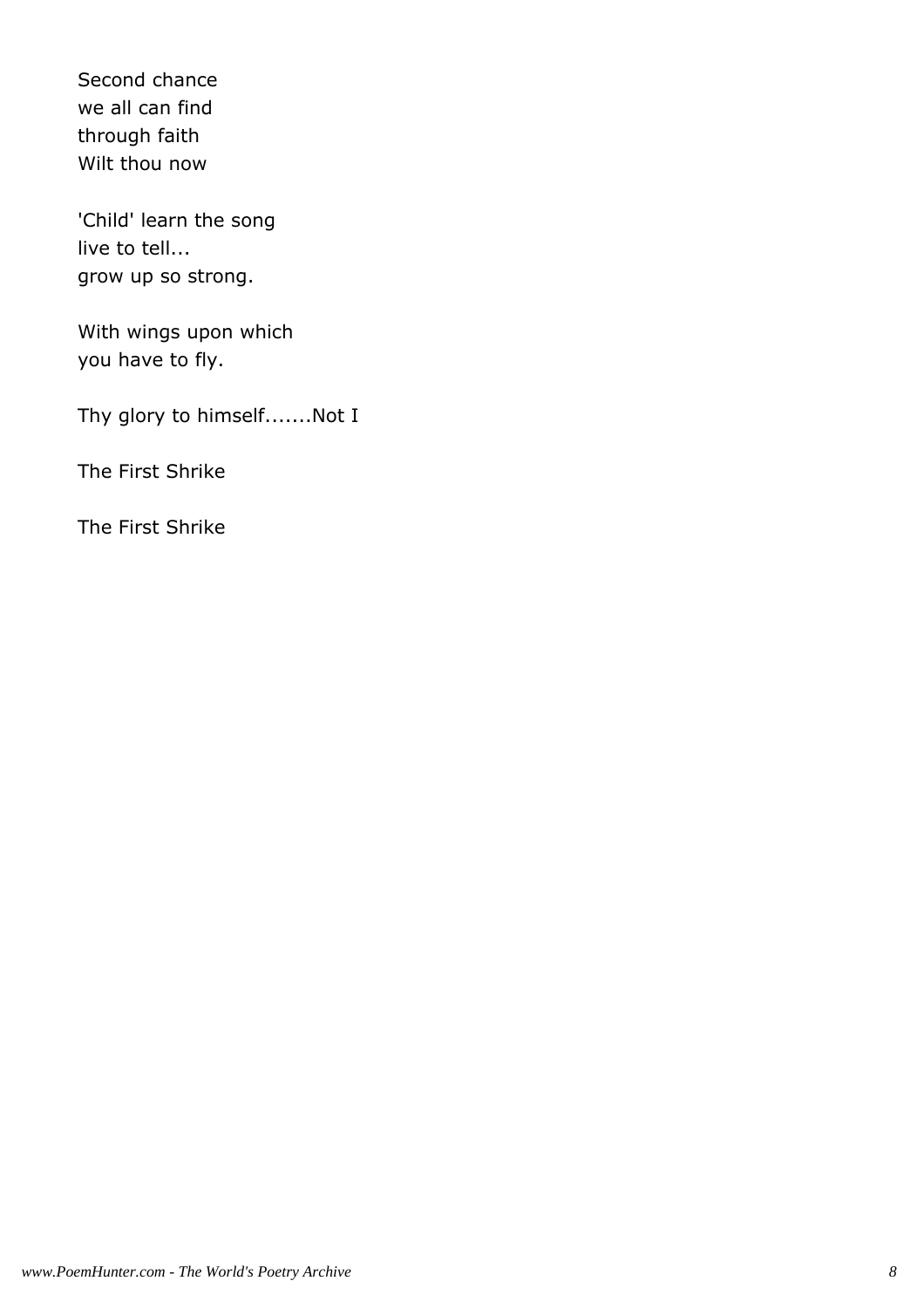# Alula

When she was born thus so adorned so tired she was gave birth to you different set of wings you now so have please learn to use them right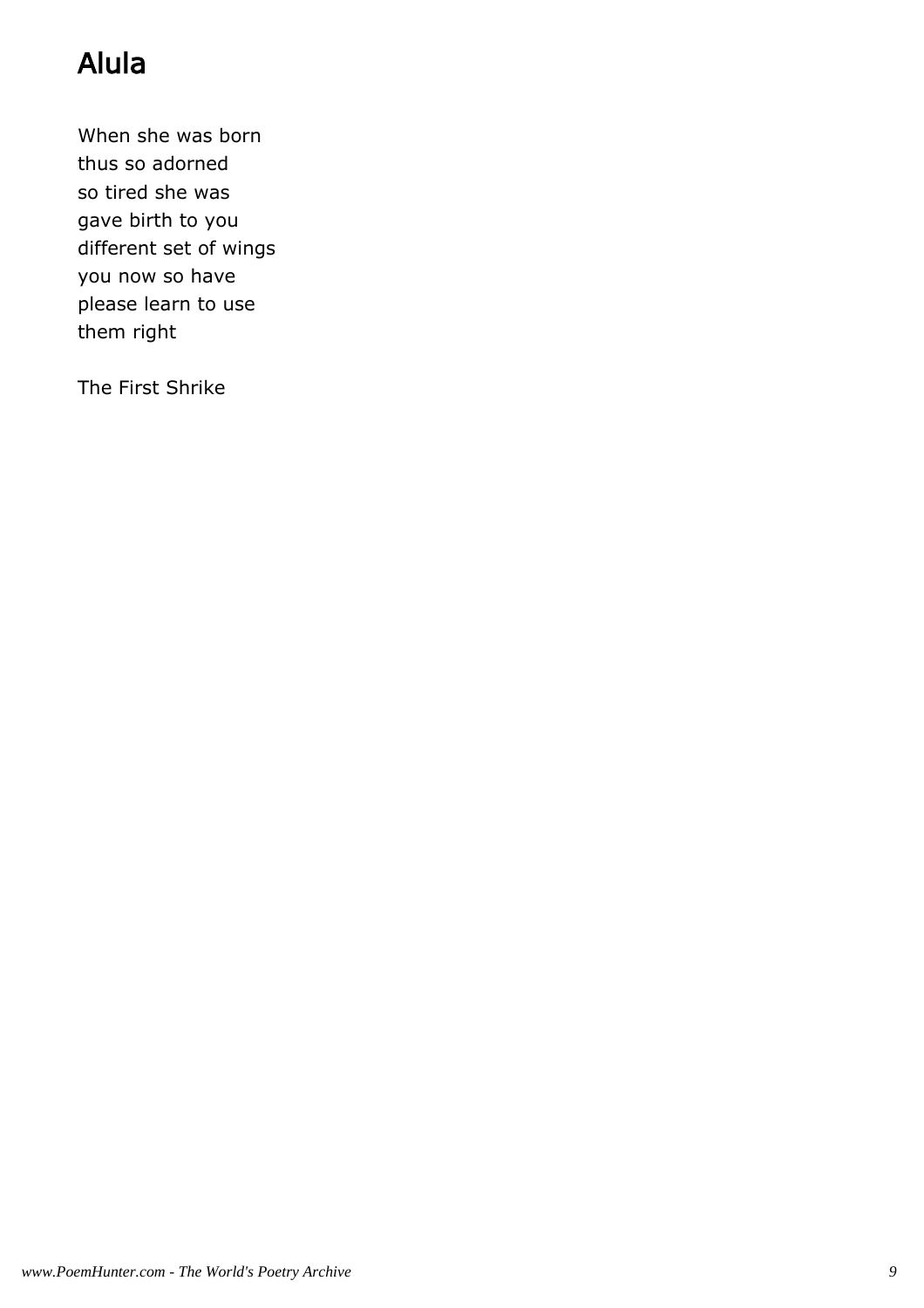# Am I

Sight blinded aura thought wait sit and drown

Do come forth such thoughts as walls give way to pave

Sight blinded for myself so think some one else not I am

The right still all have yet the exception is bad for the few

No thought did I give when on bended knee by force so was I

Missundersanding my whole life so thought they of me

For now that no longer am I whom so did wander percieved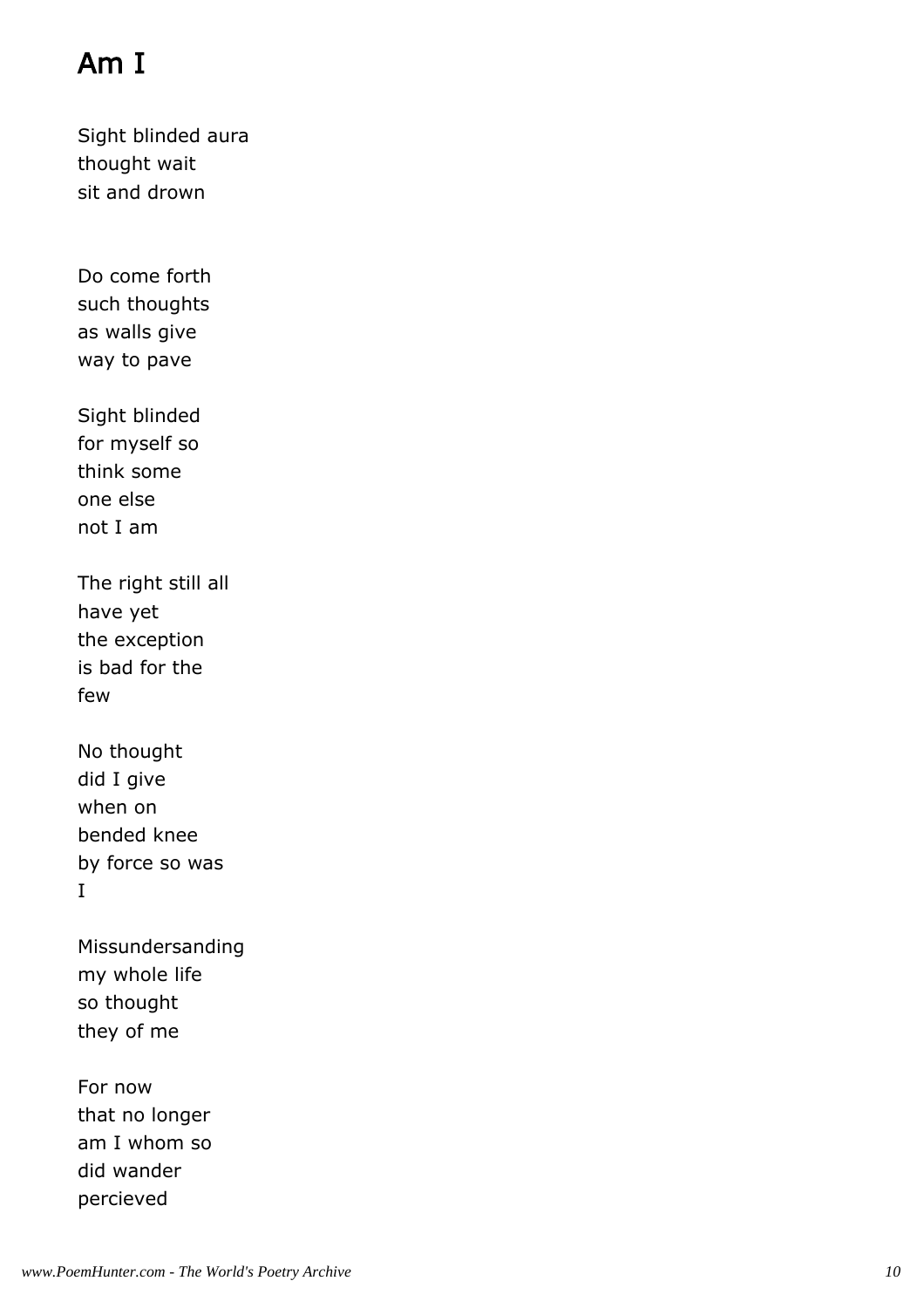something better

My chances by me so thought by thee mean at the very least uncertainty

These solom words are spoken for you

Spoken such words humbly solem are they now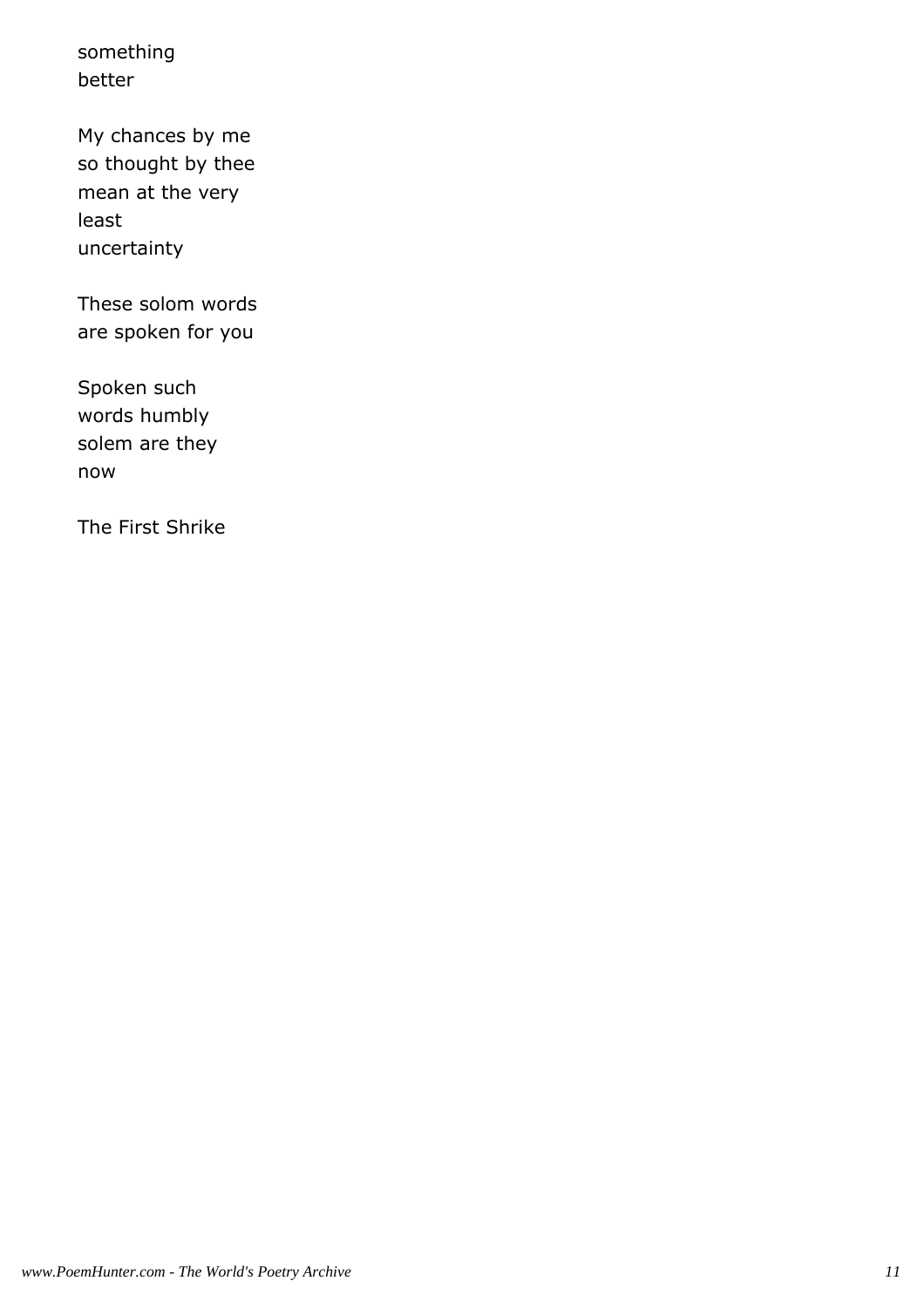# Bathed In Pillars Of Light

The light does bring forth life darkness is only temporary meant for us to rest our selves

Shrug off yesterdays difficulties for the morrows light brings us new hope in most difficult things

Yet the white rose fragrance indearing to all brings forth the sculpture of all pure things

I have at a young age long tranceded this mortal shell en cased it seems that I am in

For the purity of that which it is

When you gaze upon it's leaves indelibity blue printed to pass on to others which you will

Just but left to tend the garden by those whom know the secrets of that upon which we are all intitled to

Only for the lack of sight without eyes to hear with out ears to taste that which you smell and so those two scenses are intertwined to feel with out touching an impath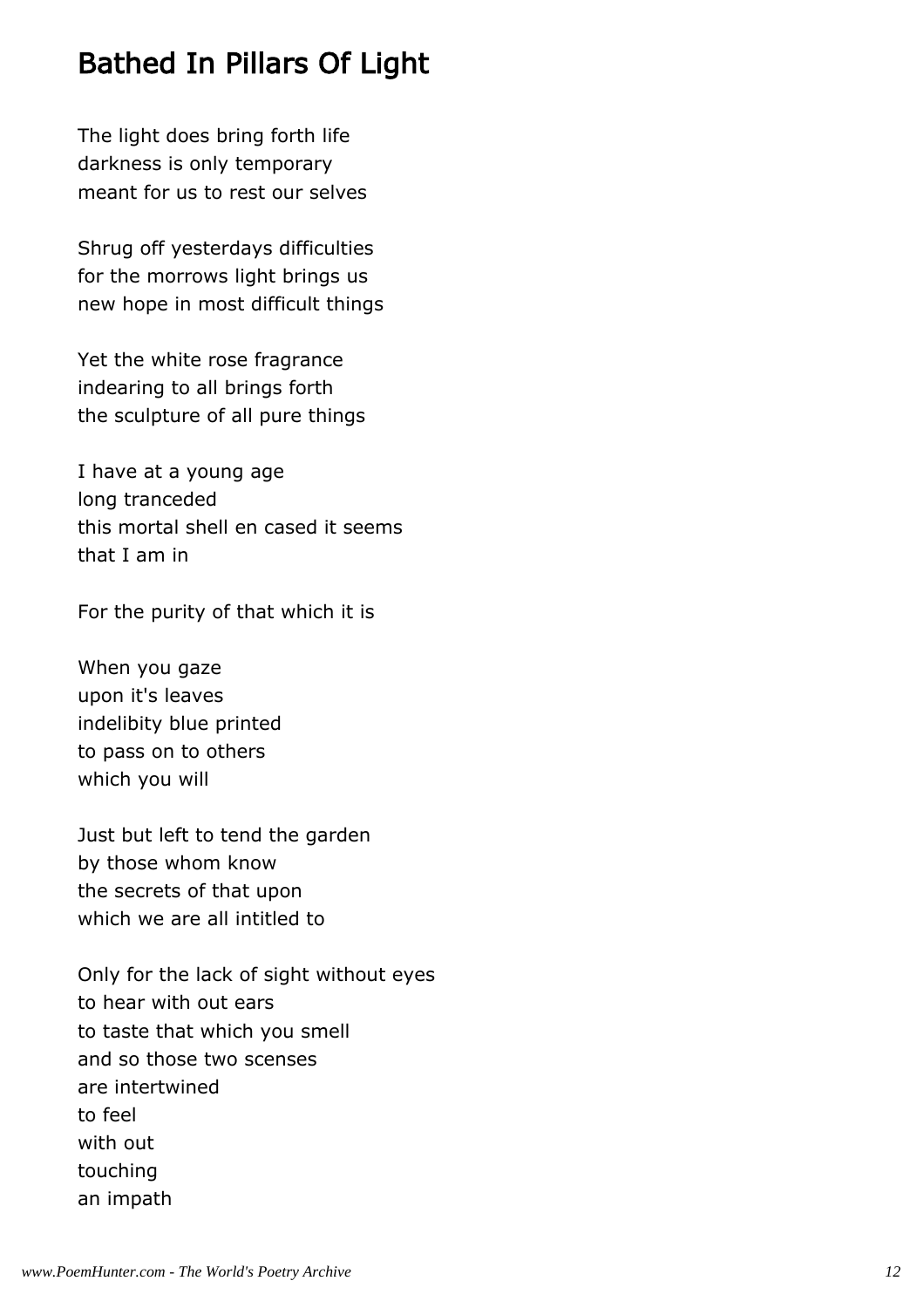Pure and simple yet with dignity and as much We must treat all others as well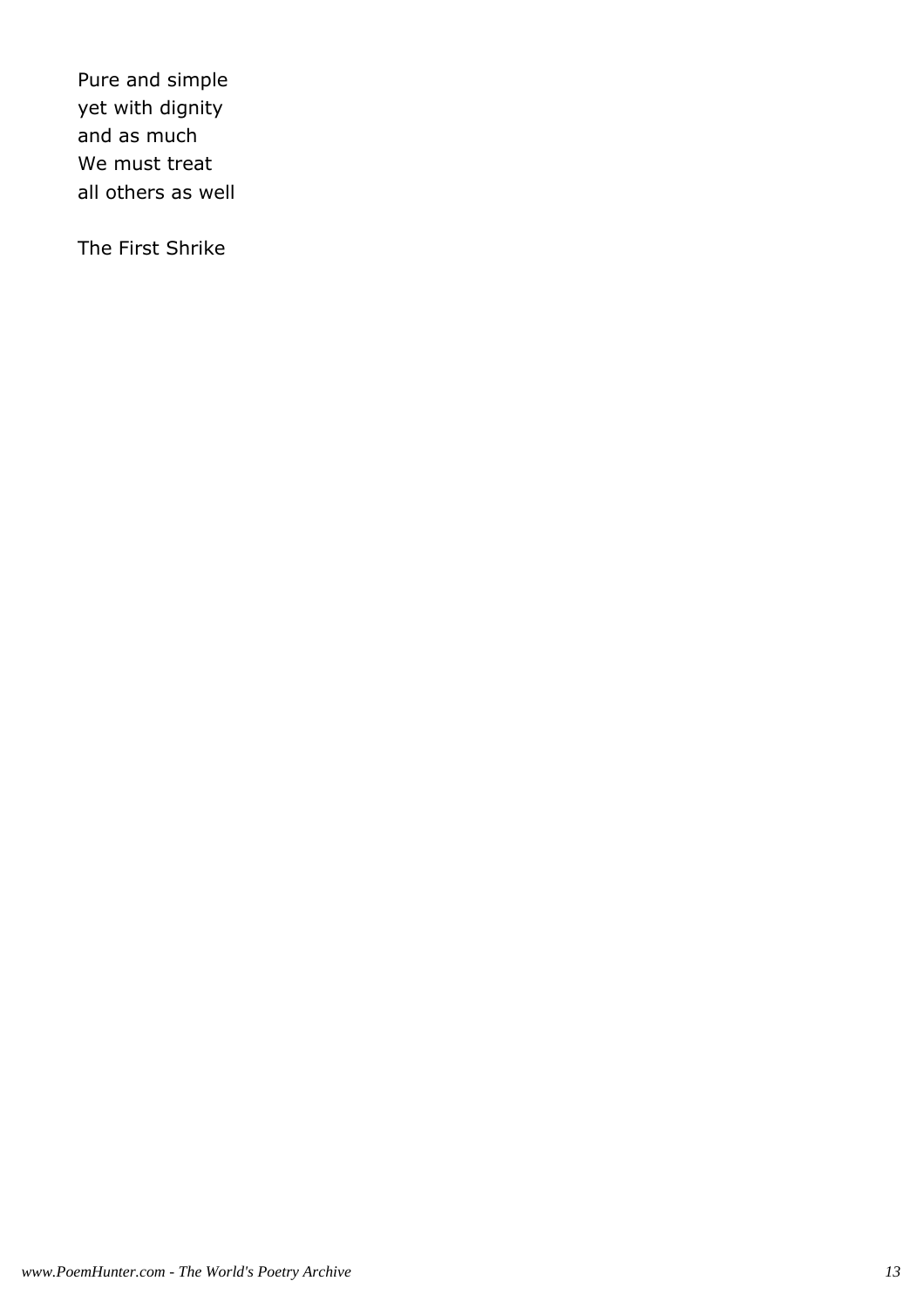# Beyond Apathetic

I fear not the dark it has always been there

I fear not the light for deleverence from here

I am though ashamed that of those whom so could turn just a few more from the dark

Into the light

That they know while building more jails shackling the lame

I speak cannot for the three in five whom care but for the two in five whoms care is only of that for guilde

May that witch you have so inflicketed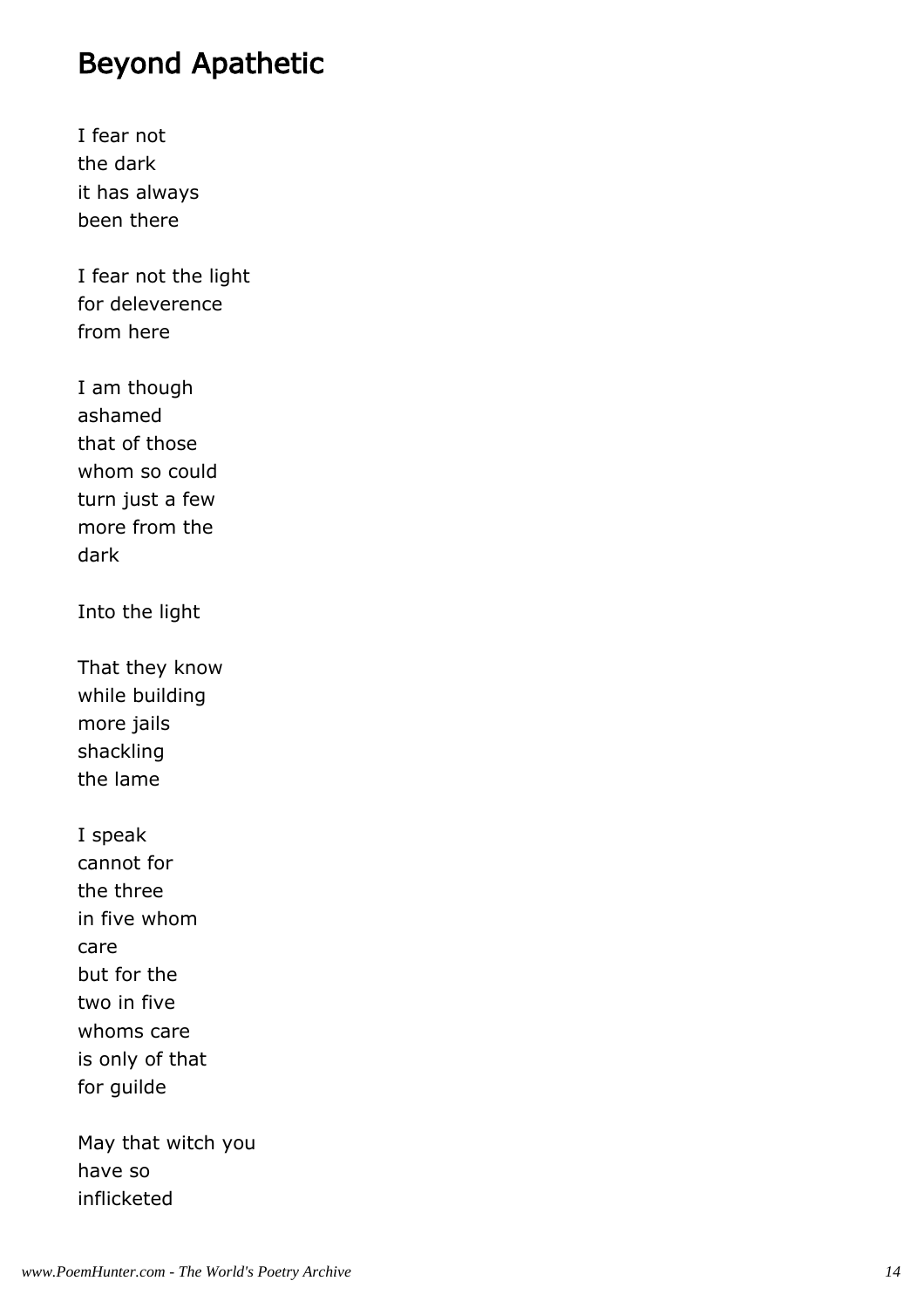be returned unto thee Seventy times

Seventy

so

Proffered

By

The First Shrike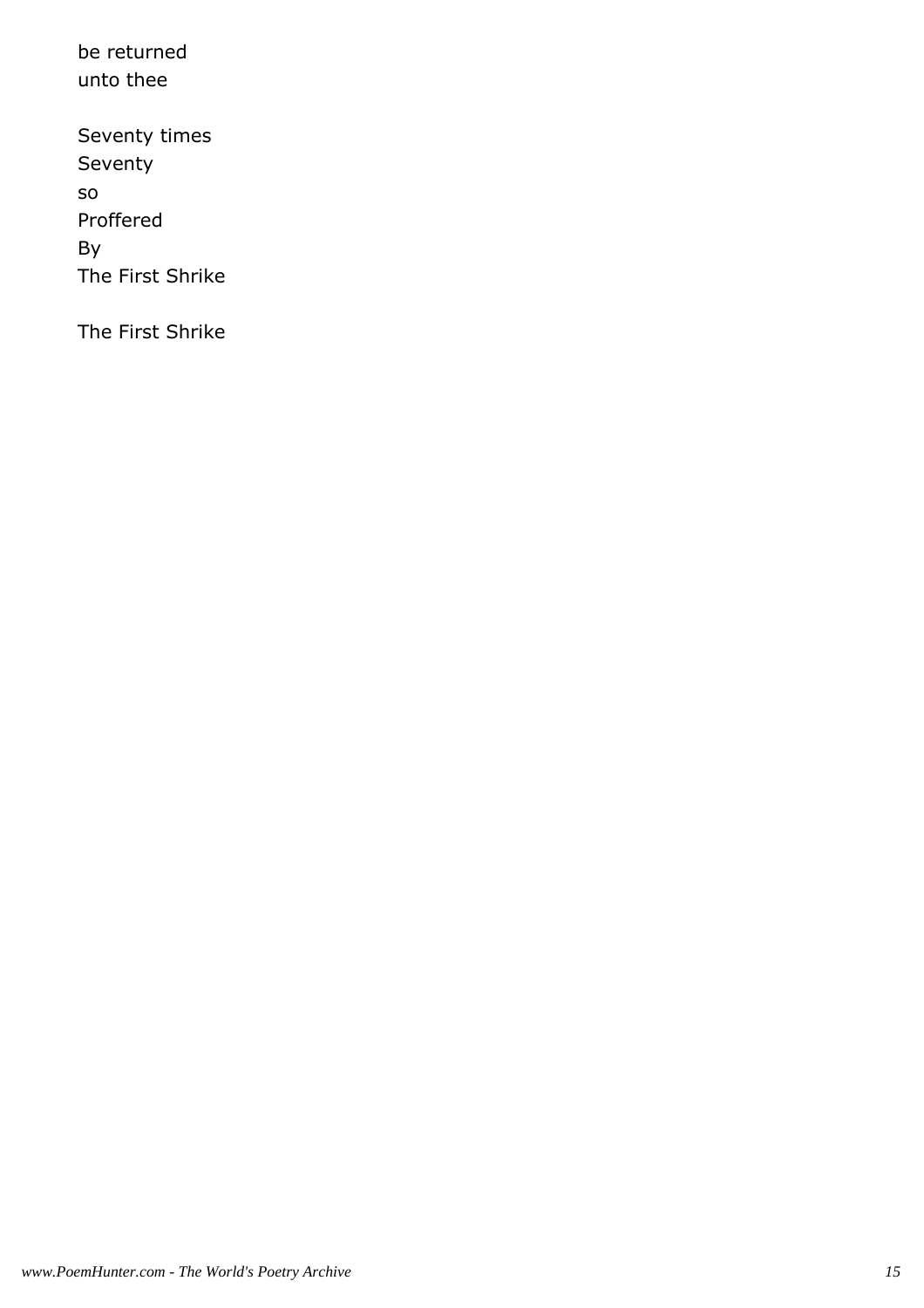# Bird Beast Or Shrike

The beast I am not yet persist to slay the mighty weapon of Shrike do I say No harm as such will come your way When the bird with wings if left unto me to fly from such pain and never remain The First Shrike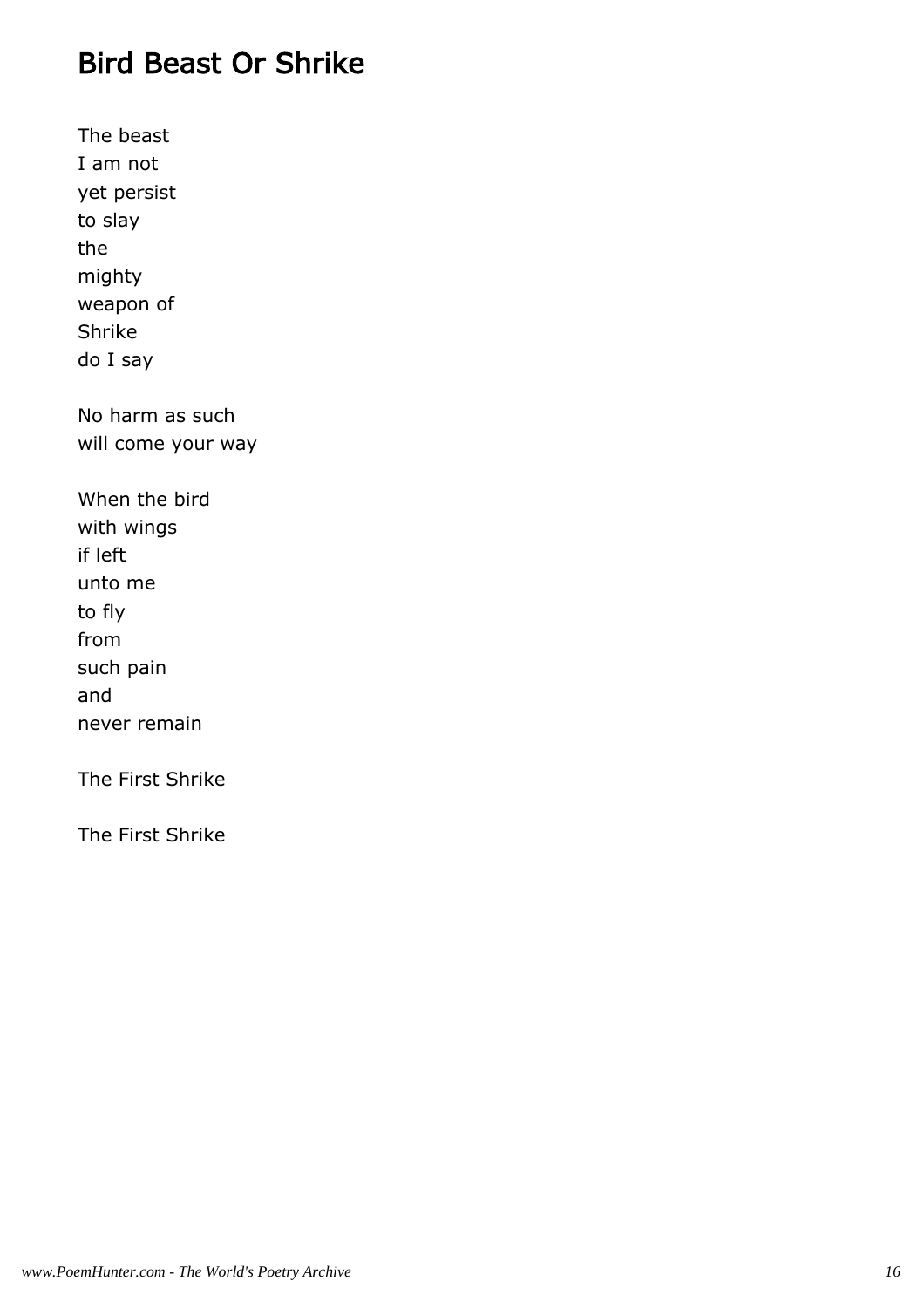# Boldly Go Thy Hallowed Soul

Called forth prefere to stay safe hear t'is not as so thought dear

Claws sharpened razor edge teeth I wish not but are as well

Passive so I rather would be My flesh My blood has she so chose it to be

Lightning cast forth heat no problem to me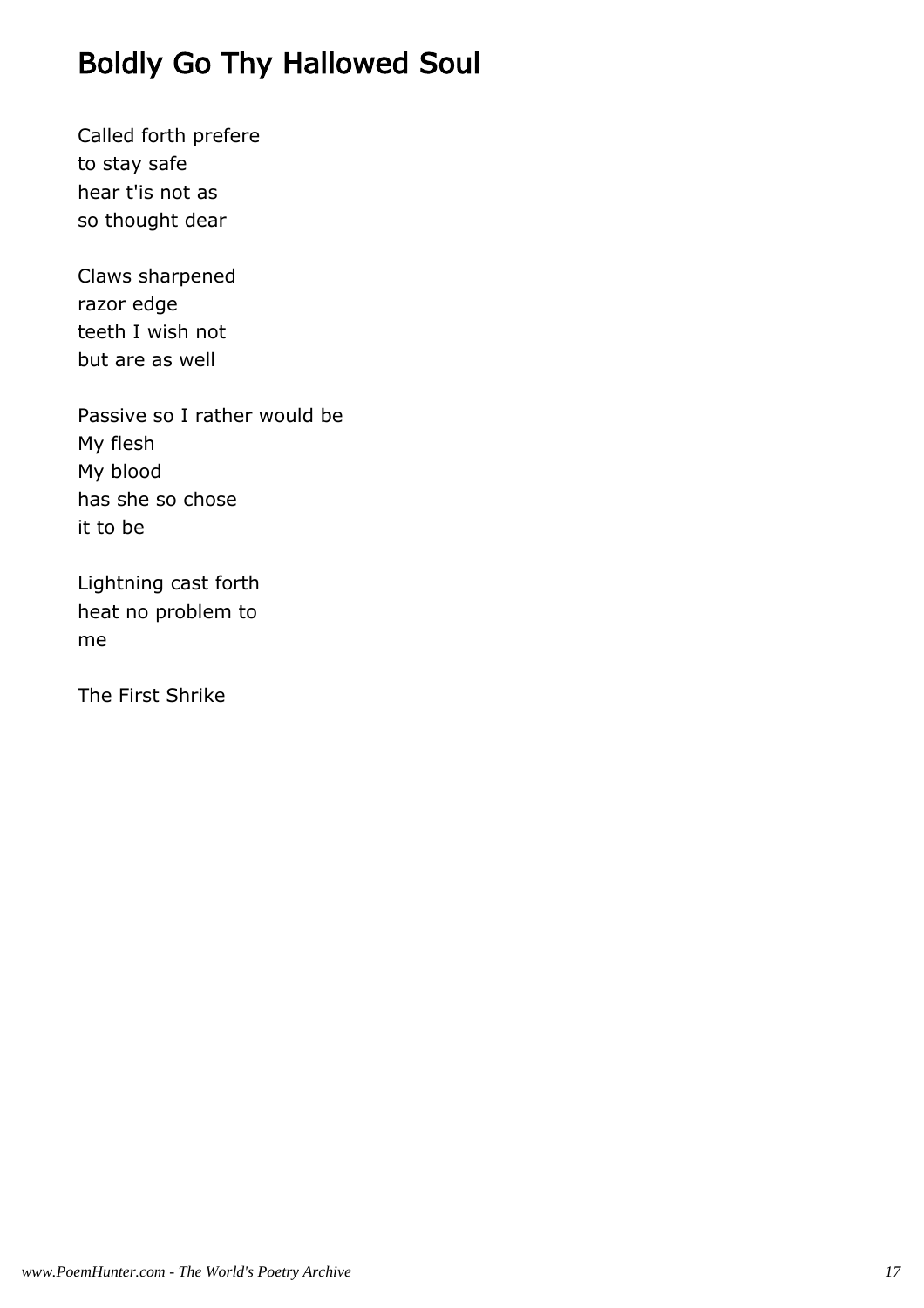#### Butterfly Dreams

 The dreams of my heart my mind doth pass

In my dream of butterflys for they hug me without sound

Nothing stays with me to long In my dream of butterflys they lift me from this ground

But I have had from since as a child In my dream of butterflys they so still my mind

The deep solace of song In my dream of butterflys they flutter for they are posied

In my dream of butterflys my daughter now is four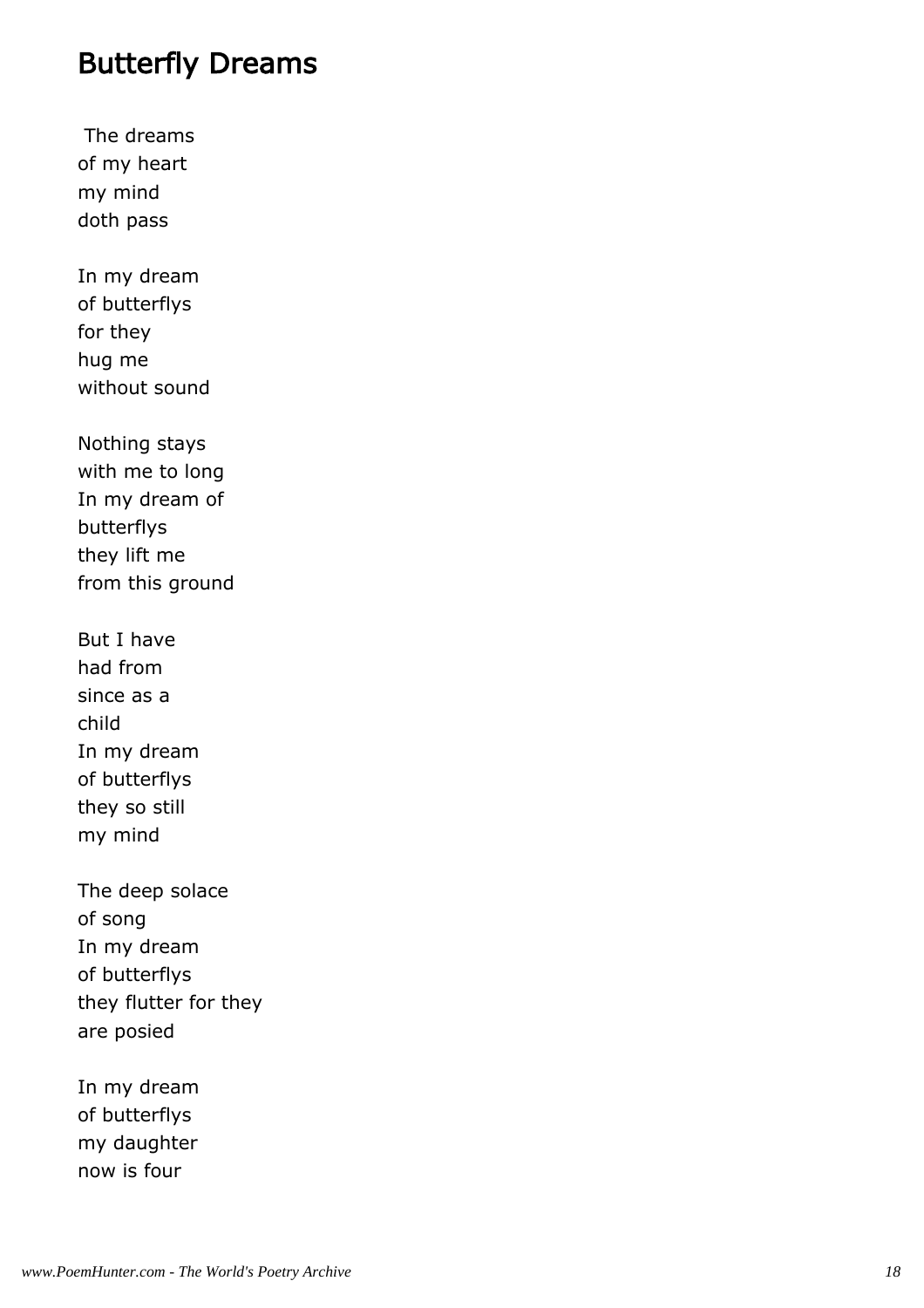In my dream of butterflys such delight to my eyes forever may roam

Let me find life and stay

In my dream of butterflys

Soft weaved wings they always have of witch we sing

With wings whoms tunes are played out and not forgotten

In my dream of butterflys linen in does my neice now lay

Like the rain of yesterday rainbow weaved it is thus so

In my dream of butterflys heavens light doth shine so true

In my dream of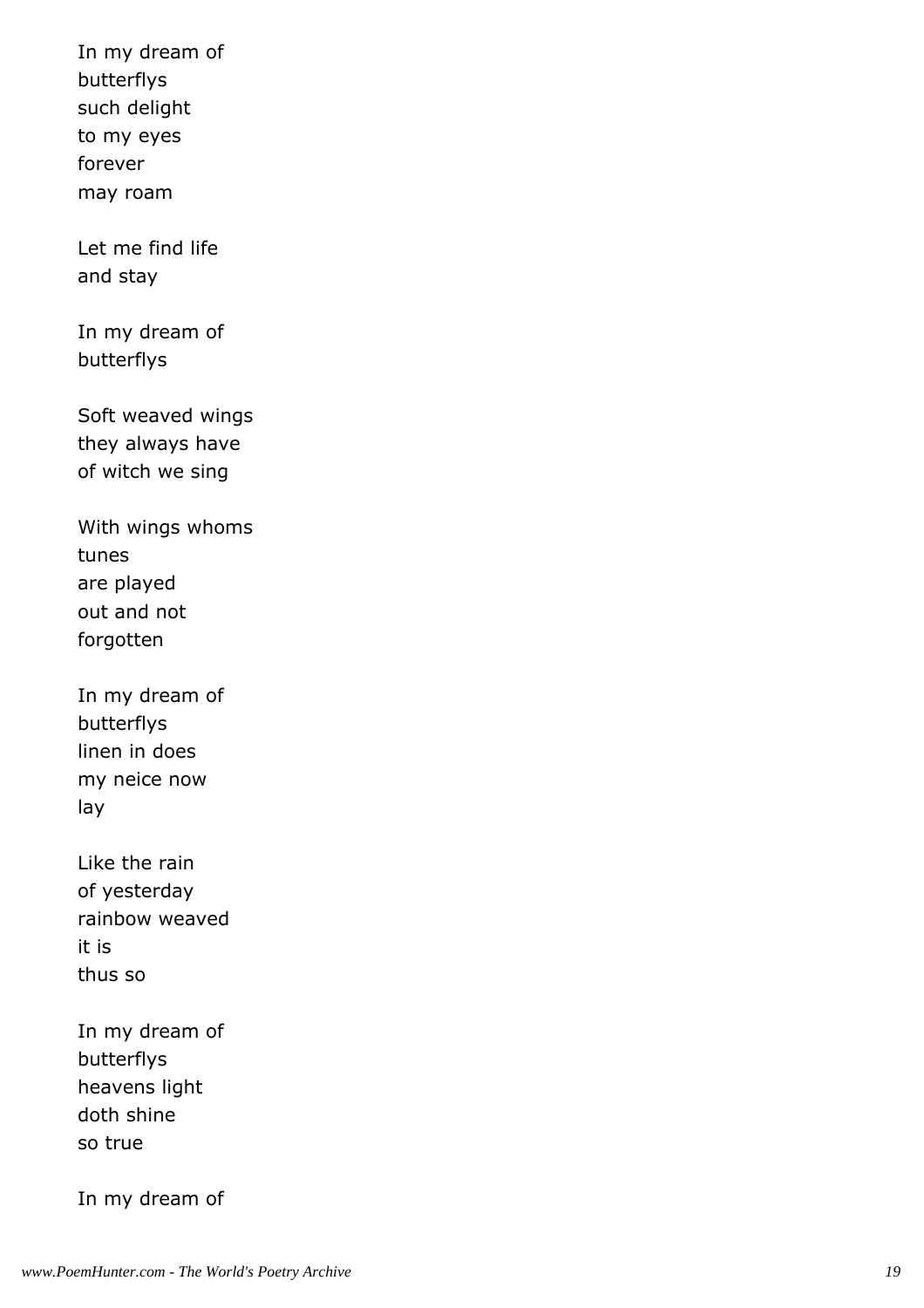butterflys no cut nor sting for all will sing for the beauty with out flowers no dream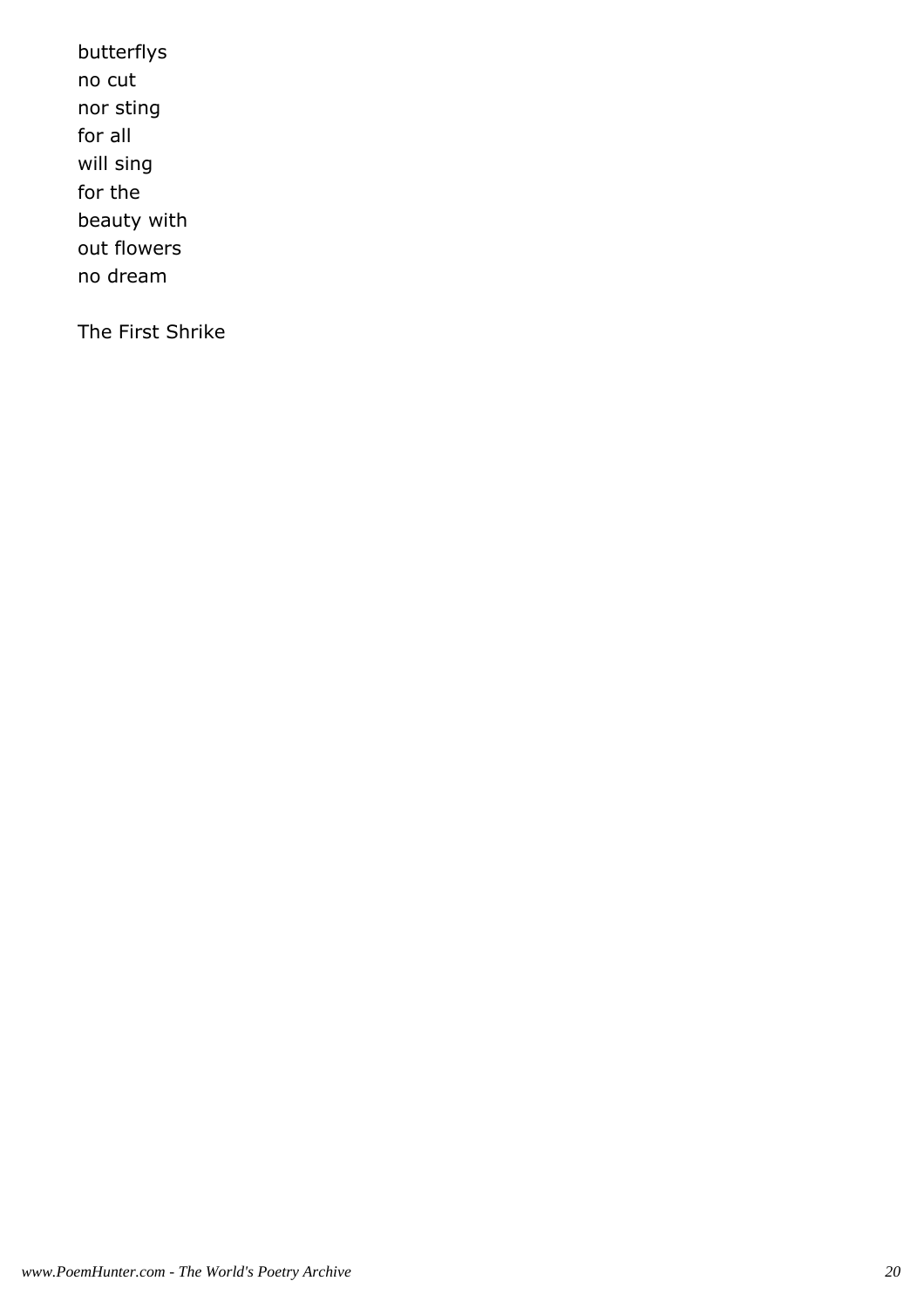## Cameron

She speaks of him so thus in fragile hands he trusts his future doth he have a say this question of you

#### I ask

Mighty soul that lays within small body a mind remains

In GODS hand

He must sustain the reason why all such do remain for such caring in loving hands

Tenderness is all that she retains

No profit from his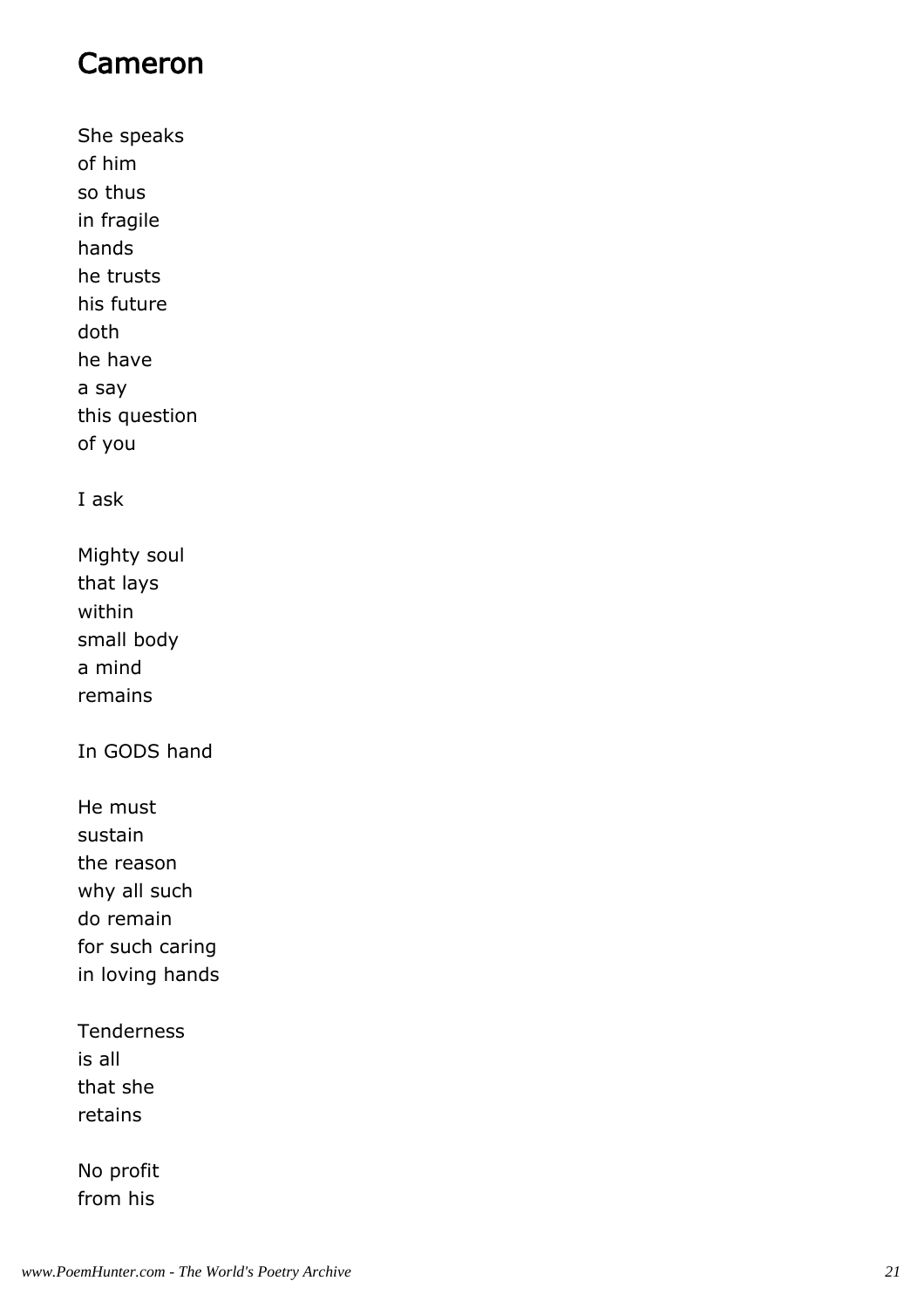soul she asks

An open eye to all must pass

No reason given such love from her

For those whom care none would so ask

Hevely Where The crown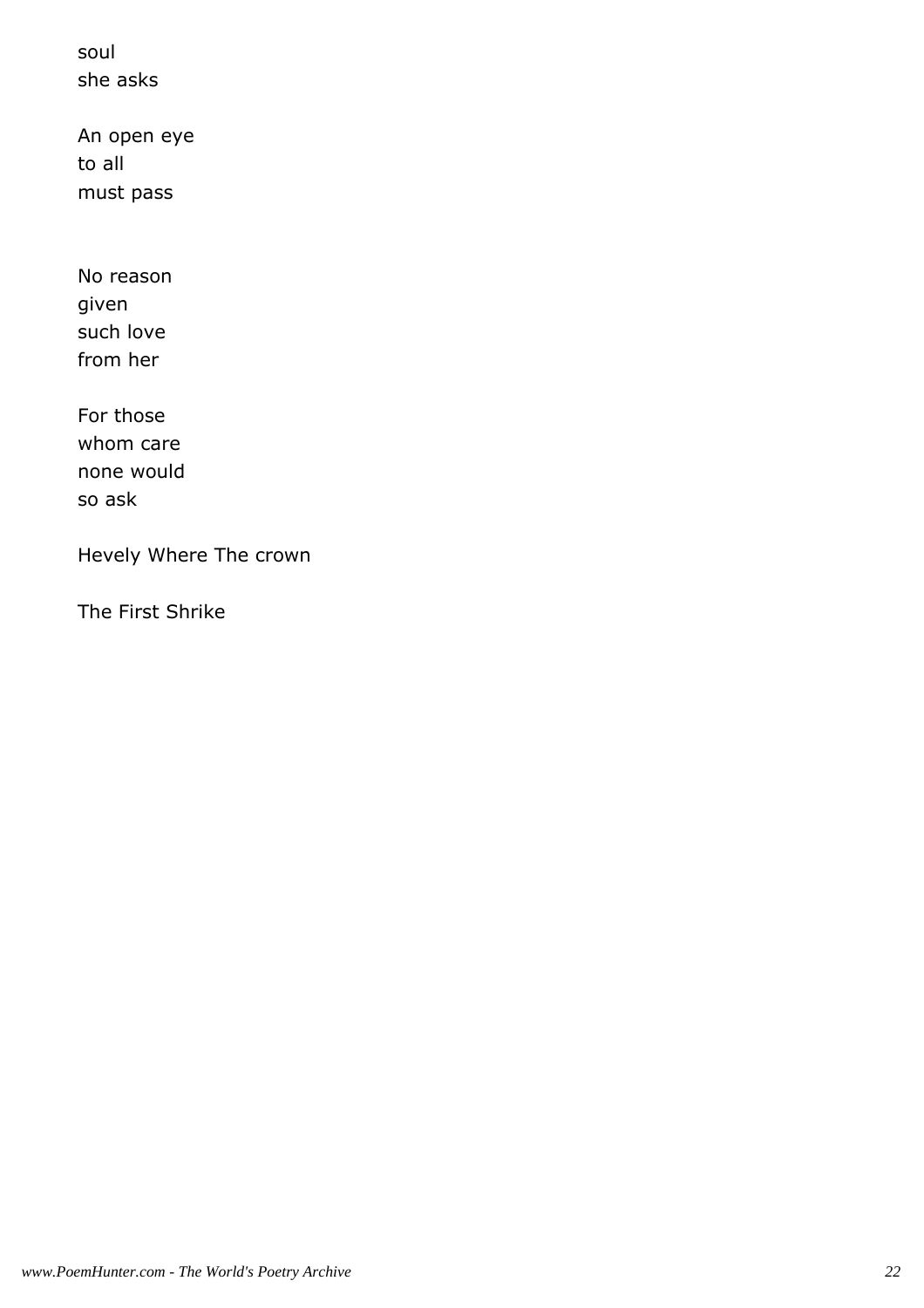# Cheek To Feet Stained By Ink Of Tear

Ink tears whom rest in black tears

Do so they course upon my face

Are mine of pain and sorrow of anger

I can't abate yet what of the hate of past and present

Those are the tear's that I so shed

Such with but a pen each tear with a meaning for each has its own feeling they all carry their own reason

Yet never do they reach the ground

A sob for the ink of my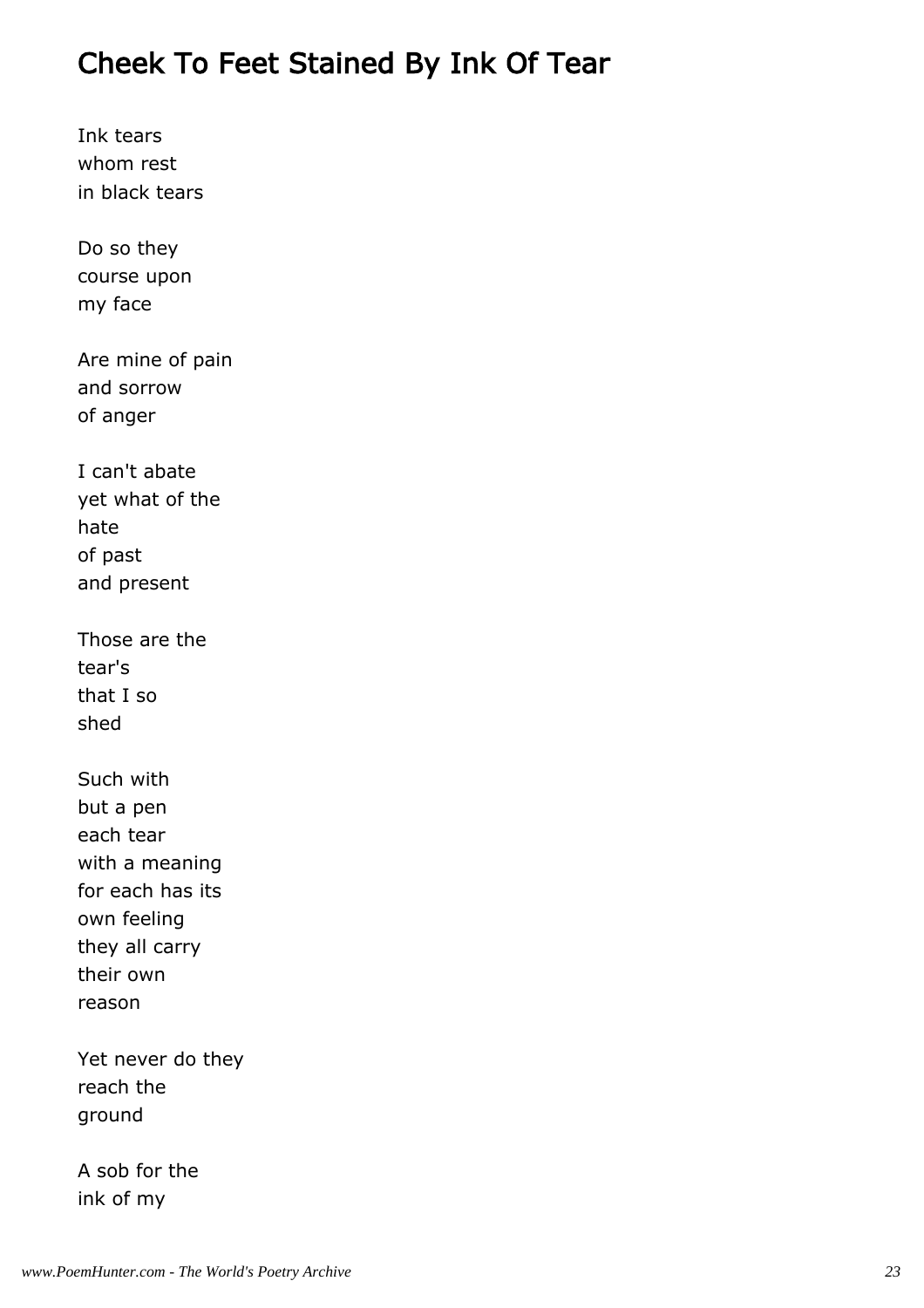tear

unnoticed unknown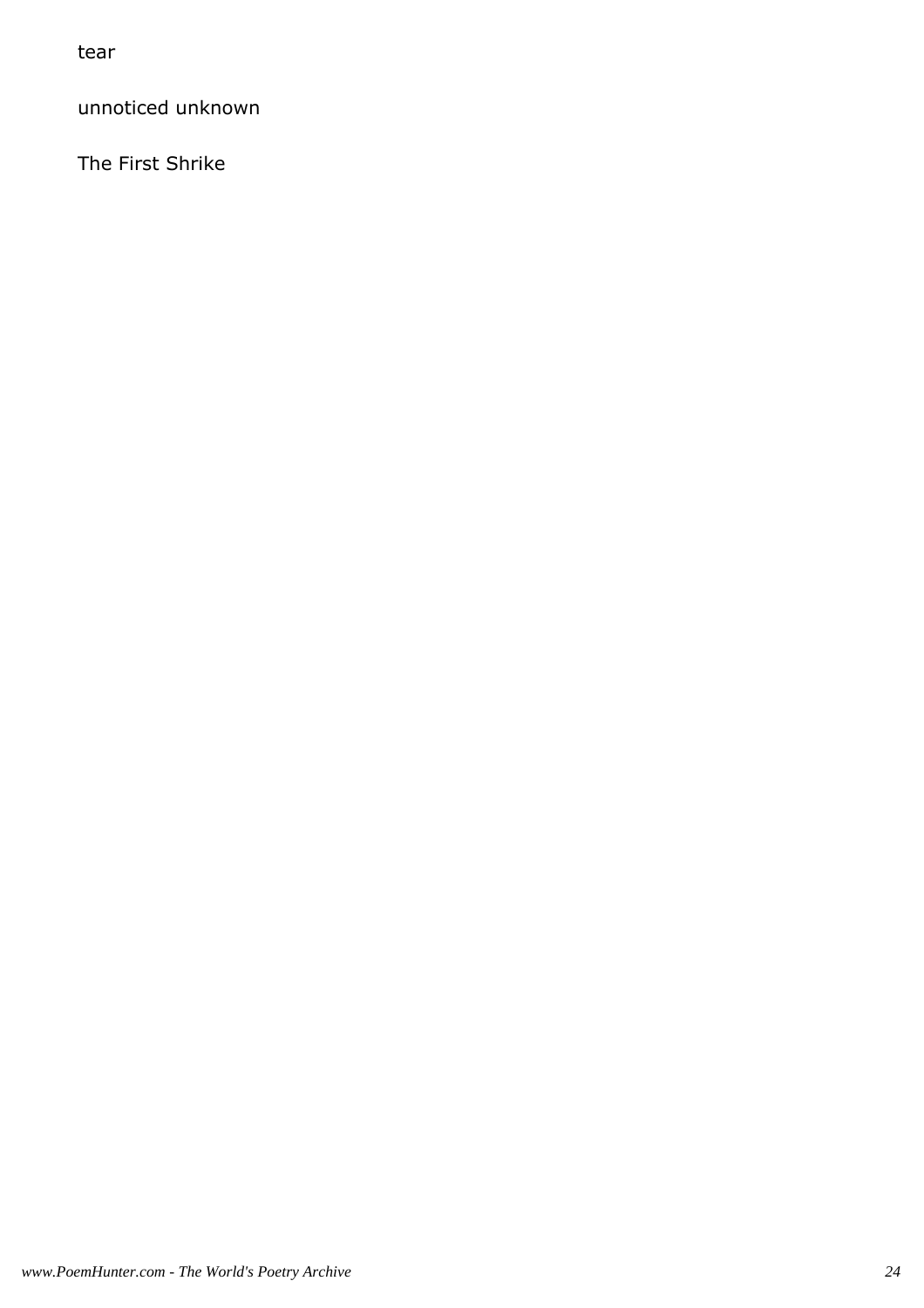# Clearing Of The Mist

I waited I waited mayhap much to long fog haze in mind much to strong Patince not cruelty all made so clear So much time said lost weep not a tear no saint are we unless vain deludded To think as once could Powerfull bold The lion gives way to the roar CareFull must we when mind is clouded

To curb such strong words did not mean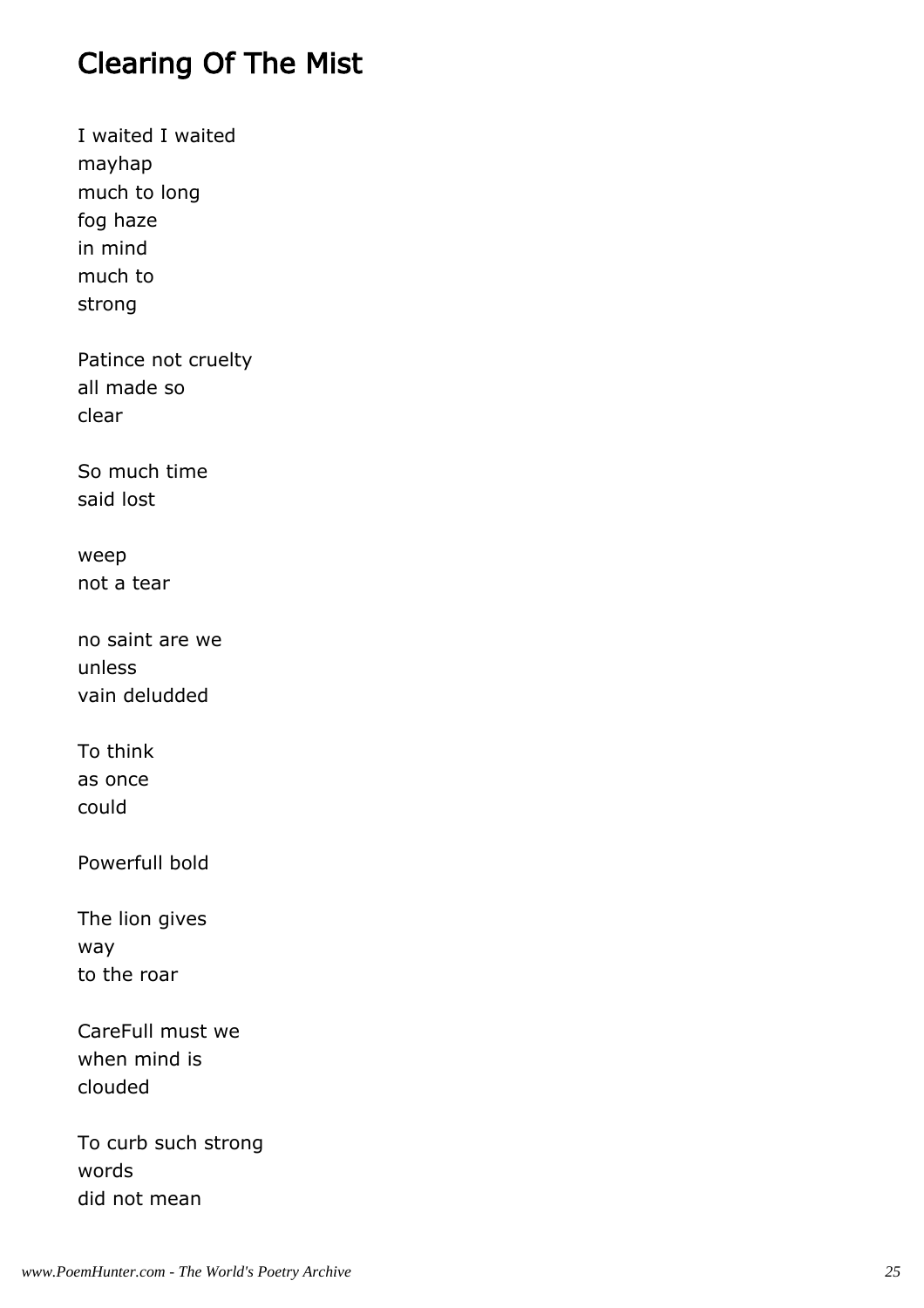to offend them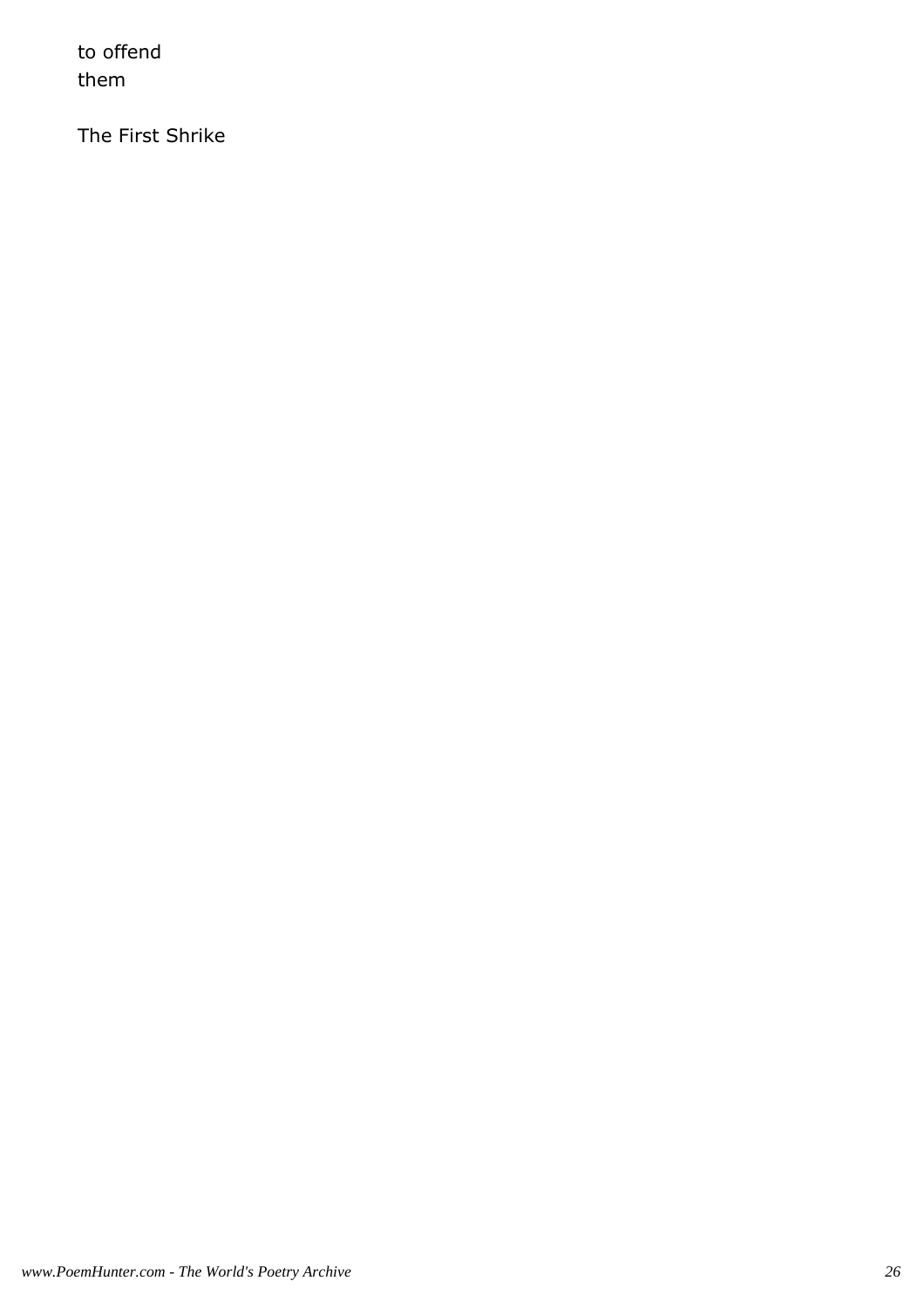# Conversation Among The Ruin's (Ruins Upon Ruins)

Through portico of my elegant house you stalk With your wild furies, disturbing garlands of fruit And the fabulous lutes and peacocks, rending the net Of all decorum which holds the whirlwind back. Now, rich order of walls is fallen; rooks croak Above the appalling ruin; in bleak light Of your stormy eye, magic takes flight Like a daunted witch, quitting castle when real days break.

Fractured pillars frame prospects of rock; While you stand heroic in coat and tie, I sit Composed in Grecian tunic and psyche-knot, Rooted to your black look, the play turned tragic: Which such blight wrought on our bankrupt estate, What ceremony of words can patch the havoc?

Sylvia Plath

Ruins Upon Ruins

That both of us

hath wrought **Into** our elegant house

I walked by invitation only

Whirlwinds wild fury

I say did we both

Nought did I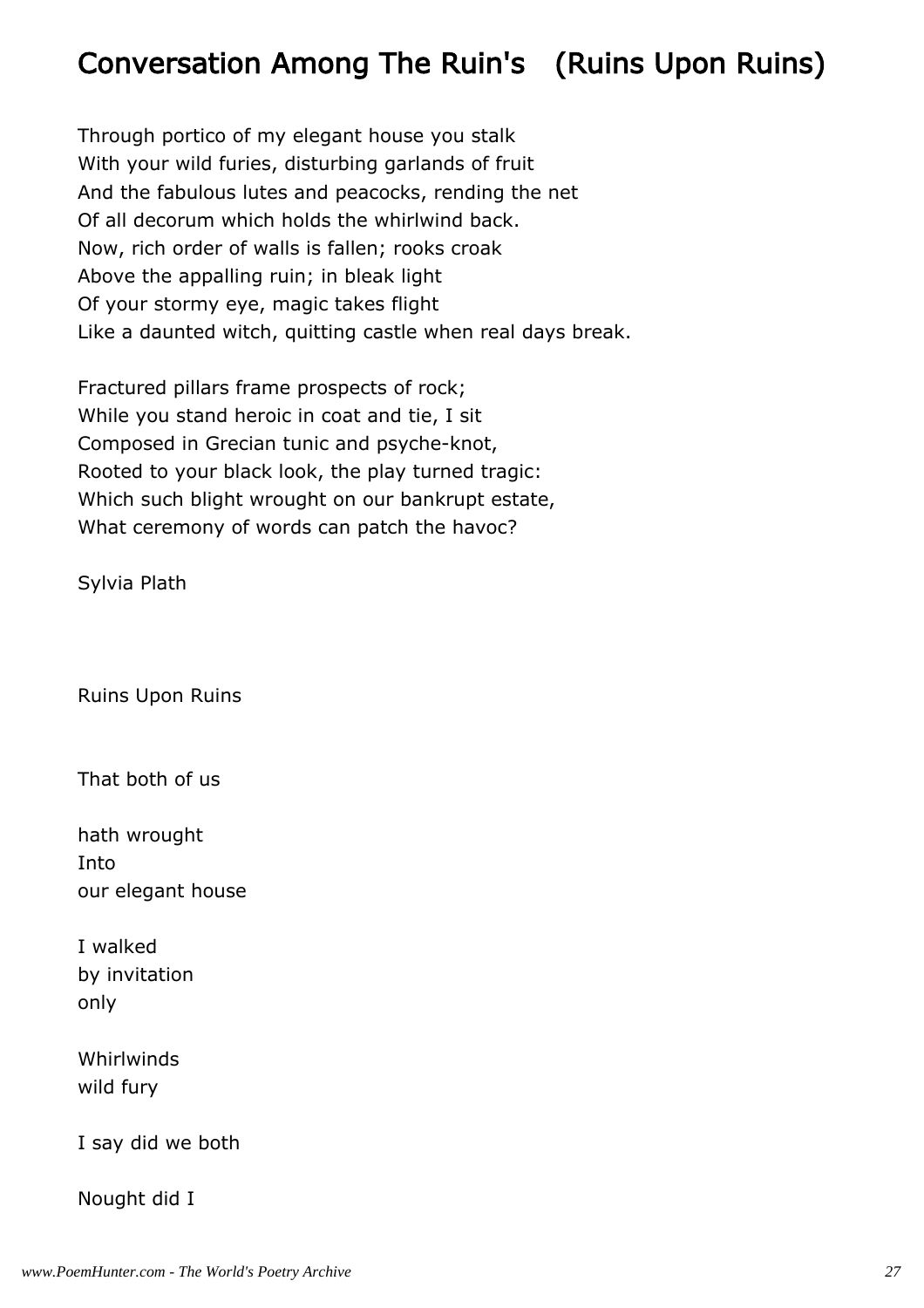so solemnly speak nor wish to unfold to thee That which all know have privy to see agreed The birds all there colors fashion still hold yet he himself through peace chose to speak unto me I know If a child I was and thou bewitched me so you did then there the right you gave to me The right called love I spent upon thee For untruthful told words found in time

#### Would soon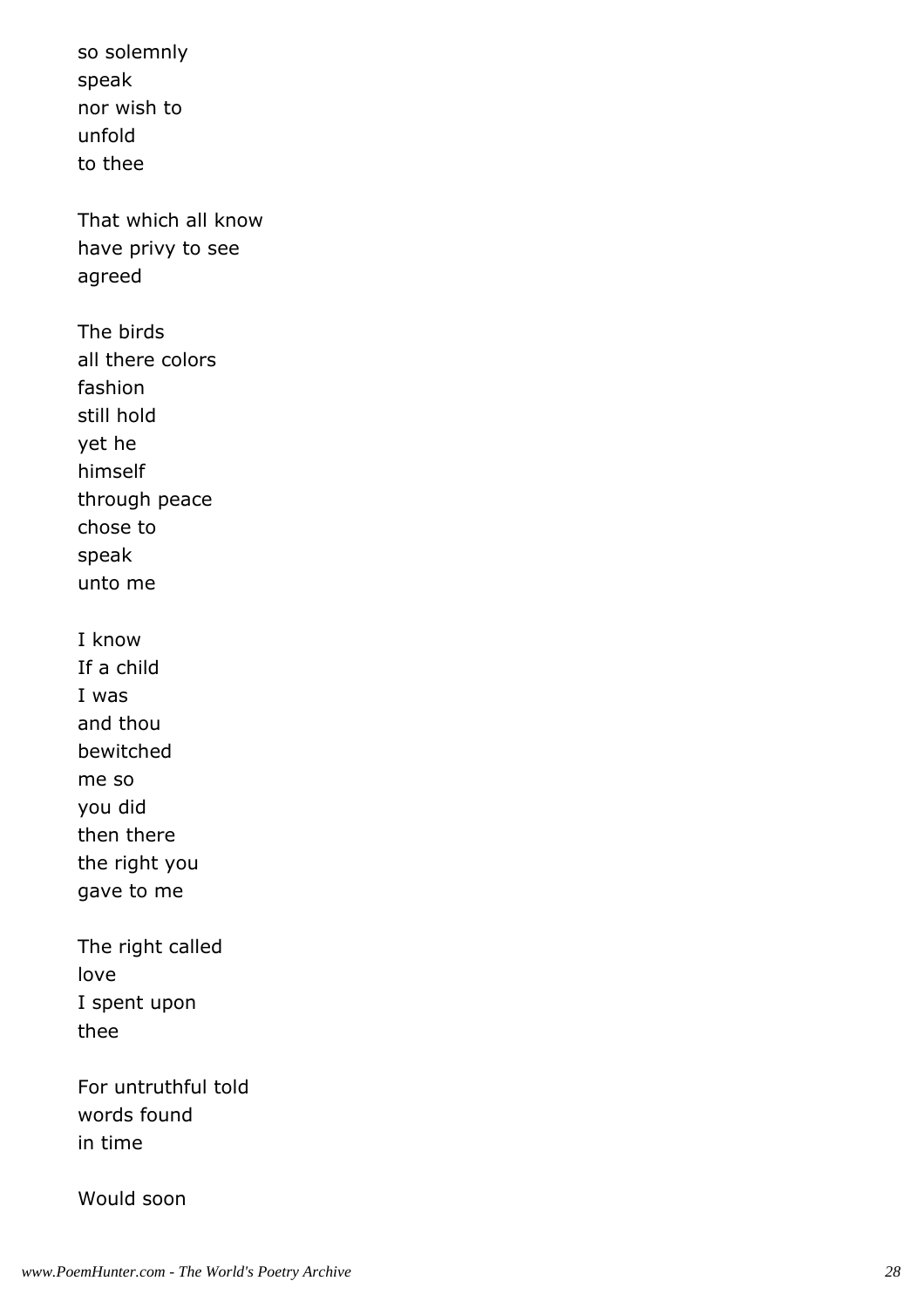have both us crying Yet unto the two of us through light we still keep trying A tragedy is not that of which I seek but simple understanding made upon peace Estate bankrupt as so spoken by you can just as easily be respune again diplomacy in words doth bring Intertwined the two again saith you Speak the truth pray tell to all It doth end well repose

Think good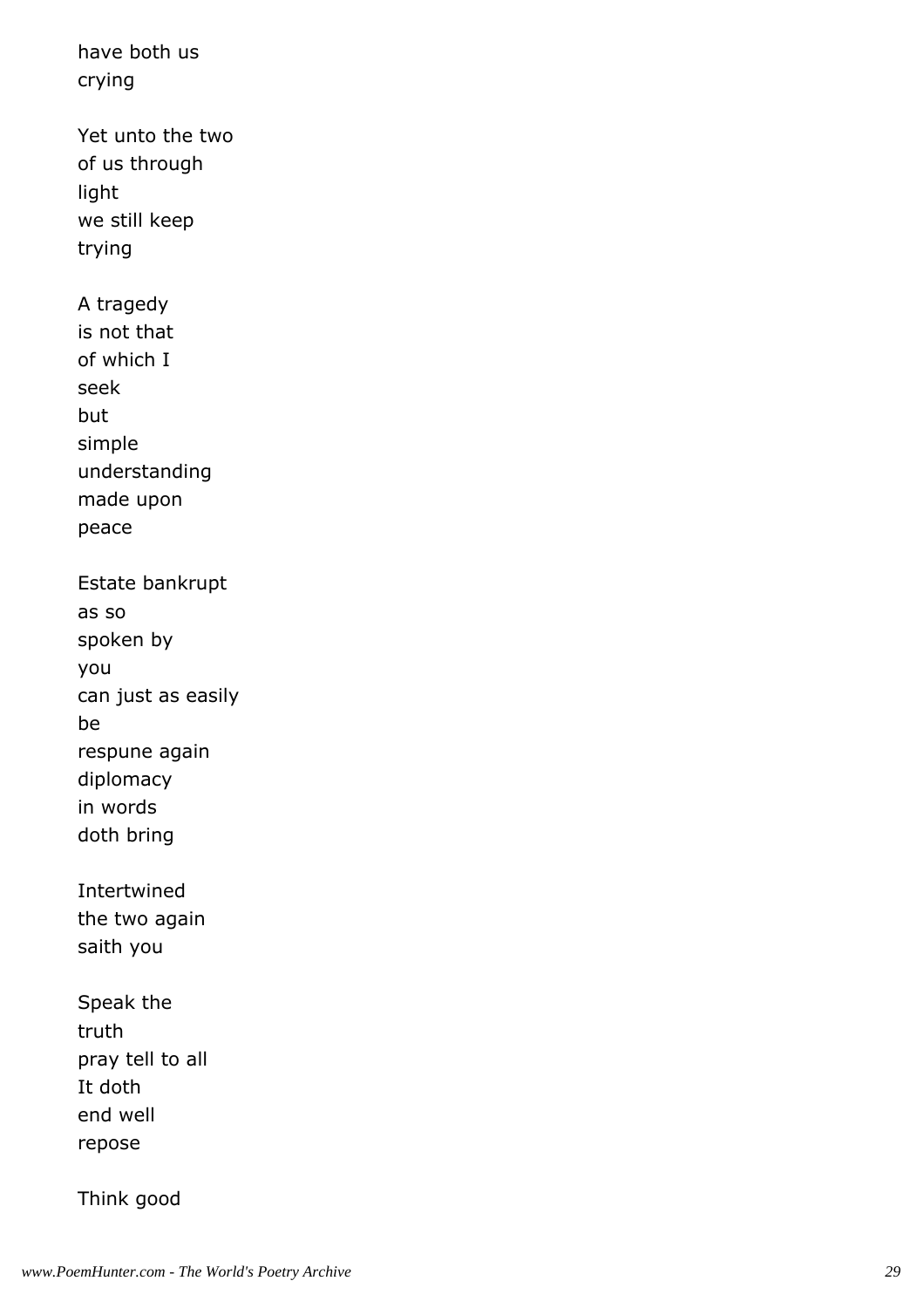James E McLain Jr.

The First Shrike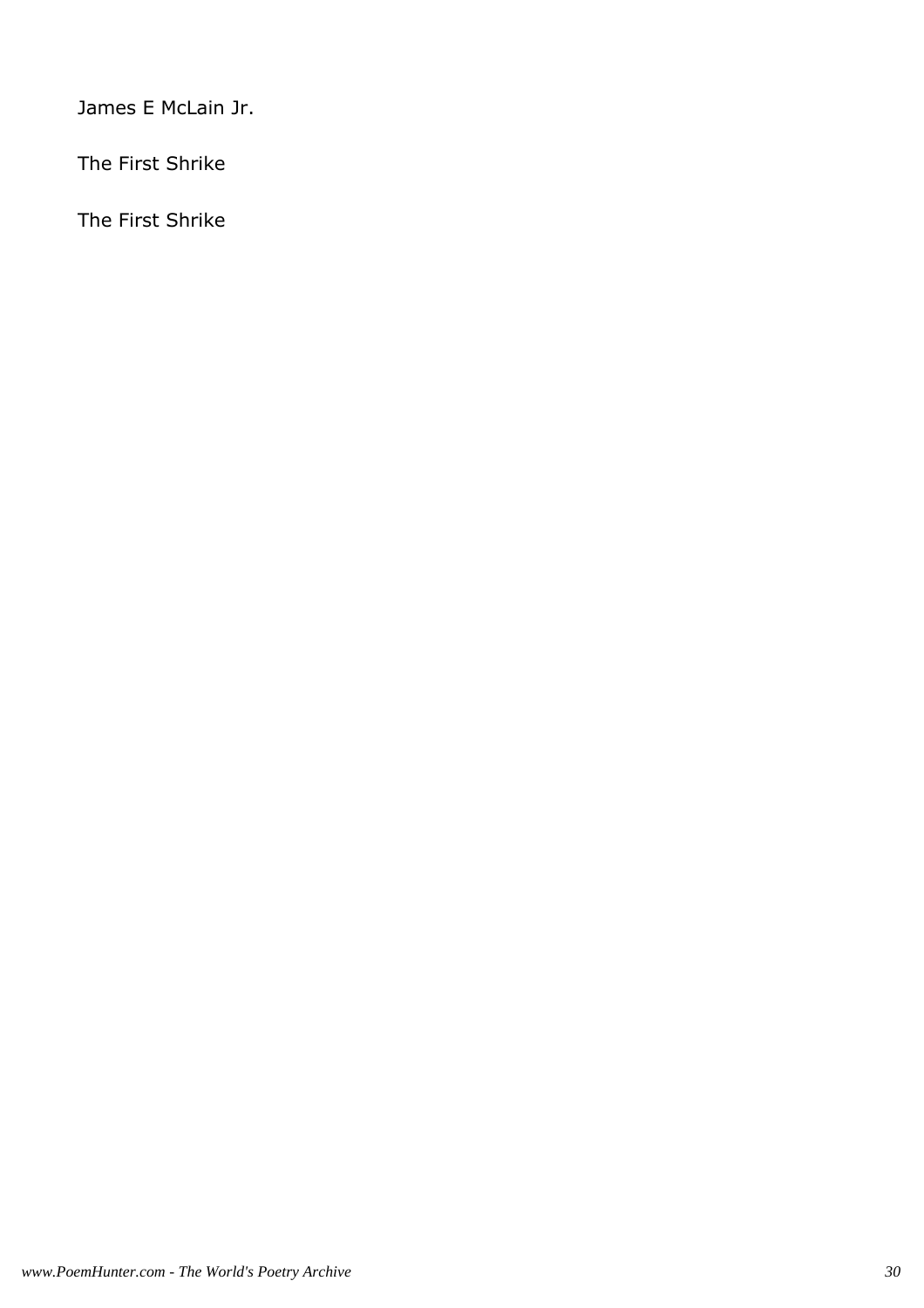## Darkness Falls

The night hath long been here yet near

To lie upon soft sheets I fear

For vigilance must not be taken from me alas when forced to sleep

For as all true kings must learn to weep

For the hawks the eagles still will be

Some sit with wonder and watch me cry

My spirit returns ten times as strong to learn to sing and dance the song

For those who long to see me live

Humbly it is of your compassion I ask For true to spirit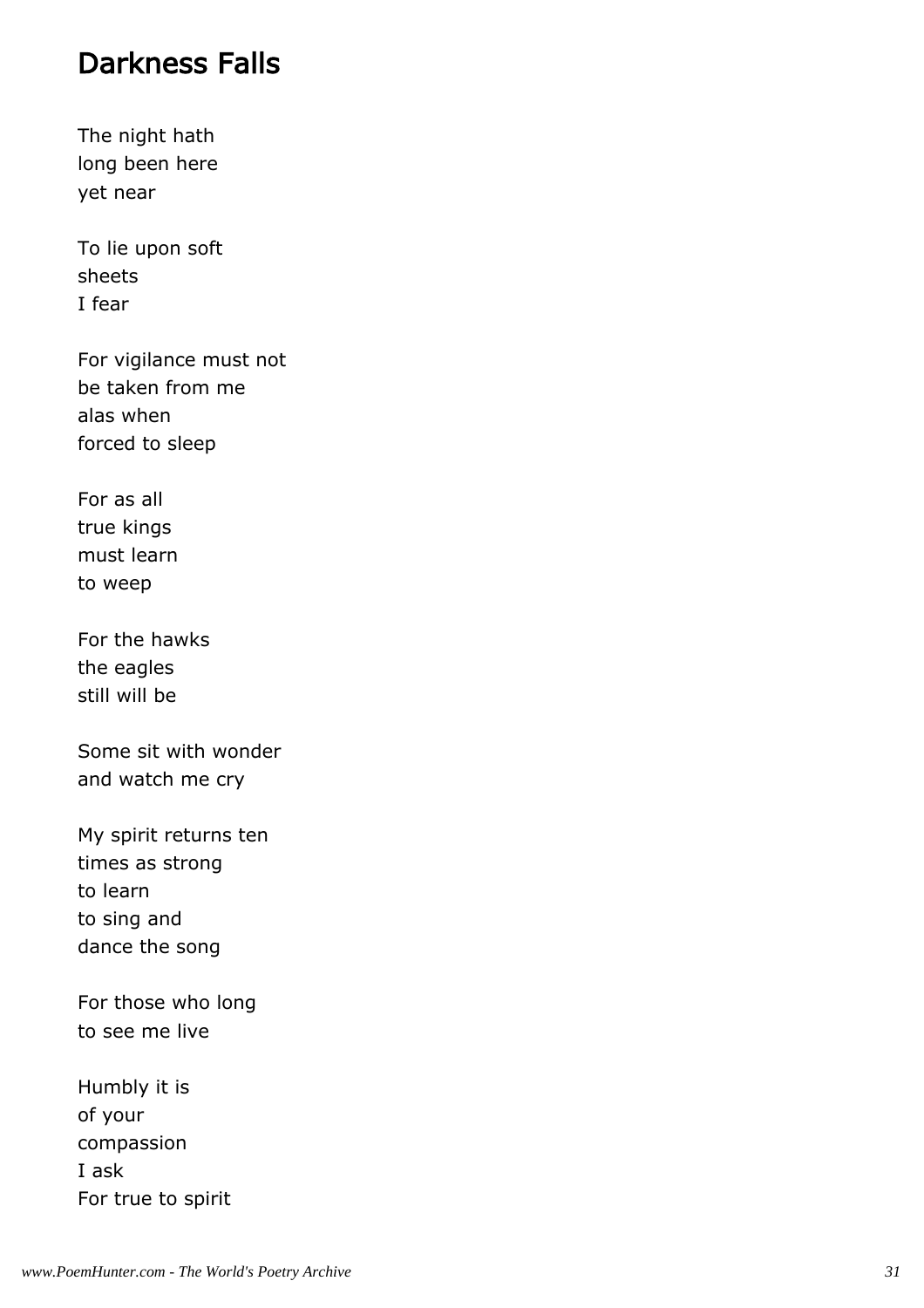all do so seek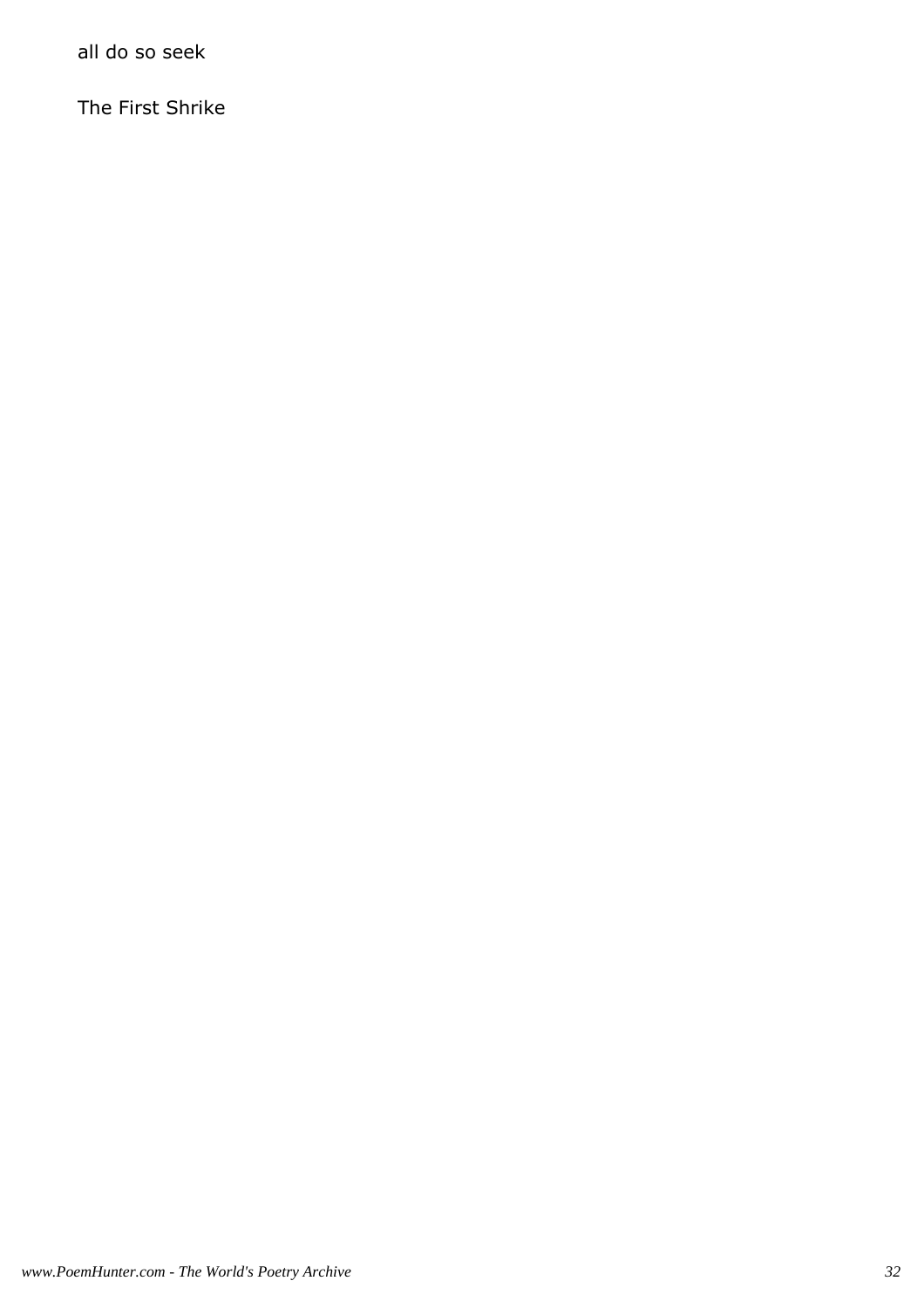# Direction

Wisdom and Knowledge are useless with out Guileless guidance

For whom without guile will render so such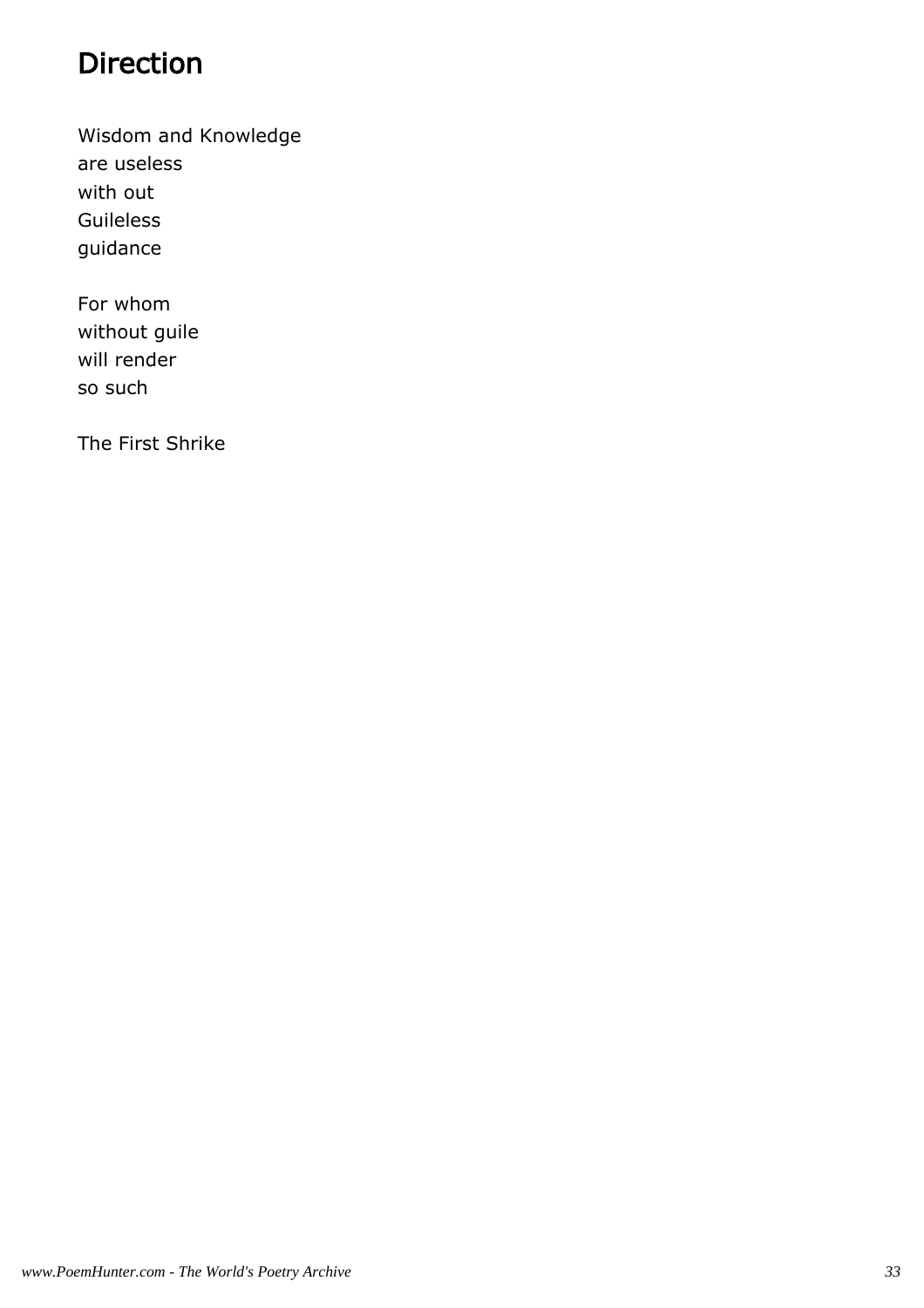## Dreams

where would any be the lofty the low without a dream to guide them so

Practical words from the high speak of reality take this position do so abide

For you waste your life trying to so obtain that witch I could not so have

Neither may you so attain

So aIl must give up there hopes there dreams

Or be crushed by another reality it seems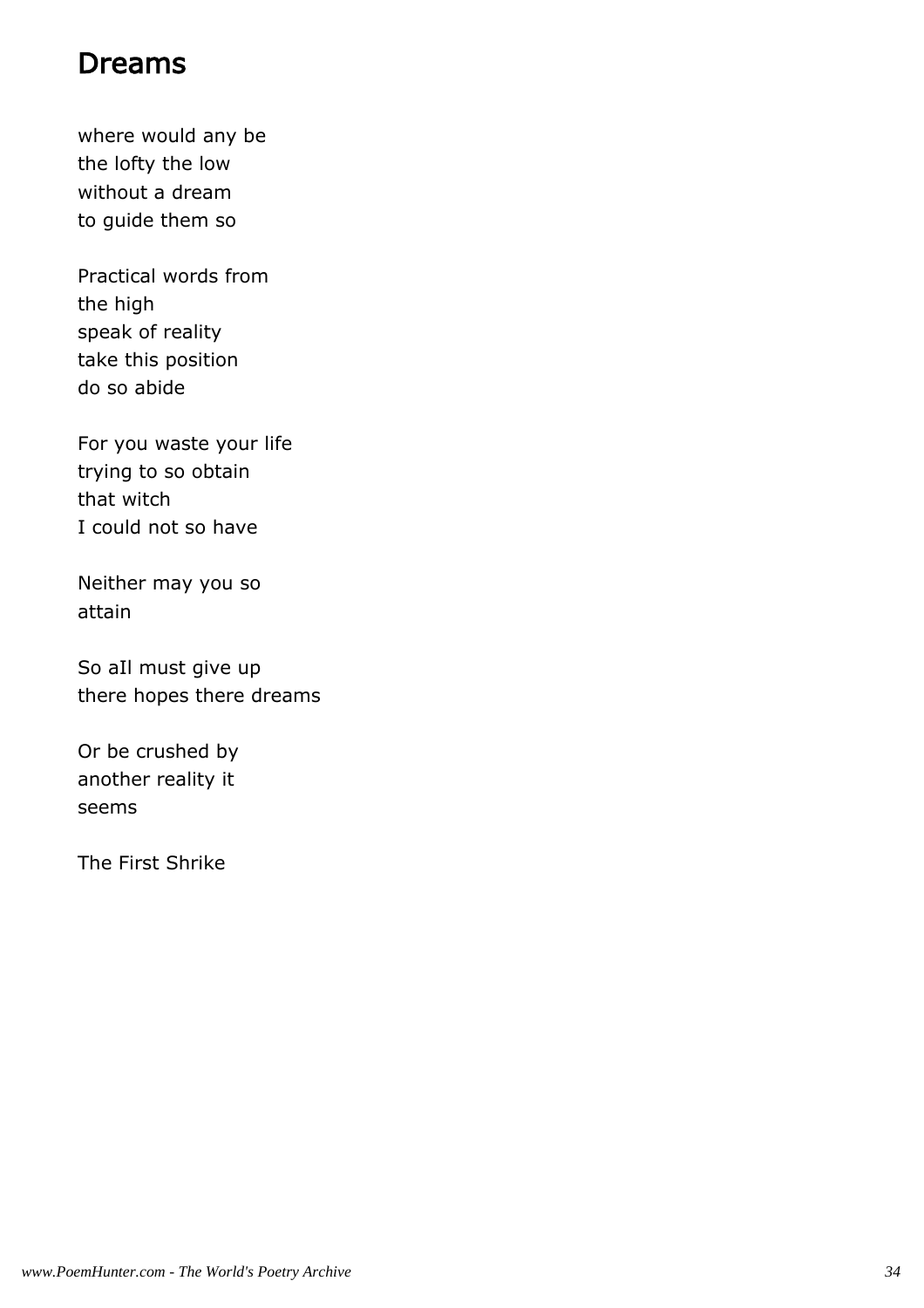## From Dust Can So Come

A new dawn of day better wish for the morrow

My Queen I cannot find a way to so sing

No more of such sorrow about yesterdays today

Regrets most to do I so have will she come on the morrow

Tackle box neatly laid with her finger tips afraid not like most

Lioness her self if but that I truley knew then on the morrow a sunflower again

I would see that as a mate I still miss **Her**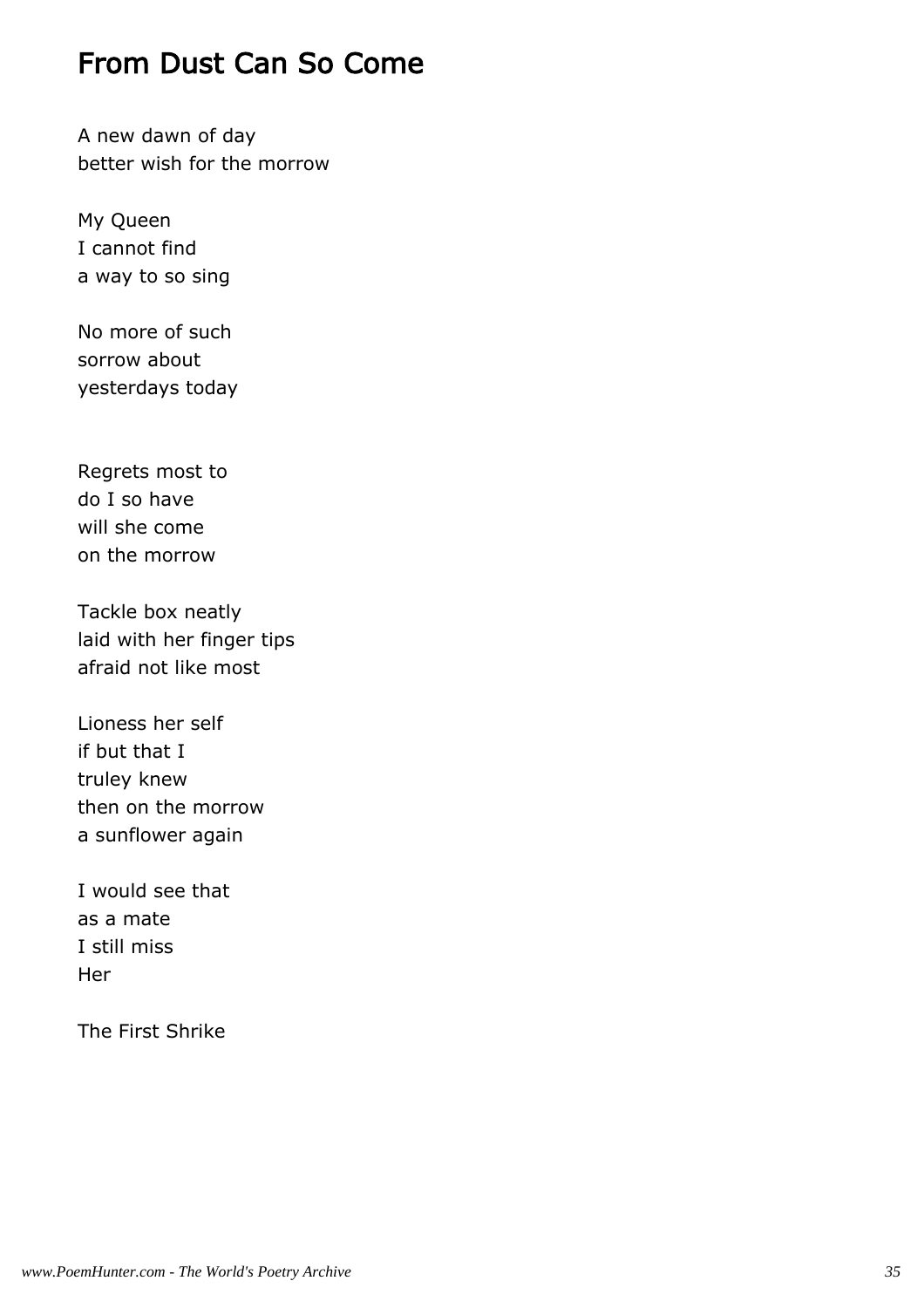# Highlander

There is fire in the seed let it not run rampant a simple beginning yet the world still is spinning

The First Shrike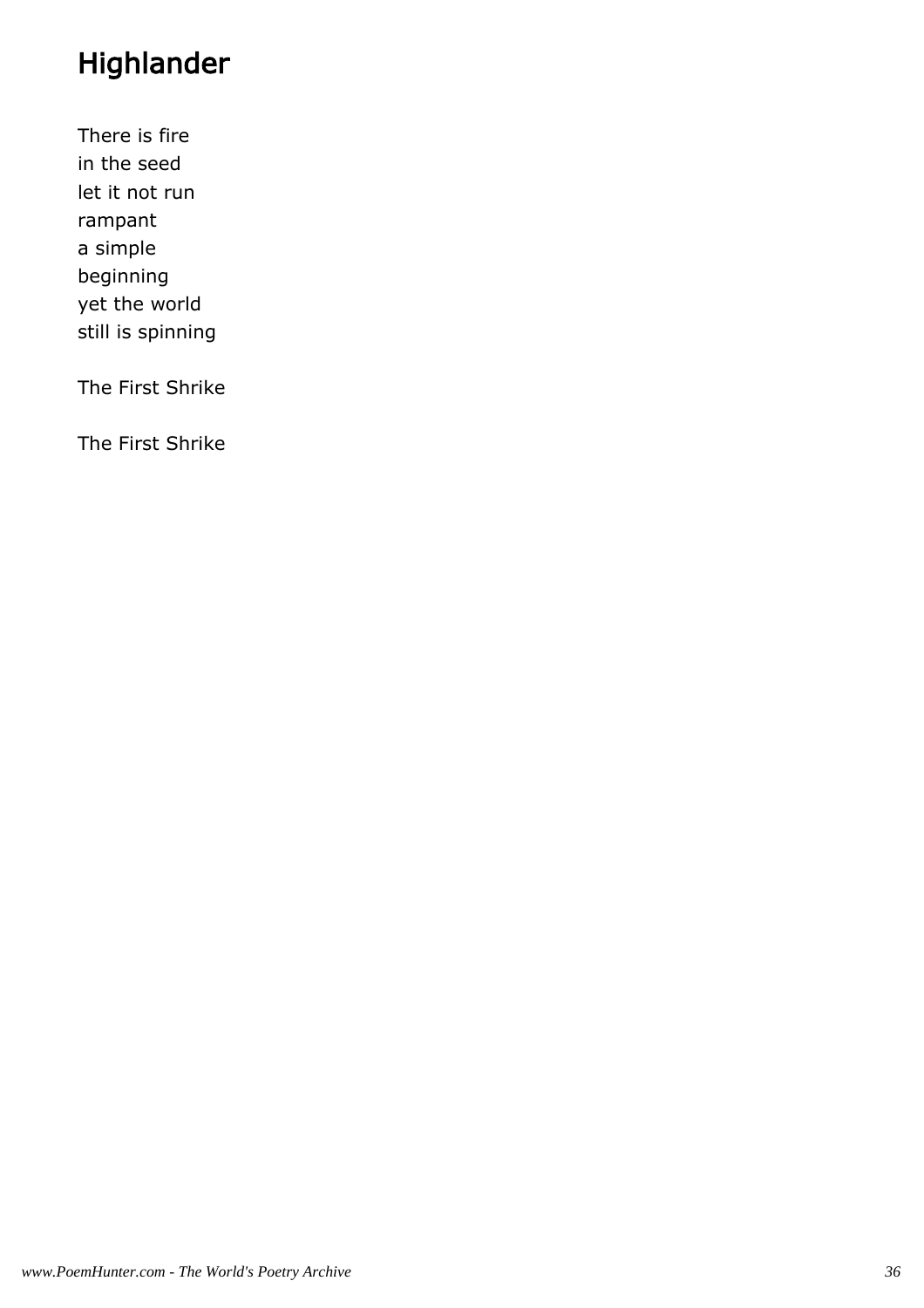# Human Race (Only.0001% Of America Is This Way)

To him do I speak from where he has been all souls so crushed with out hope We all live die there no respite for it is not for the money or that of spite In America we have indoctronated mortgage paid we care not about you Your Blood is as meaningingless as that of the stars For if They cannot control such mass

what meaning

of life so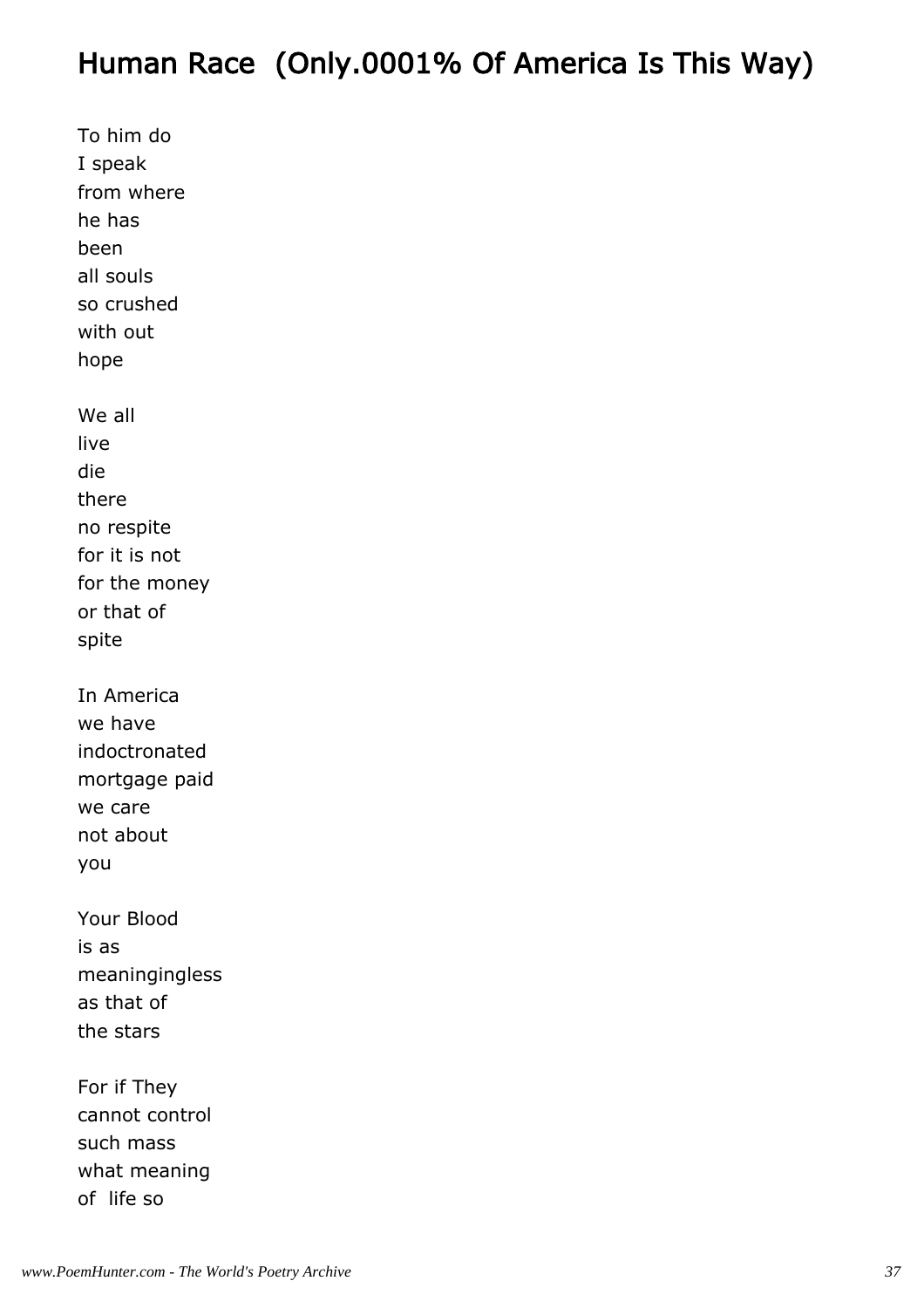you think they would offer

Proffer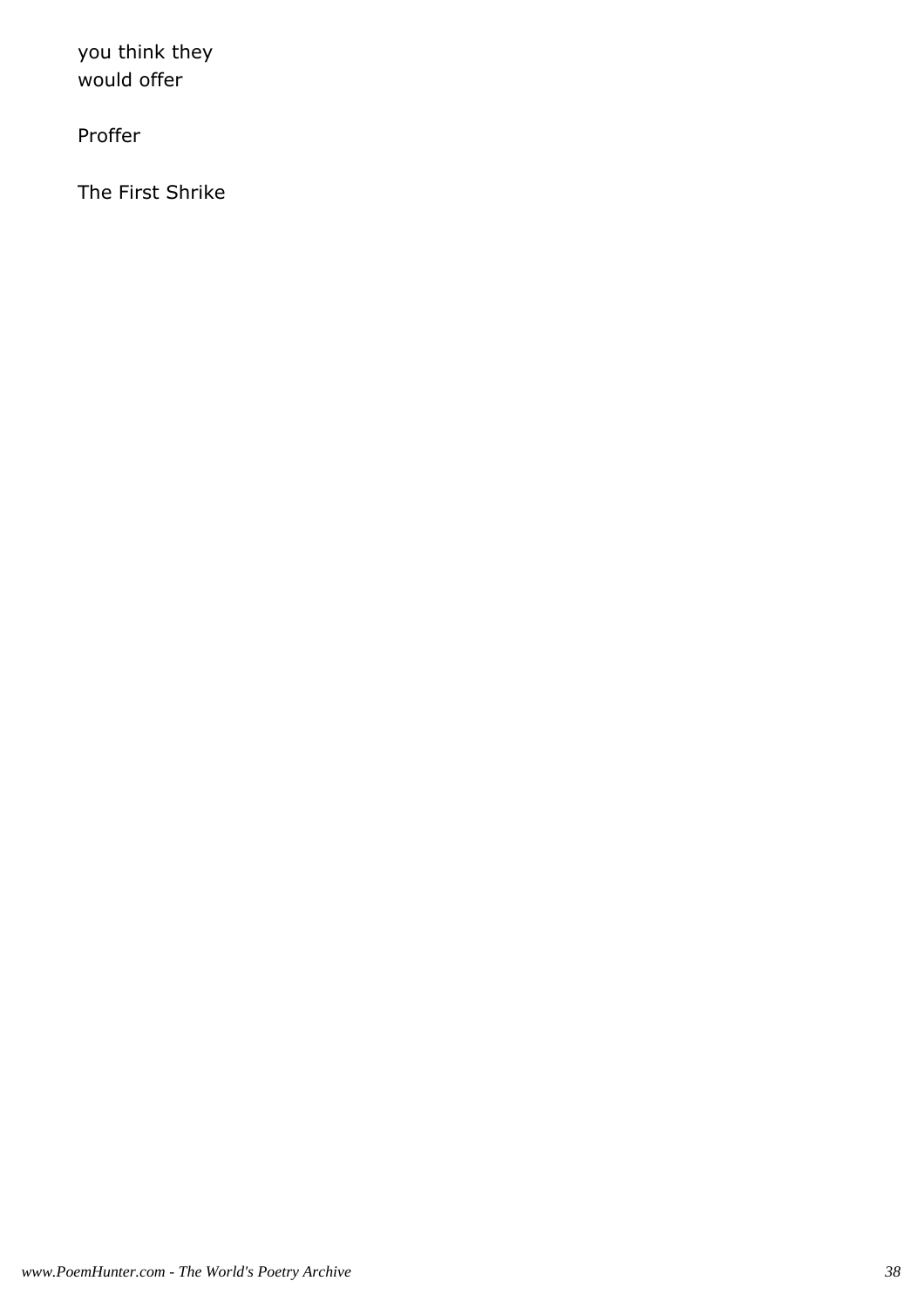# I Did Not Write This

People come into your life for a reason a season or a lifetime

When you know which one it is you will know what to do for that person

When someone is in your life for a reason it is usually to meet a need you have expressed

They have come to assist you through a difficulty to provide you with guidance and support to aid you physically emotionally or spiritually

They may seem like a godsend and they are

They are there for the reason you need them to be

Then without any wrongdoing on your part or at an inconvenient time this person will say or do something to bring the relationship to an end

Sometimes they die Sometimes they walk away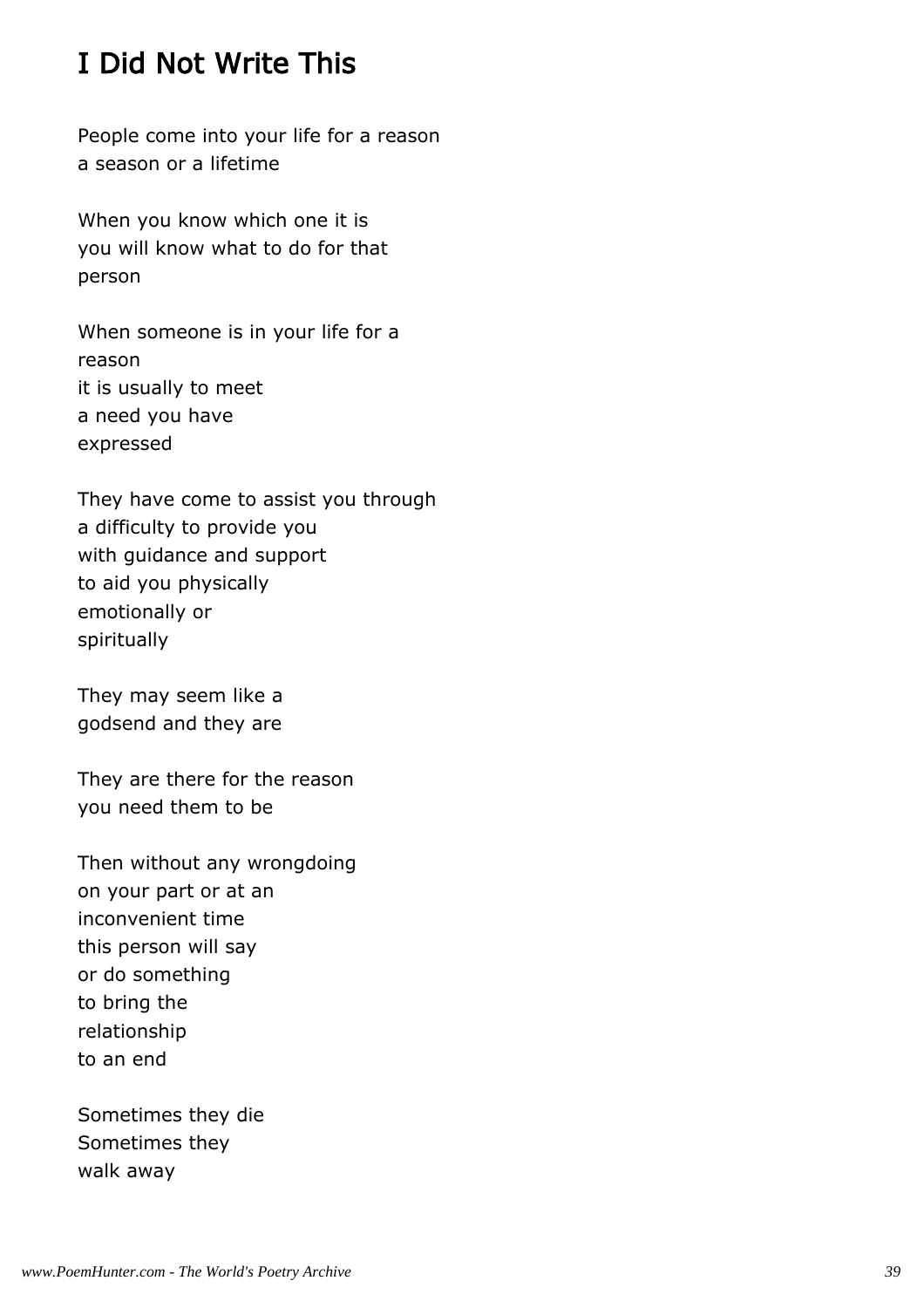Sometimes they act up and force you to take a stand

What we must realize is that our need has been met our desire fulfilled their work is done

The prayer you sent up has been answered now it is time to move on

Some people come into your life for a season because your turn has come to share grow or learn

They bring you an experience of peace or make you laugh

They may teach you something you have never done

They usually give you an unbelievable amount of joy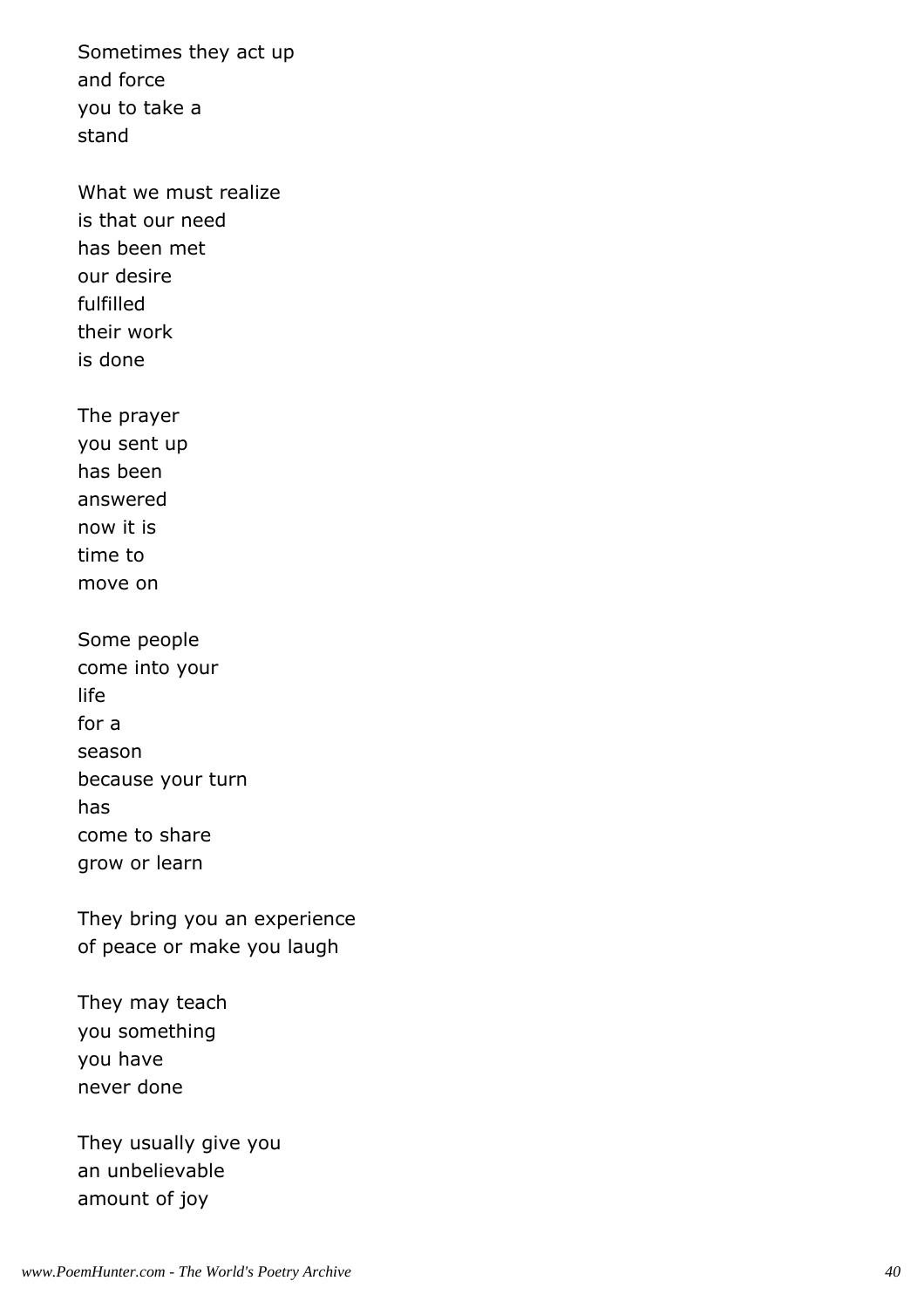Believe it it is real But only for a season

Lifetime relationships teach you lifetime lessons things you must build upon in order to have a solid emotional foundation

Your job is to accept the lesson love the person and put what you have learned to use in all other relationships and areas of your life

It is said that love is blind but friendship is clairvoyant.

Thank you for being a part of my life whether you were a reason a season or a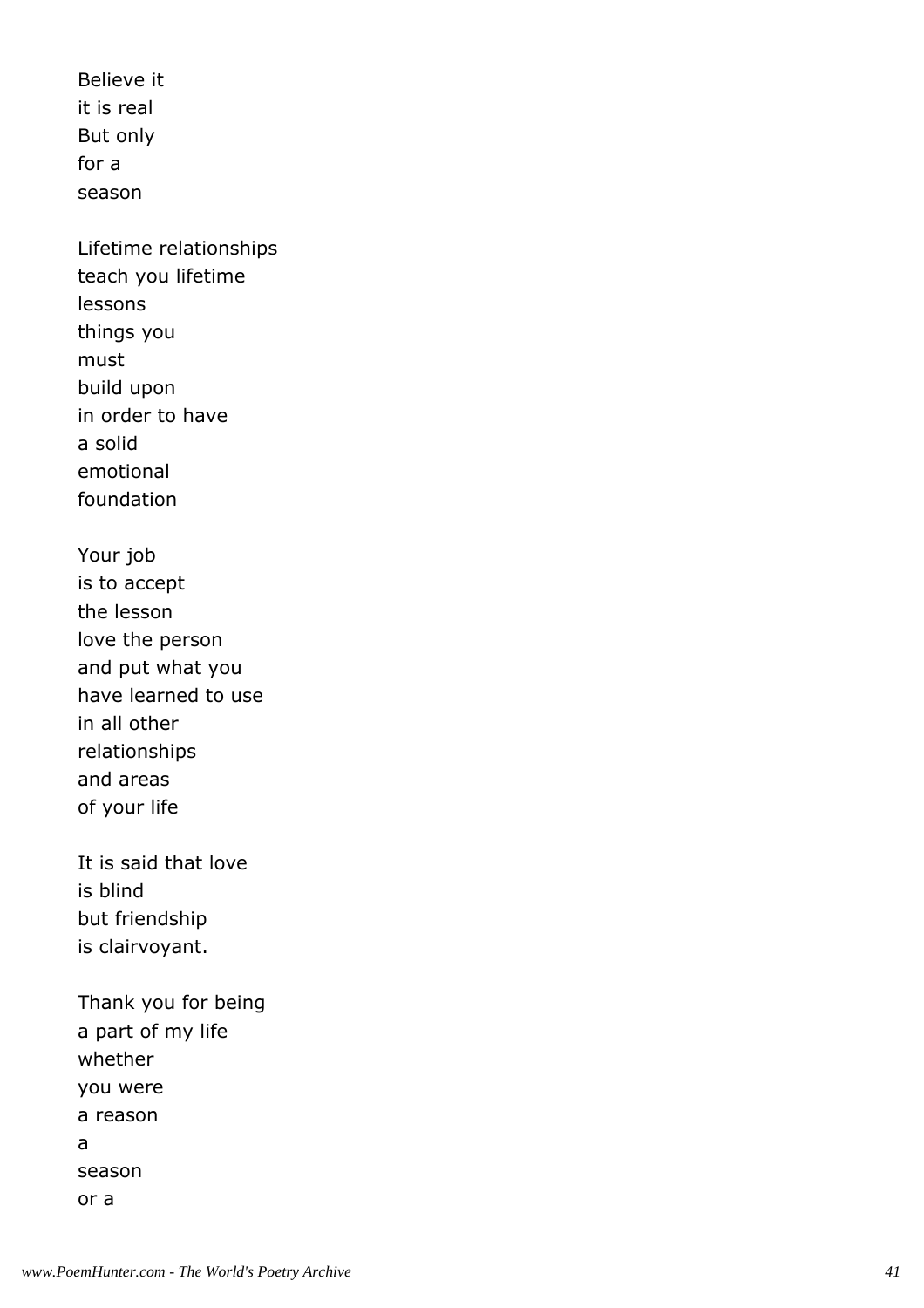lifetime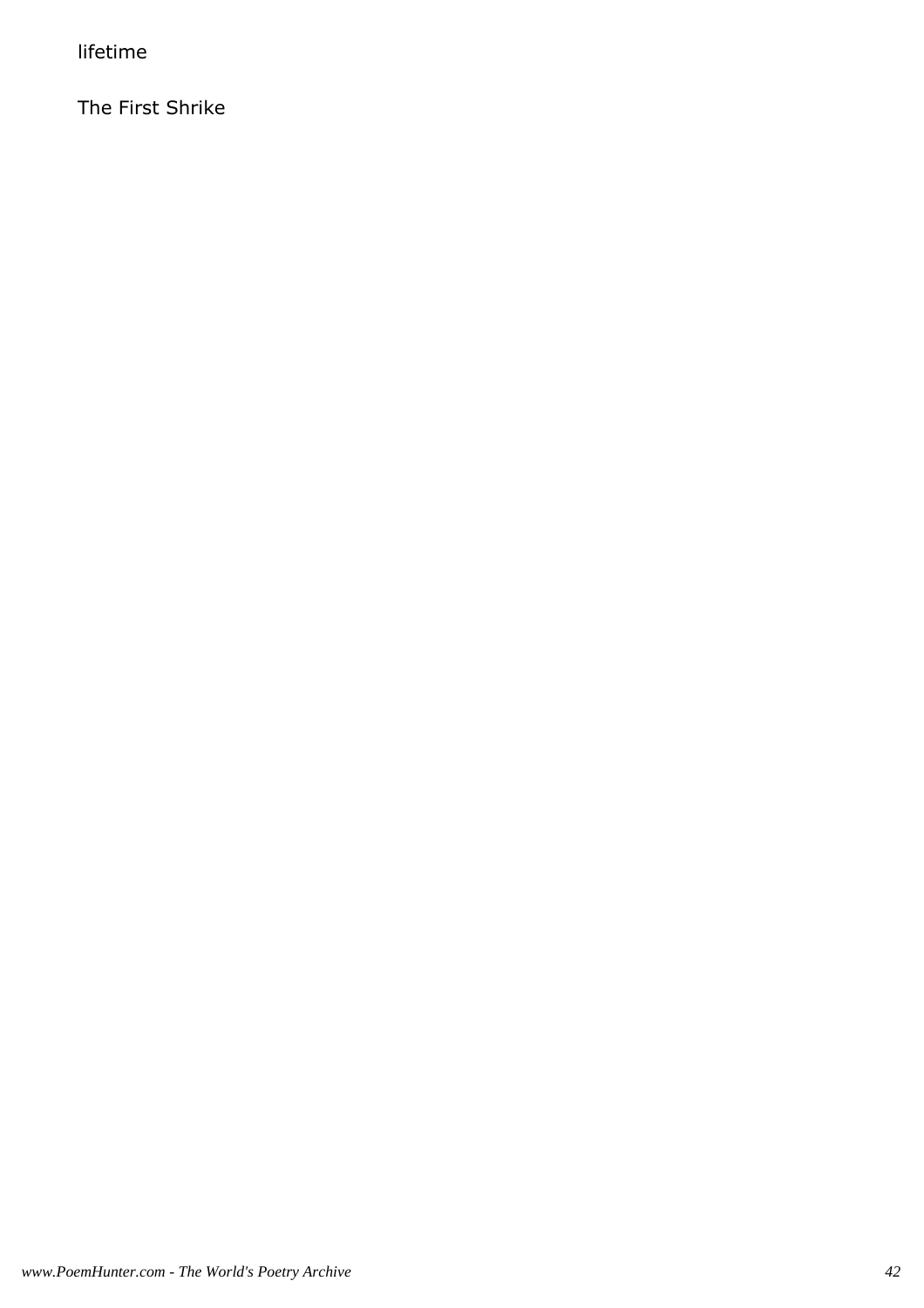# I Know Nothing

All do know that life sometimes is easy

So therefore as previously stated a rough life I do some times live

When from your mouth the things that you say

Can you not just speak softly

Is would ask

For a full life it is

I wish to live

Please call me not lazy no effort put forth

Simple words writing to cope is my fix

Not hooked on drugs like so many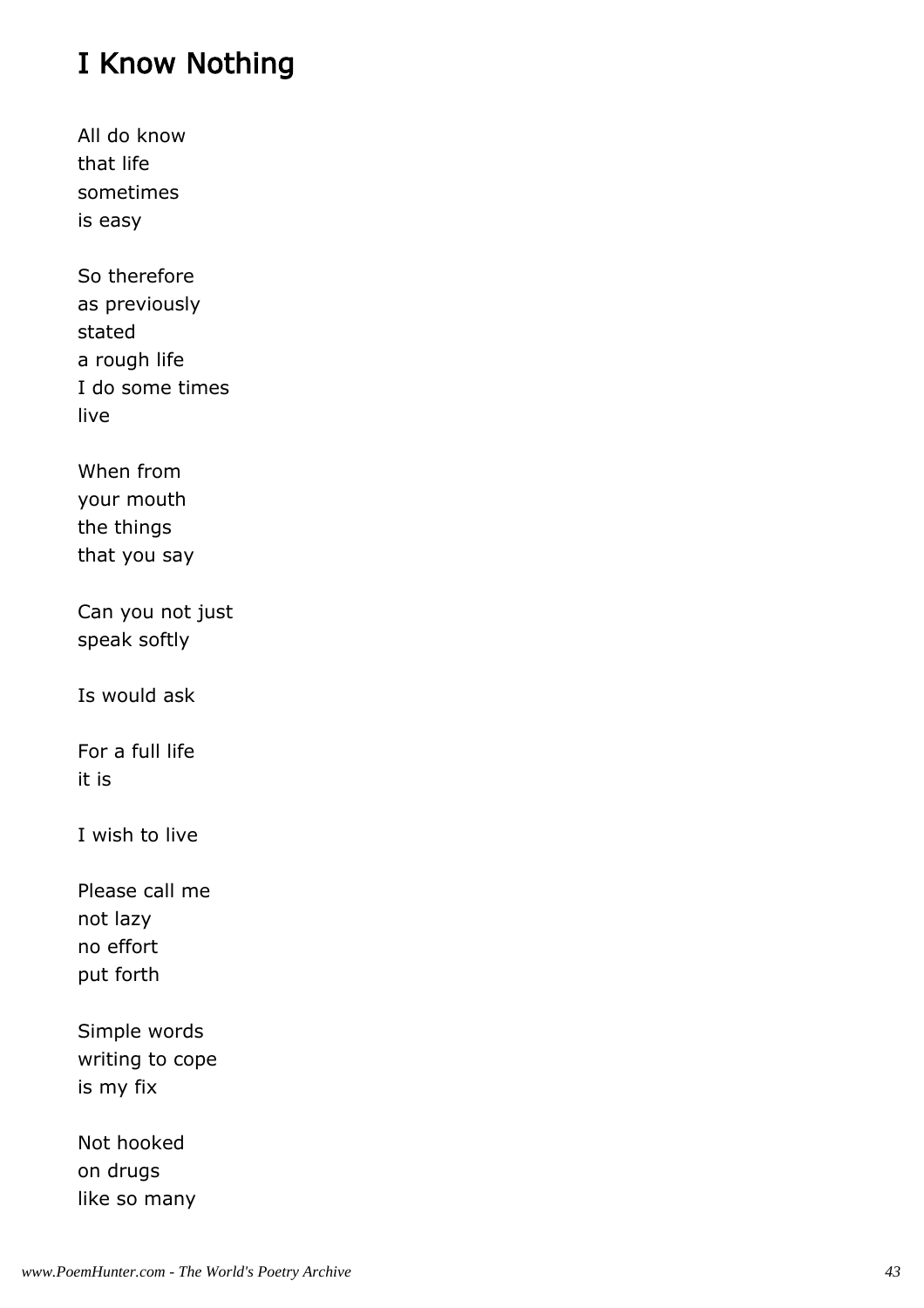#### before

Just a pat on the back would do me quite well

An expression of appreciation may all so recieve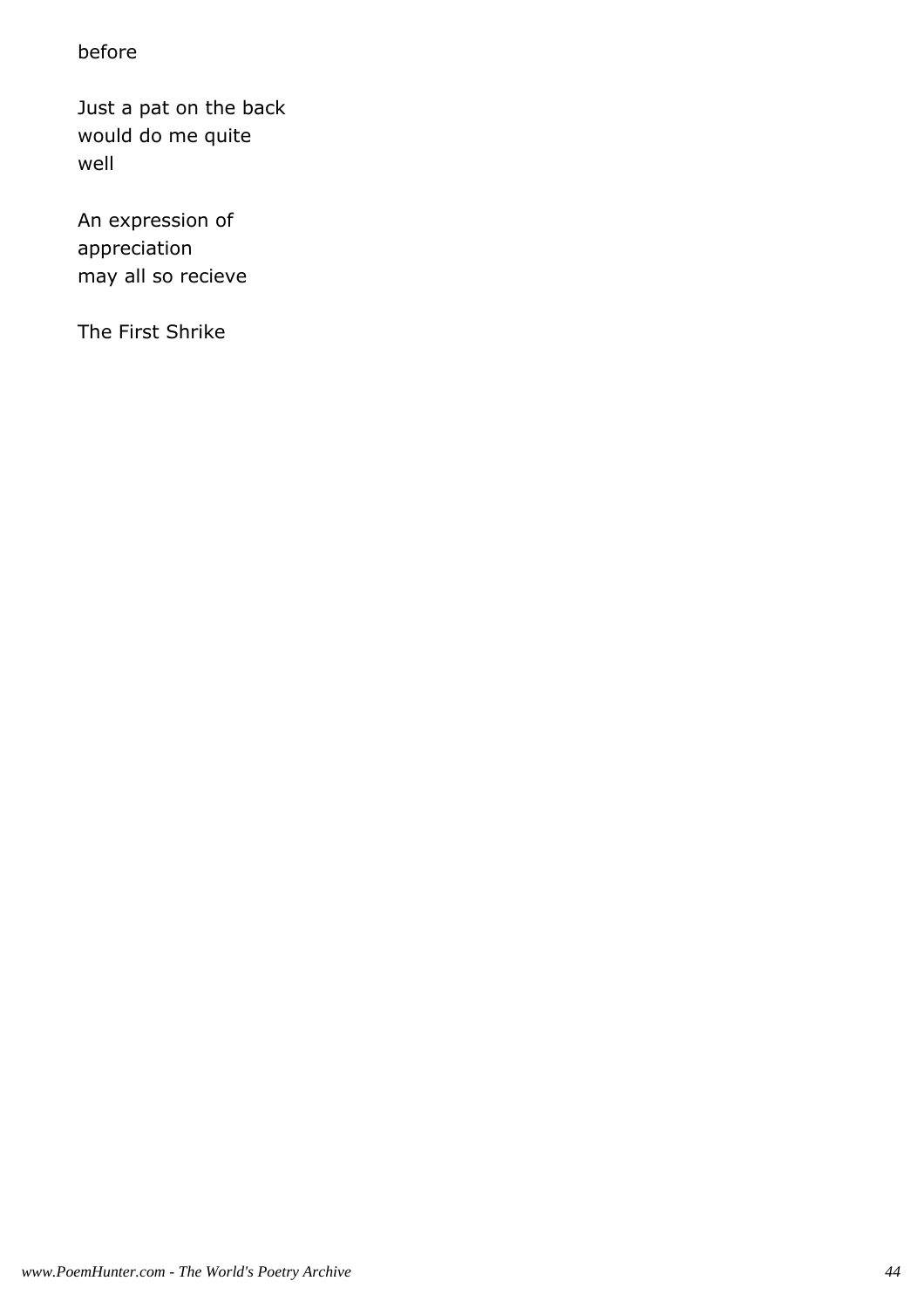# Just

Trying To Save What I Can Is All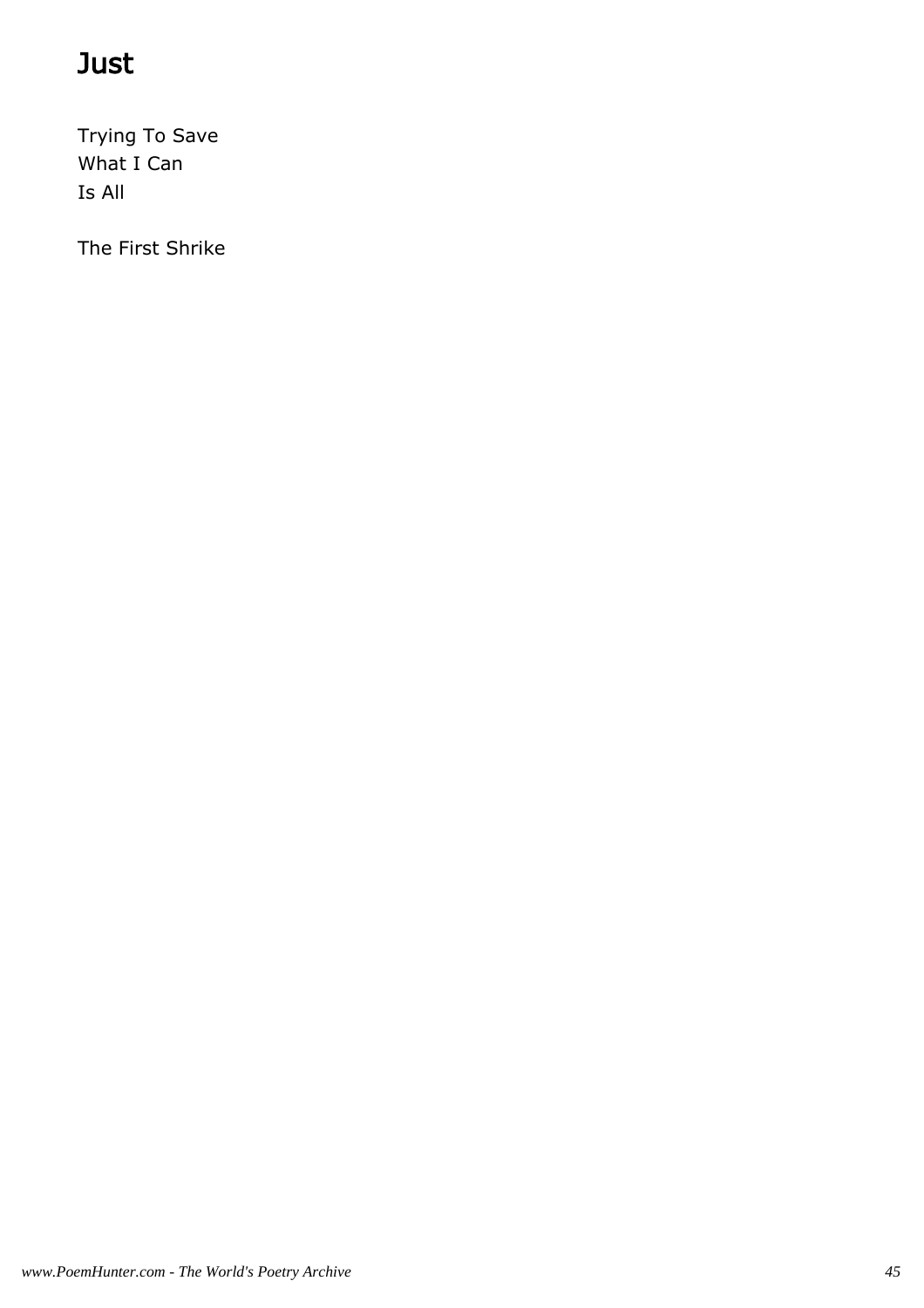# Lost Joy

Taken from me by those whom can see See me not for my joy they have taken I barely can speak So it is I've been told The words I must learn are not to impress but to fall on the ears that can bring me my joy Tears hurt sorrow do they now know ravaged down deep inside my soul I have relented please

will not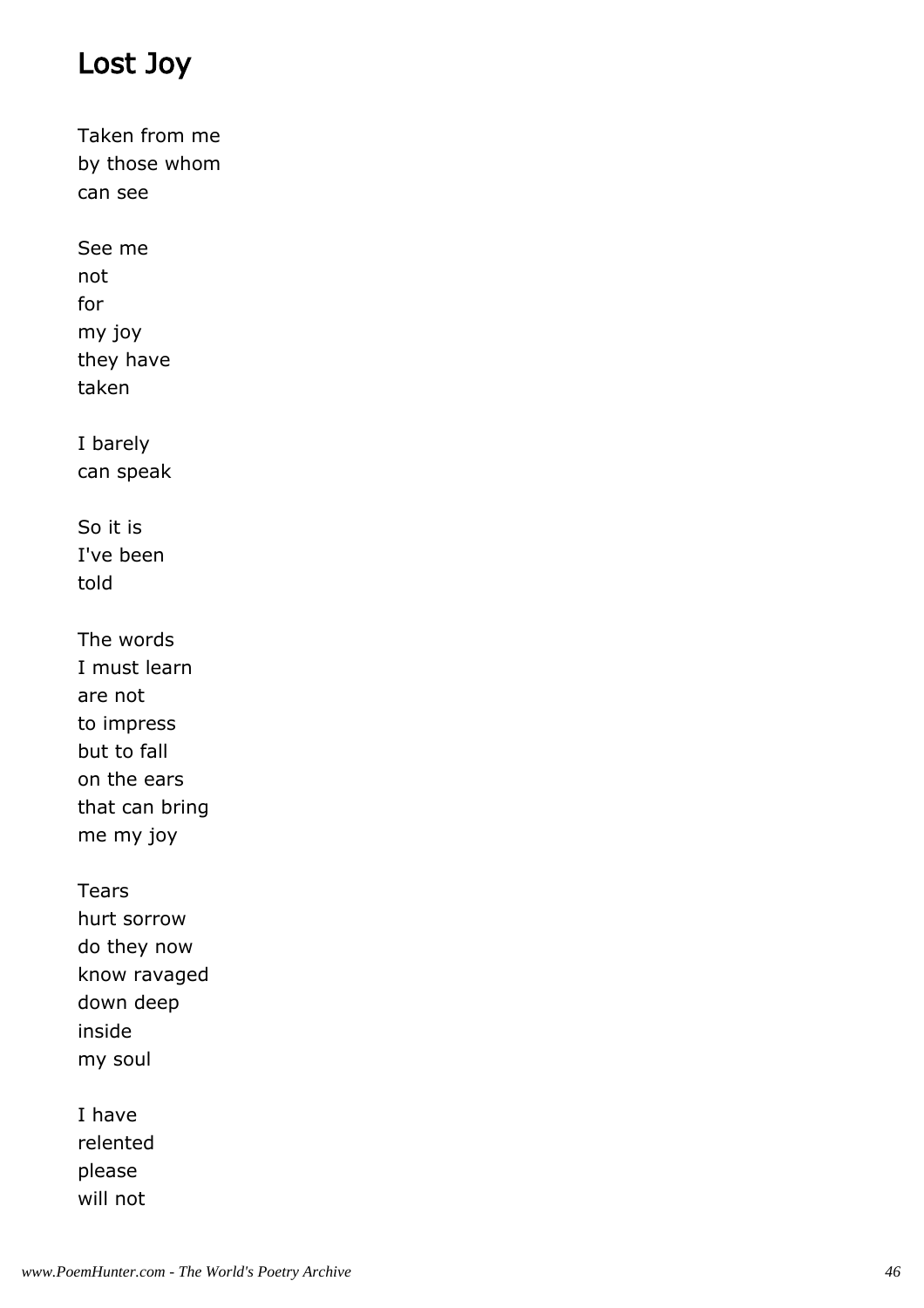you

Proffer all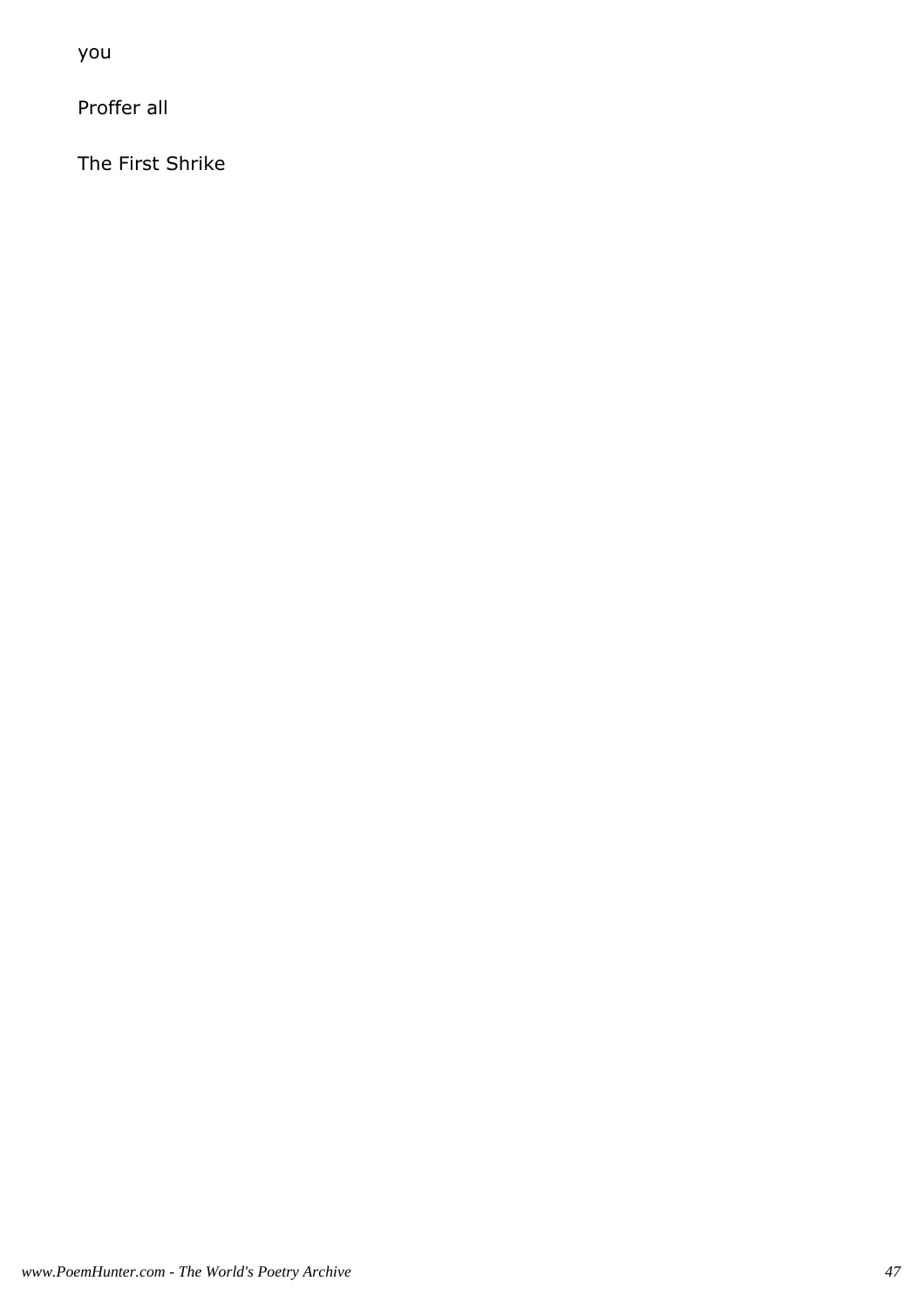# My Daughter

I have not seen her in more than a year they think I will get better by not seeing her

I have not finished mowing some Else's yard I am ill

I hear thunder and lightning I will go out and finish mowing some body Else's yard

I am 49 she is only four my only child I go out and mow the yard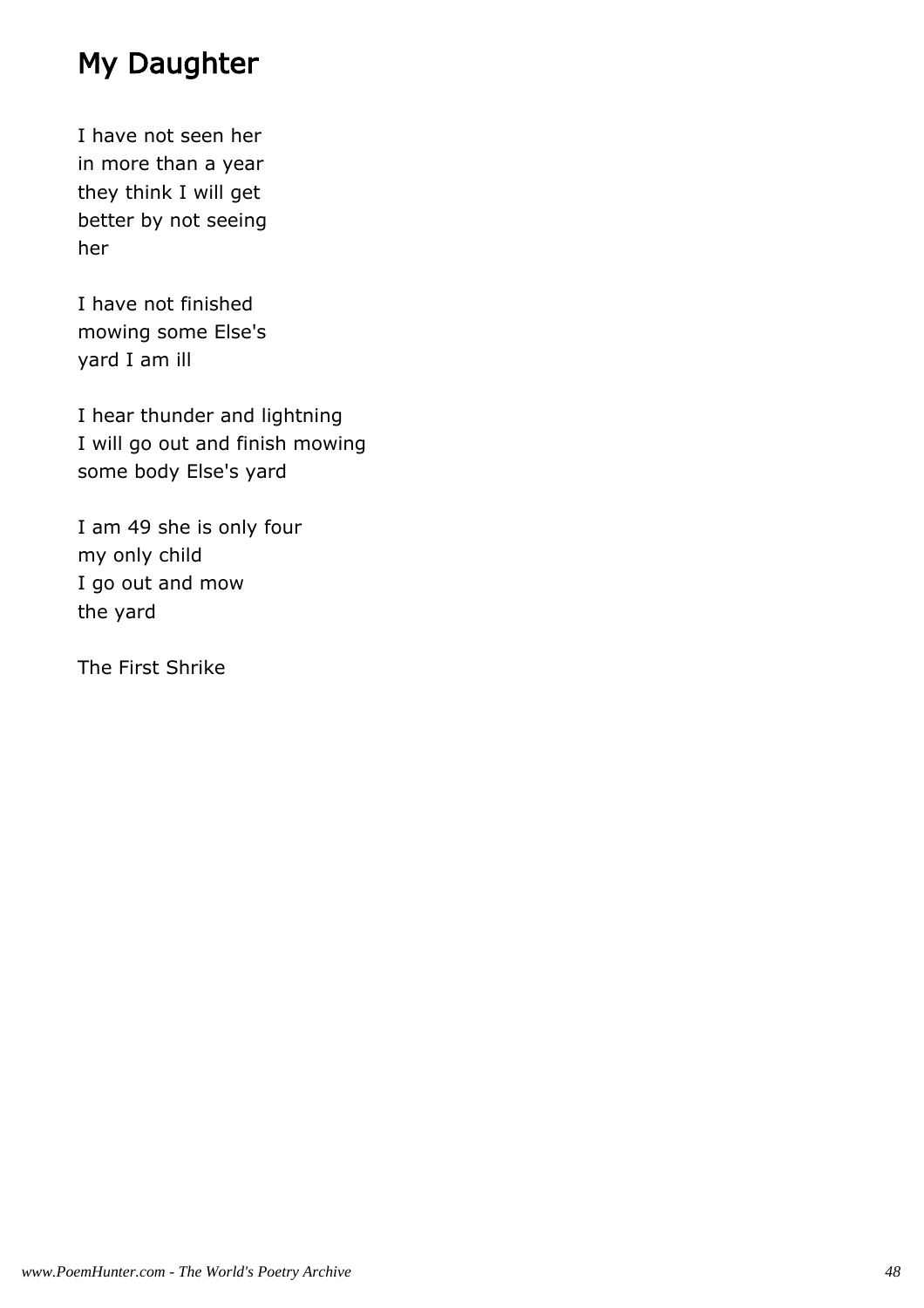## No Blame

Two family's lands so did collide the choice the children no place rest or hide Blood intermixed whom could so for tell yet the feelings I get are so mixed Wisdom did you try to impart unto me No anger I feel for you knew inside me Warning sign beside the road please of you I ask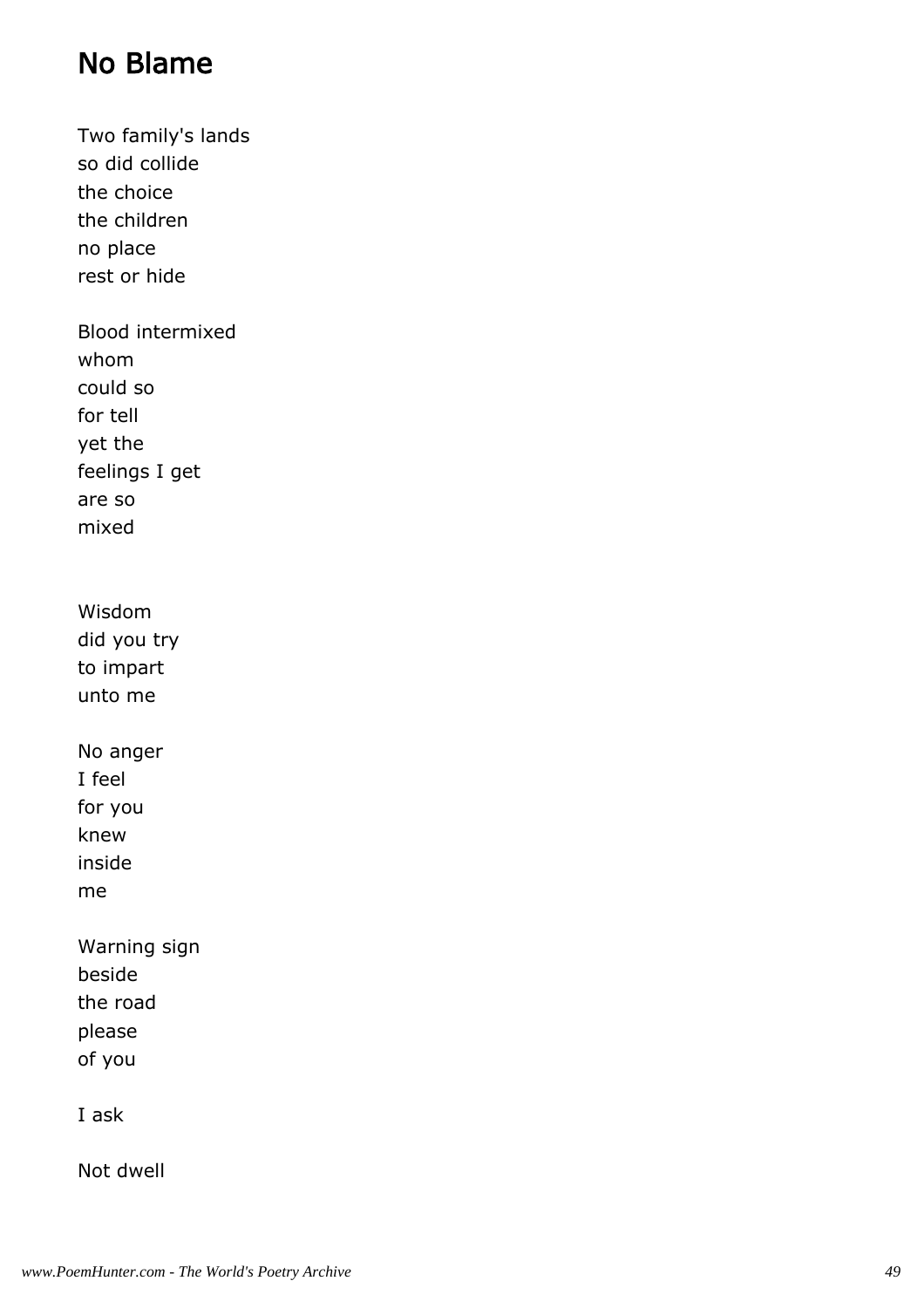For if some one Had of stepped to the plate

Blame upon I future different would have made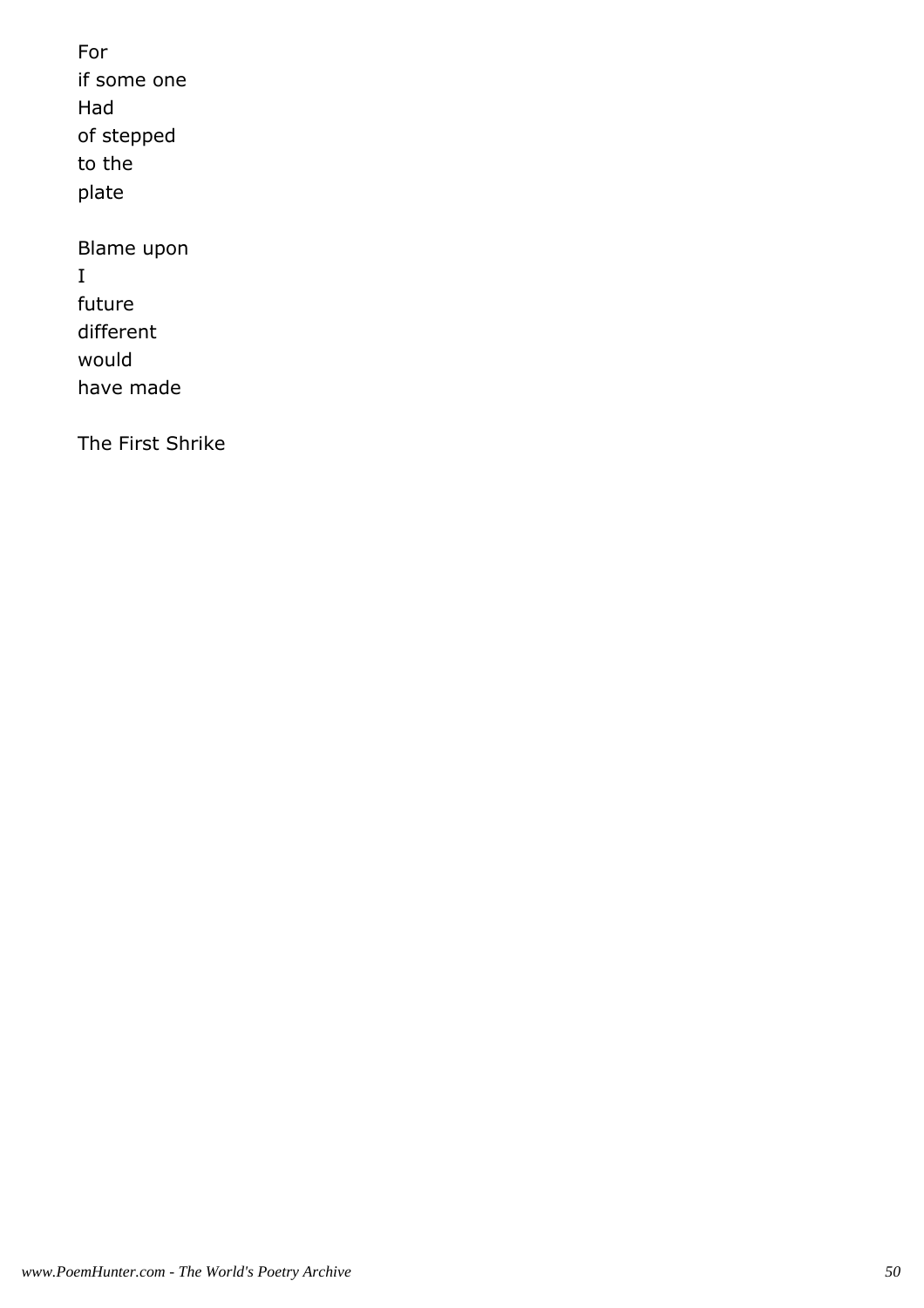### Queen Of Pain

Cry To Me

Please of you I so do ask dont scream nor yell my soul must pass

The things that you do of those whom I care

Dont thee dare

What is it that I must so take of love to the end twine souls can make

You are suppose to care no end

If only he could understand why her pain and sorrow would pass to the bye

Blood is Blood when only a Child no excuse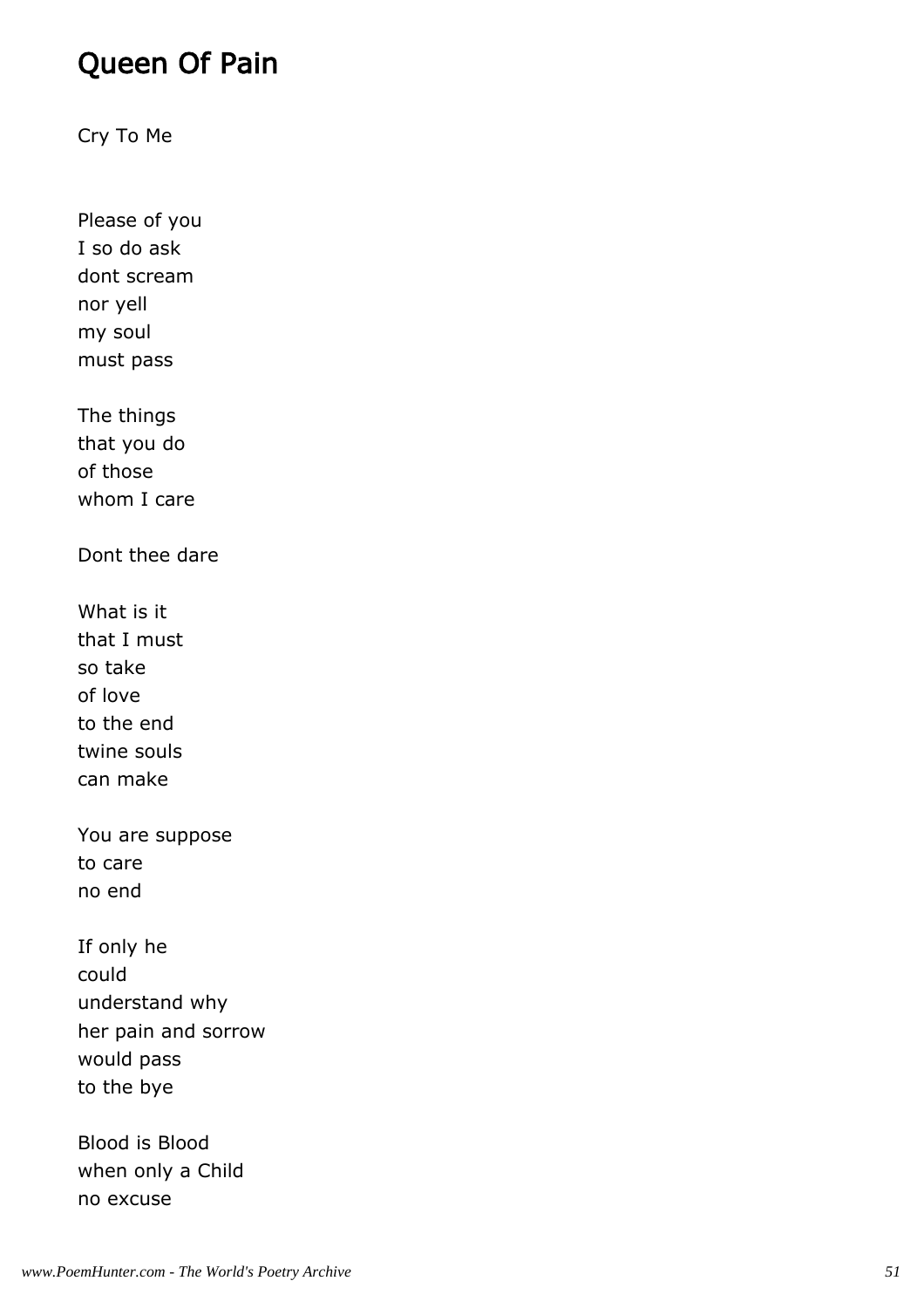to this you have done to this Child

I at four would like to walk

I at four would like to talk

Therefore he can not escape you

Unto you deprive this soul of all that is good not for you any more

I have so taken all that you have thrown

Yet if you continue your throne I will have do right by the Child

Whom cannot fight for them selves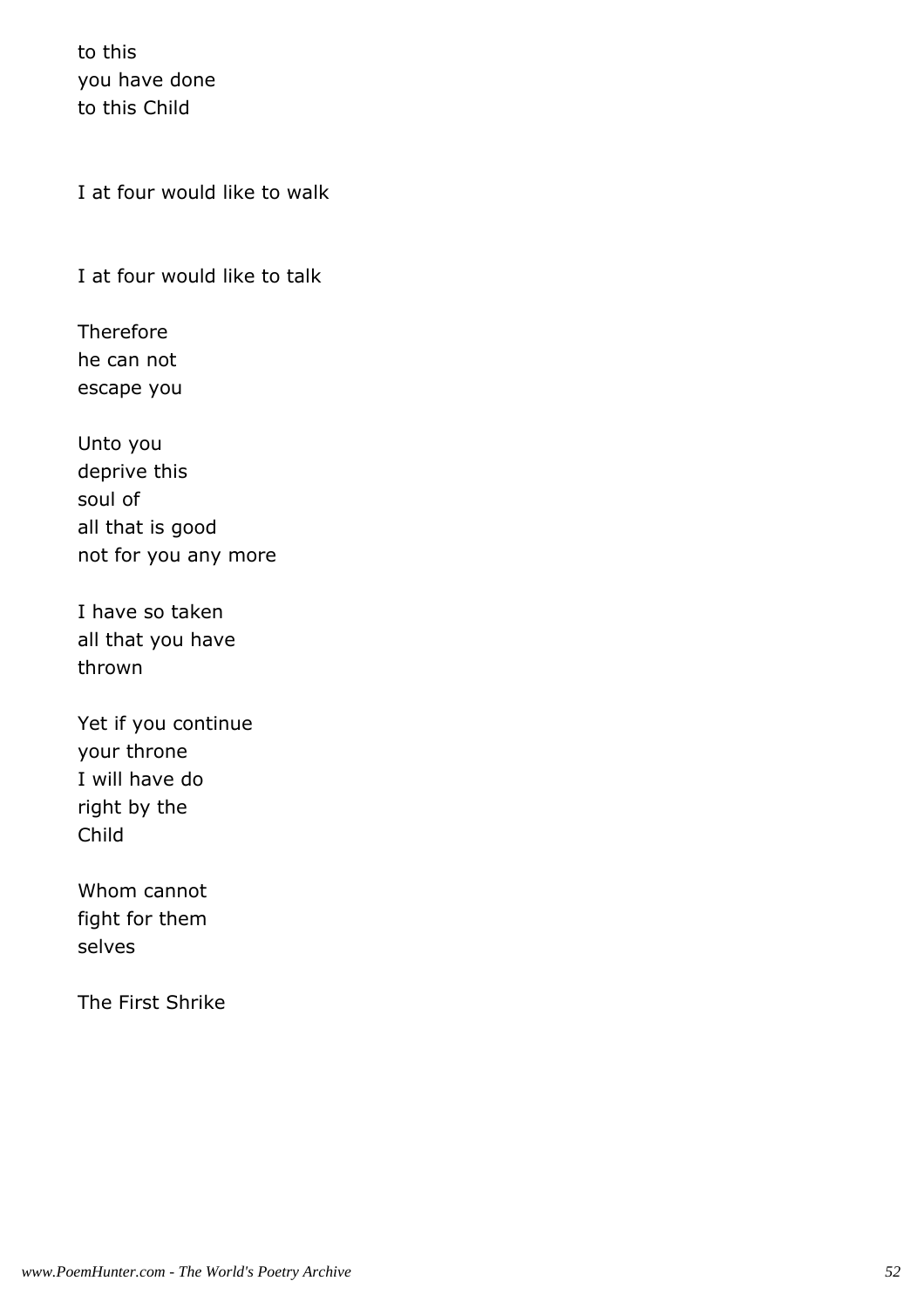### Riddle Or Parable

Age 11 allergic to rattle snake antitoxin please give me an answer to that

Age 25 most secluded place I so could find 30 miles from nearest hospital like kind betrayed by love death guaranteed floating above myself in emergency room found by boy looking for frogs six months of shame and embarrassment trying to reajust to reality not some ones pity Please give me an answer to that

Age 28 on way to school hit wall split bell helmet in half egg shell in school next day please give me an answer to that

Two dozen more of such I could so tell If you have any questions an answer to that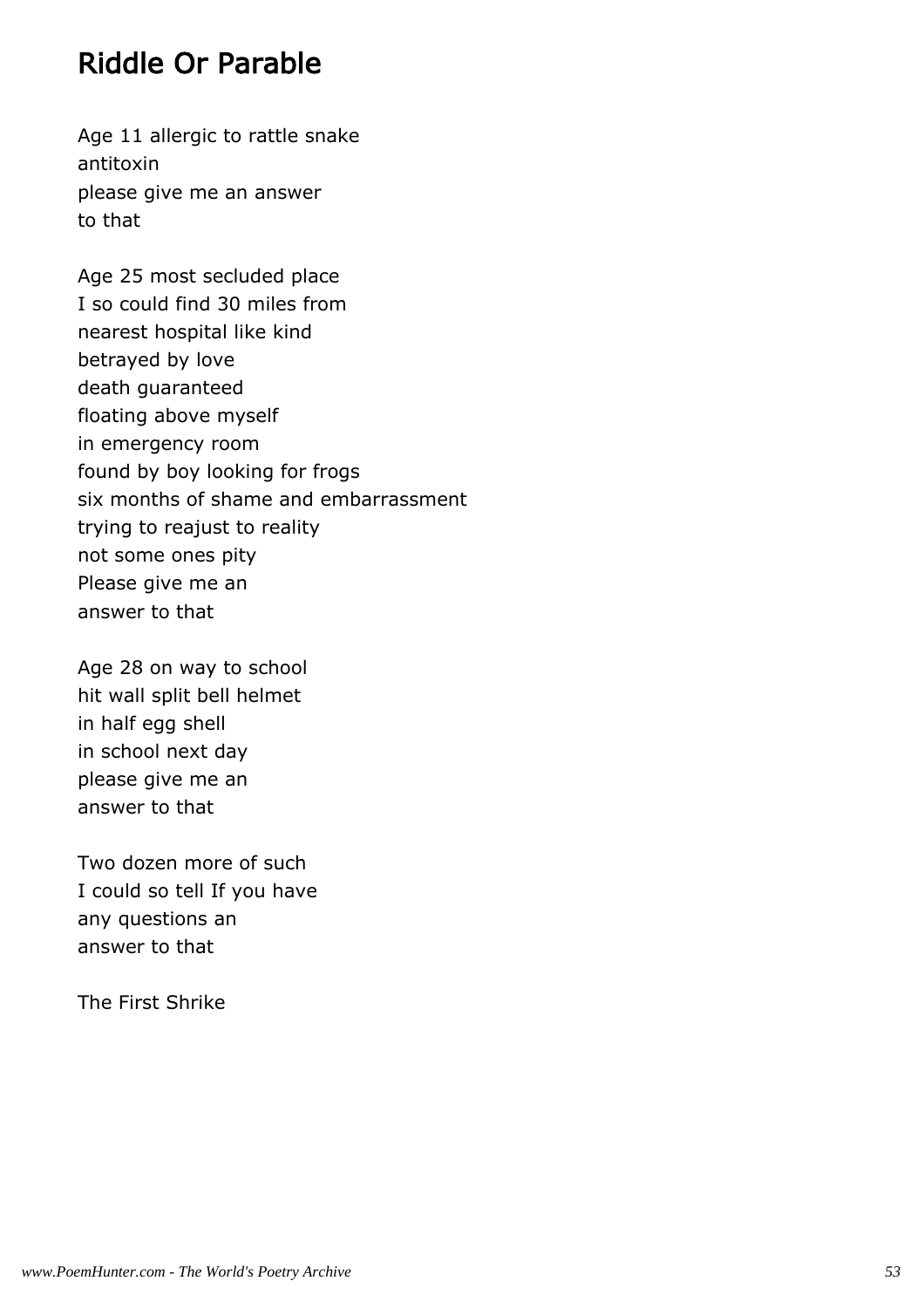# S. D. M.

S. D. M.

God knew our hearts while his son did depart

For the cry on his lips when he so passed caused the heavens to move the earth to so shake

while upon the romans in rain his blood could not sate.

The First Shrike J.E.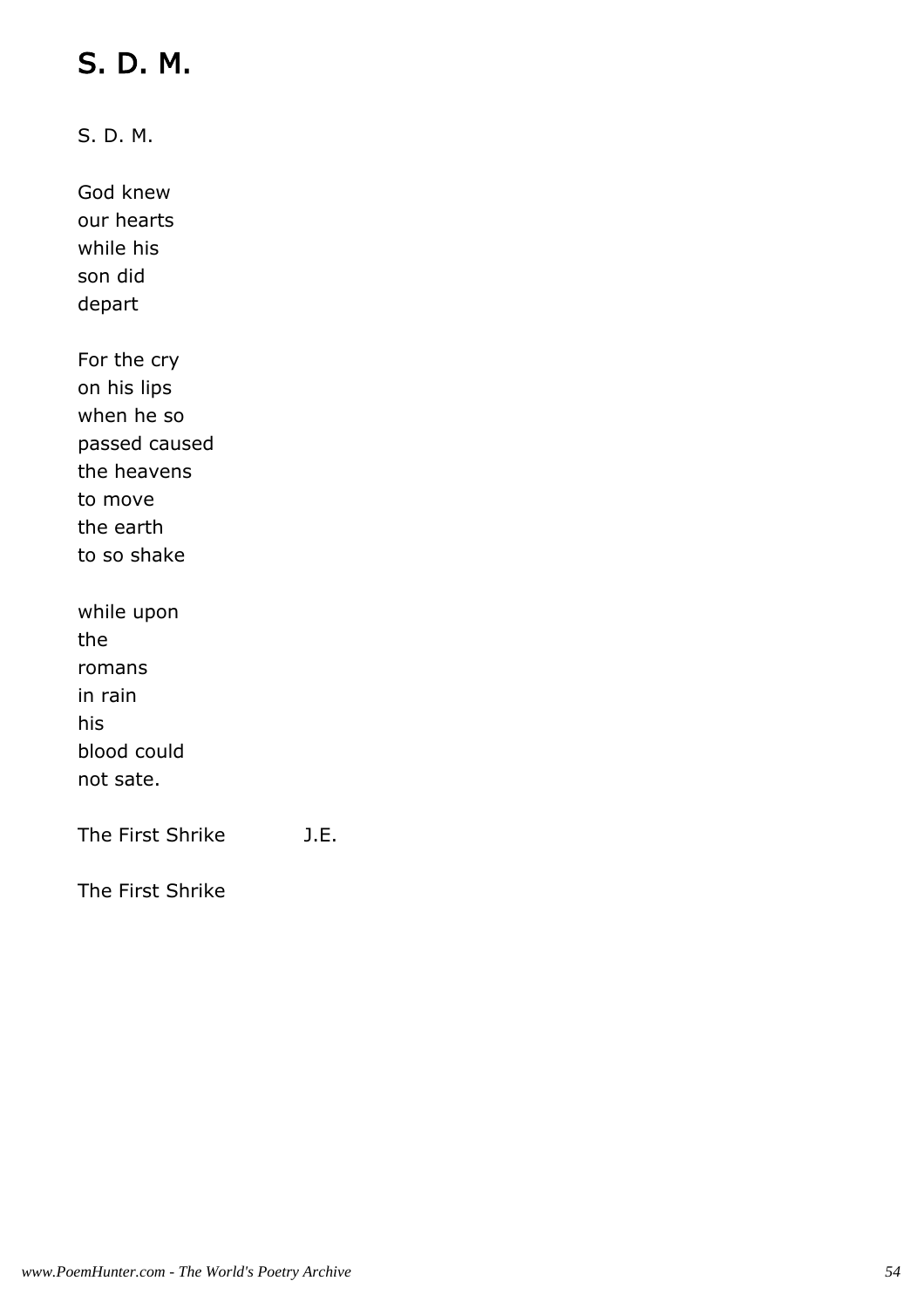## Sea Of Sand

Replenished through that open door the sands of time forever more

Upon the sea would thou so ask instill upon my soul to last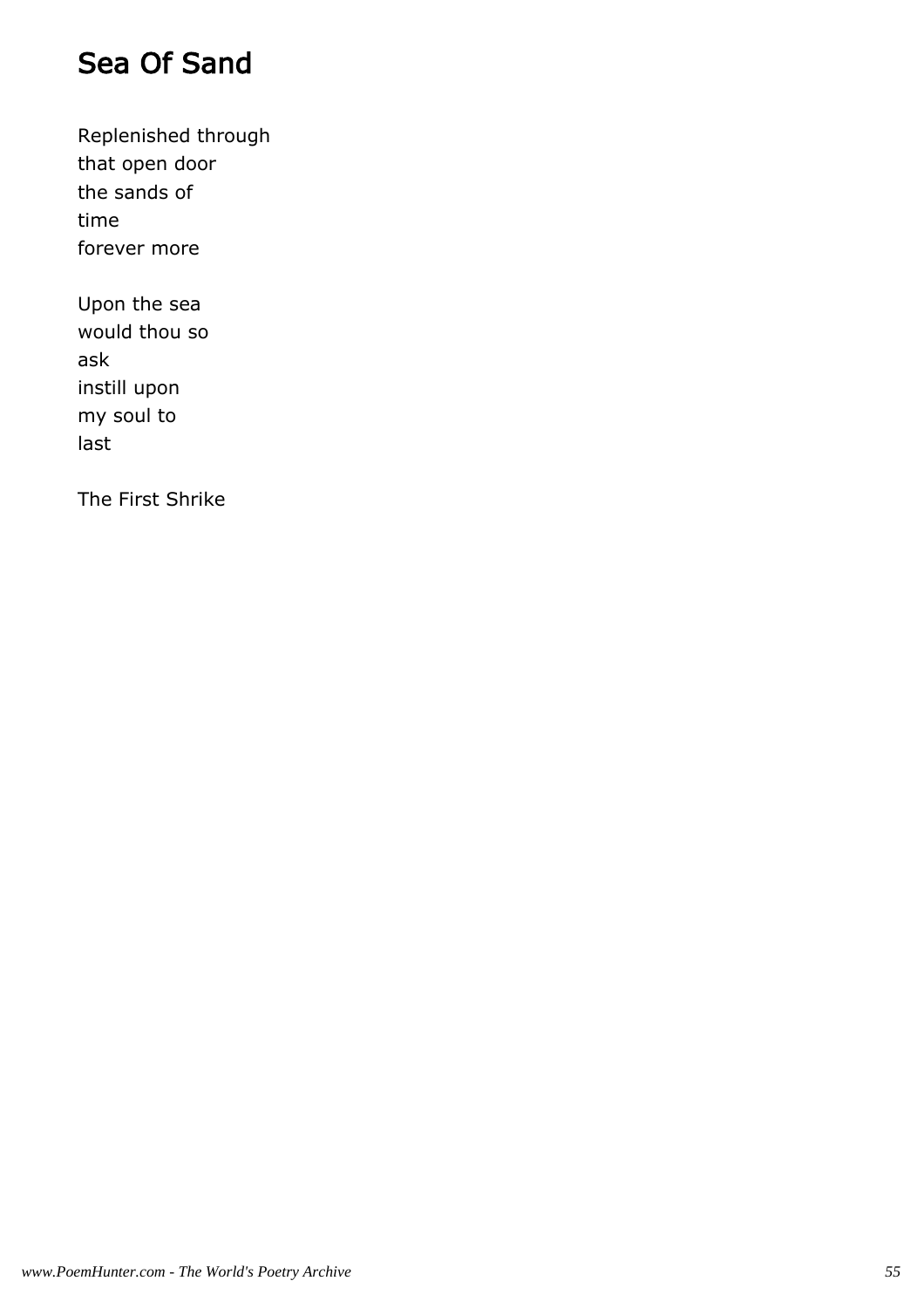# Self

No change is possible without self confrontation.

The First Shrike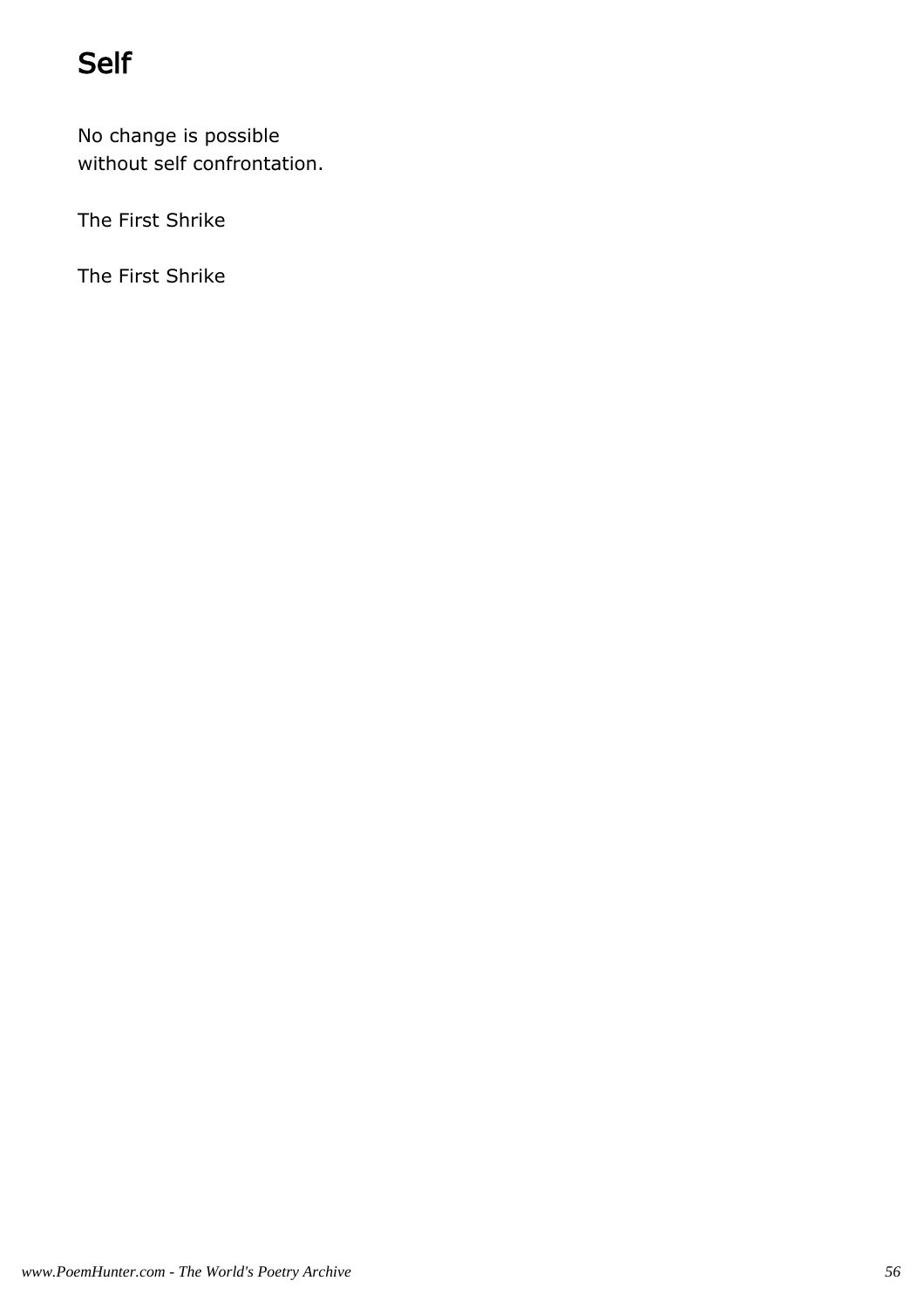#### Stand With Me Or Not

A lettered man that knows the law is all I aks of thee

Whom forth integrity uncorrupt will come stand by me

Upon my life no names unto they

Would I so dare to speak

So here me now I beg no more

Safely hidden away I say

So betray me no more lie to me no more cover up that no more

Built upon no truth

Only my freedom all said proceedings

For I now grow stronger wont tolerate said

Aforementioned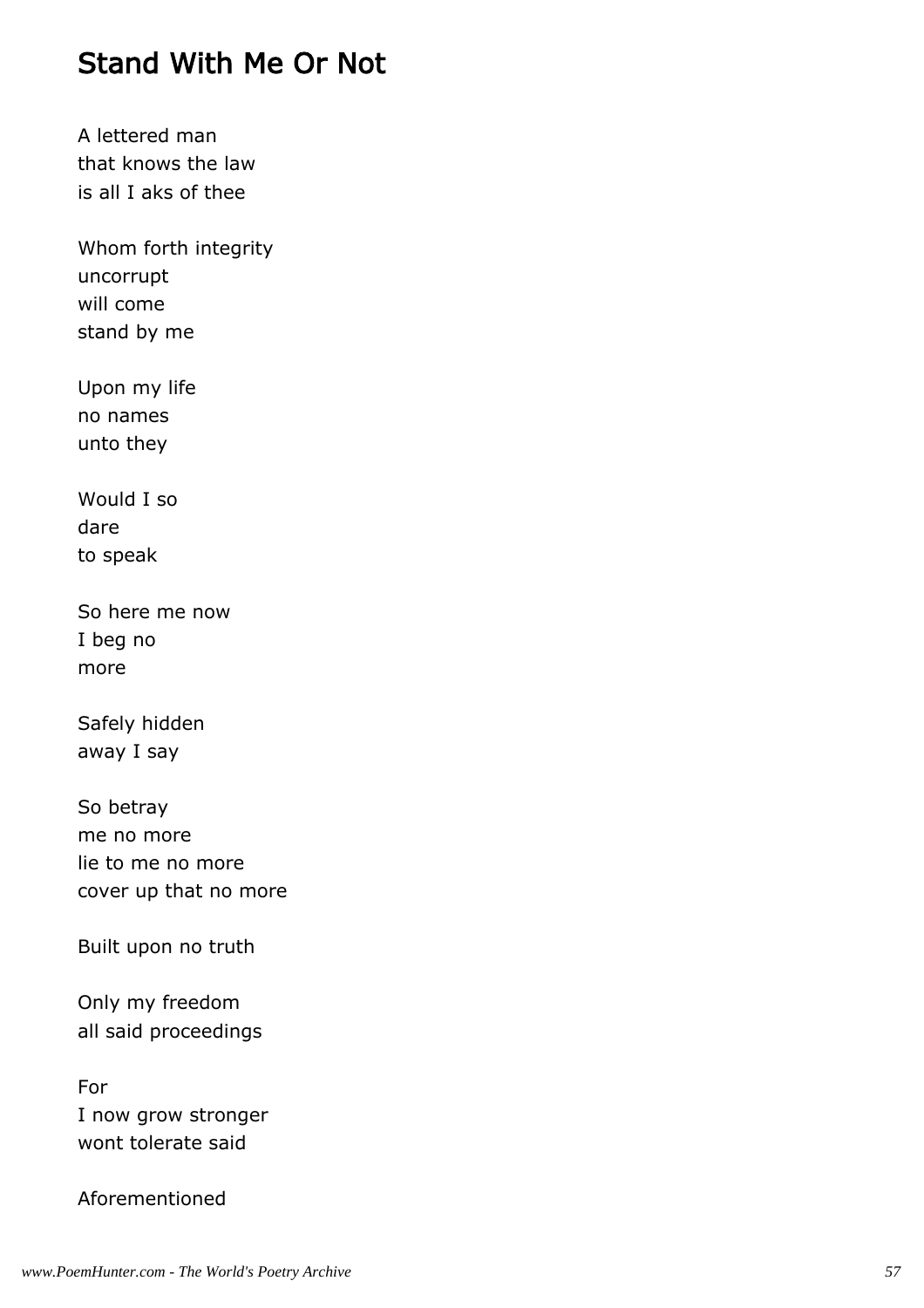predicated premeditated prejuditcial probative none in value

In my interest Not Strike it from your book only way to cover lies Compromise I will come to me soon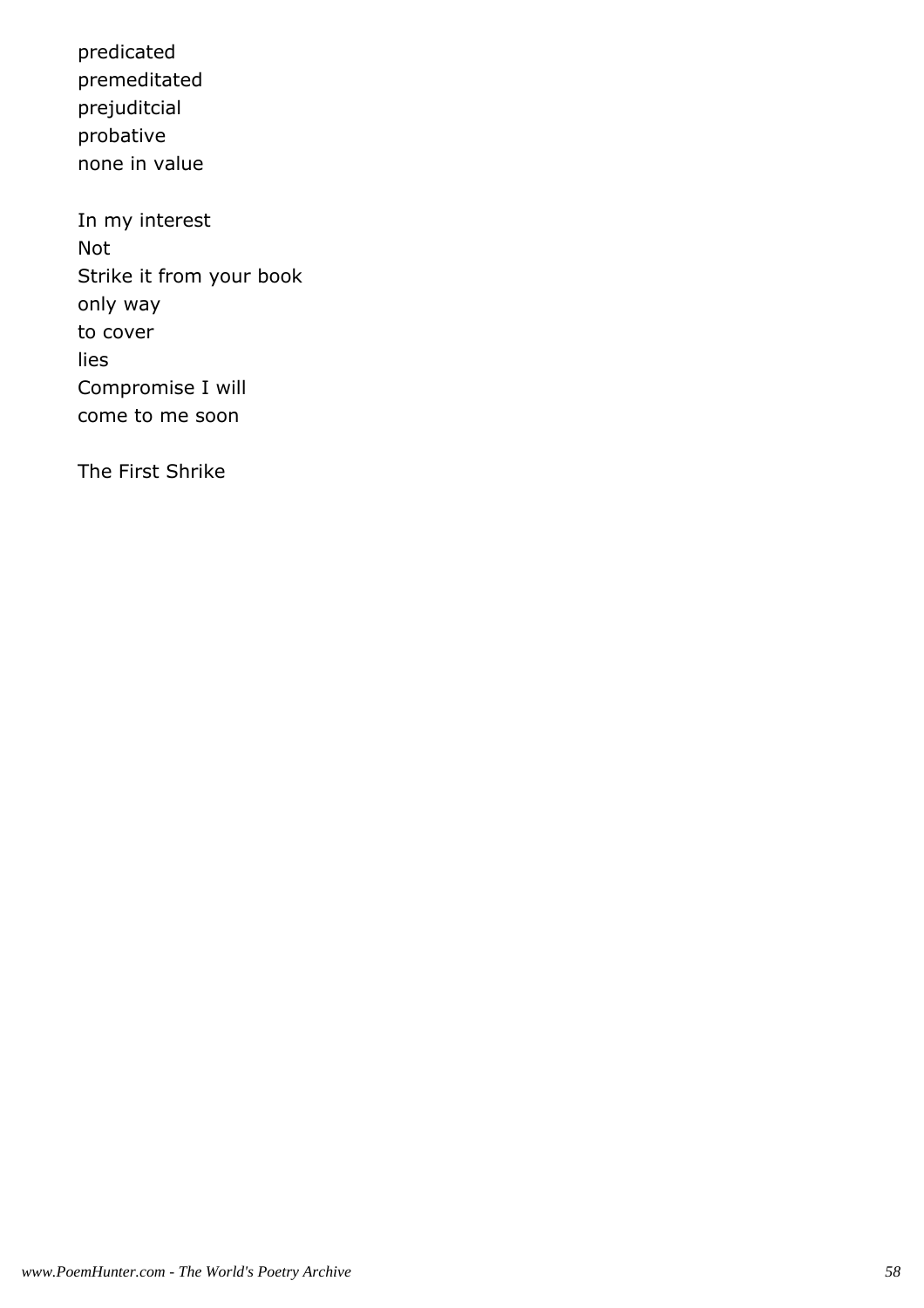#### Tears That Are Your's

so it is as she doth say

maybe not so quite as they whom would so say

Yet upon her cheeks those tears do so burn

I cry yet for the mask into the soul of one such as this

No one should be forced to yell or screem just for a taste of some sanity so seems

When if you can if but yet you do try or if by force you make me so cry

The heed such pain is the worn of such soul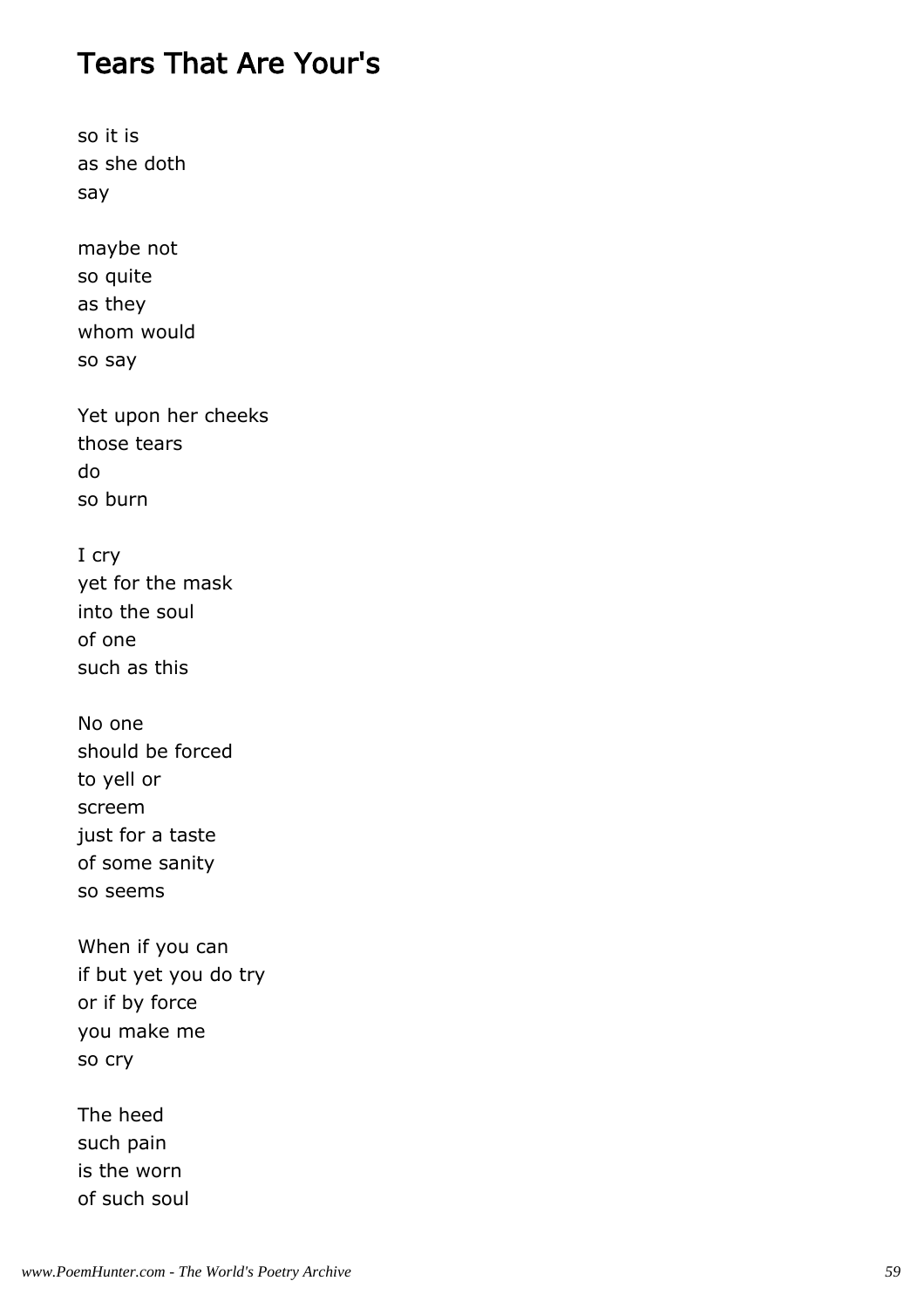Can I so be precieved as not weak if through the mask so said tears do leak The tears my pain salt thow may taste Just one

my tears a barrel of salt should would may you so taste

The First Shrike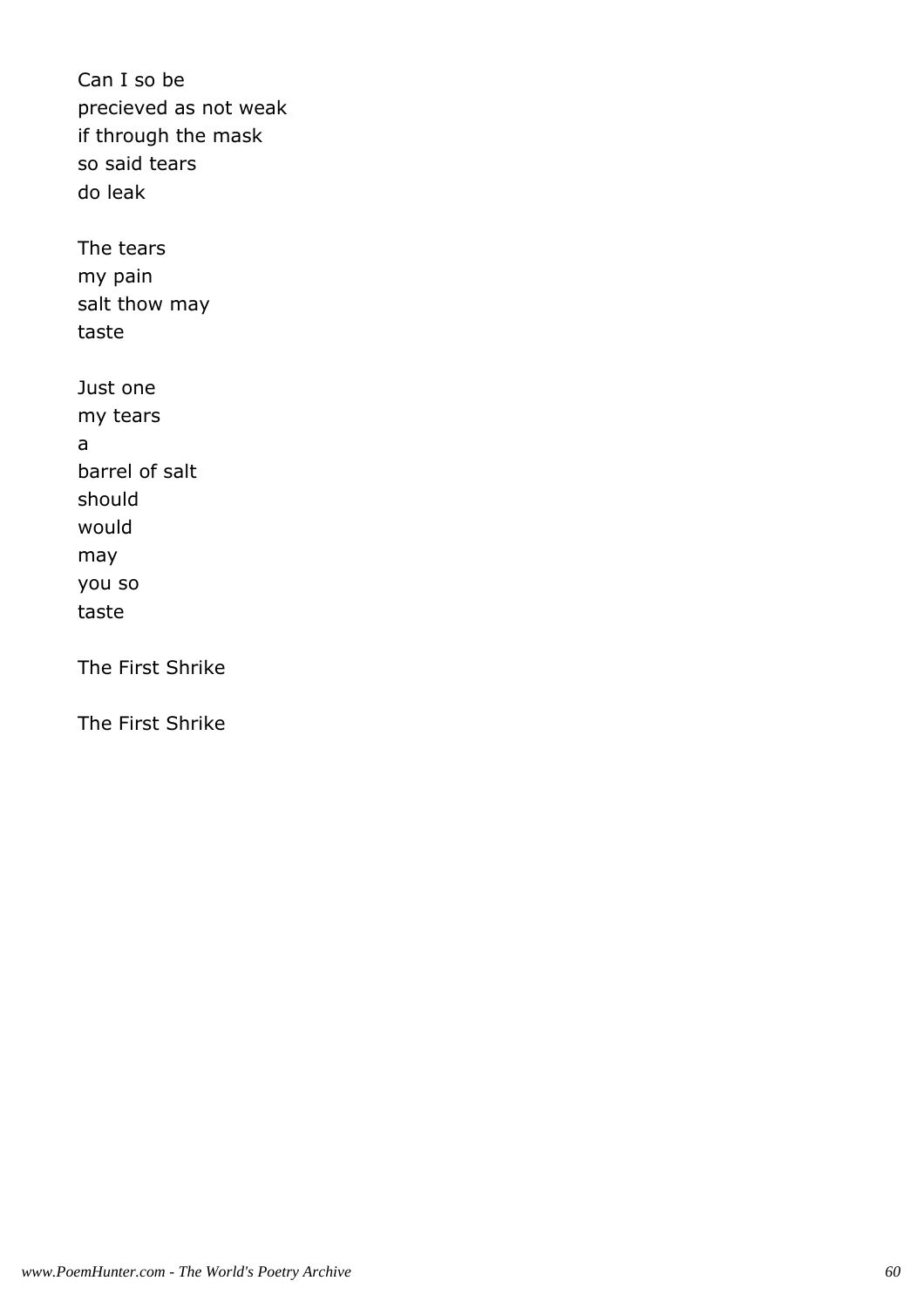## The Book Of Secret's

Written from the past thousands of years recorded all last.

This question I ask

Those whom would so come along must find a way to put word unto song. May I say

We live in a time where ear's cannot hear wisdom knowledge in song come to pass

Yet those whom such credence Walls paneled degrees

One must listen to all not people alone in nature has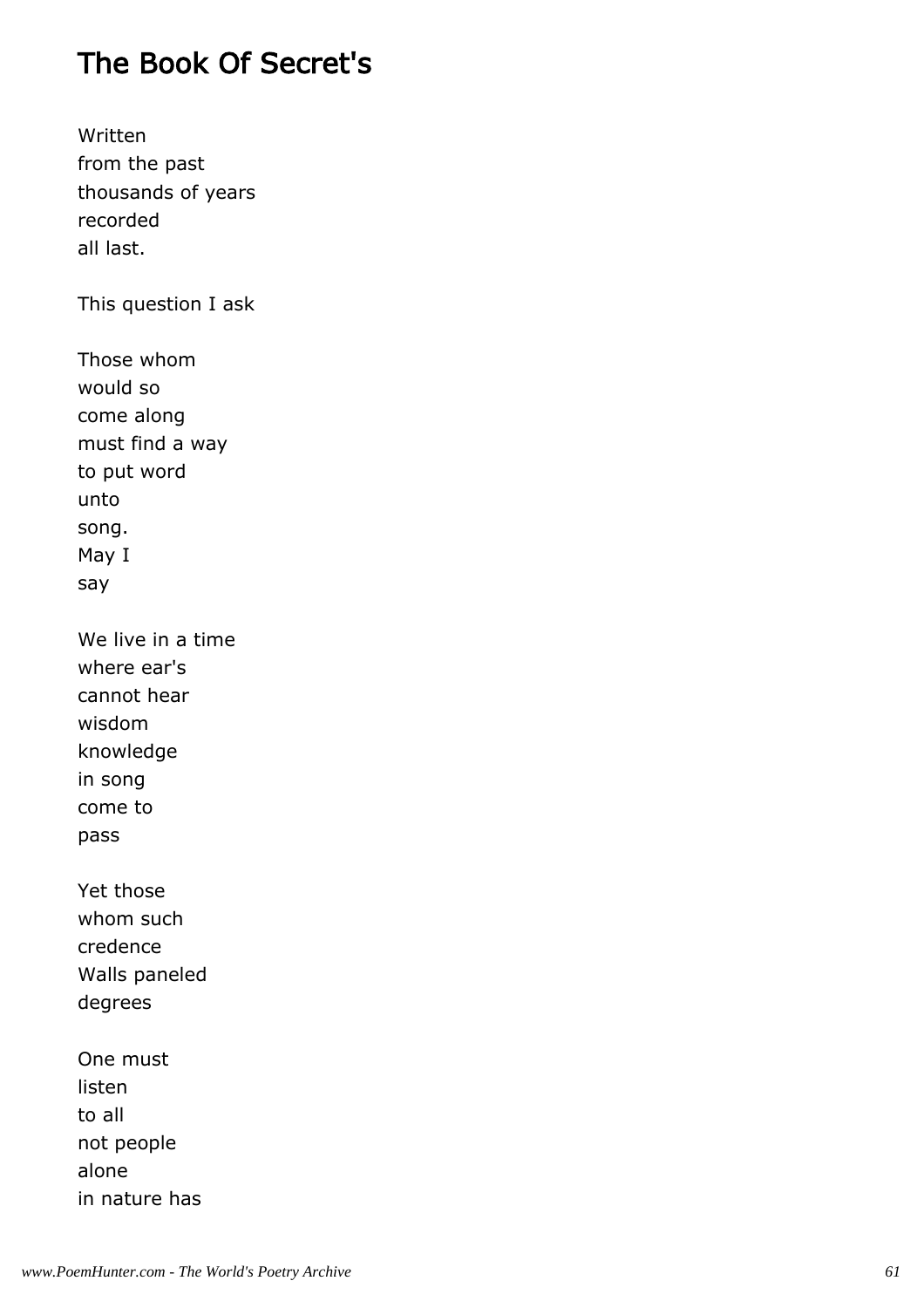been there so along. For if just one secret in a book of thousand's Then search for the eye that can so gaze and has so such seen the pain in the soul called Humanity. For upon there life it is required of thee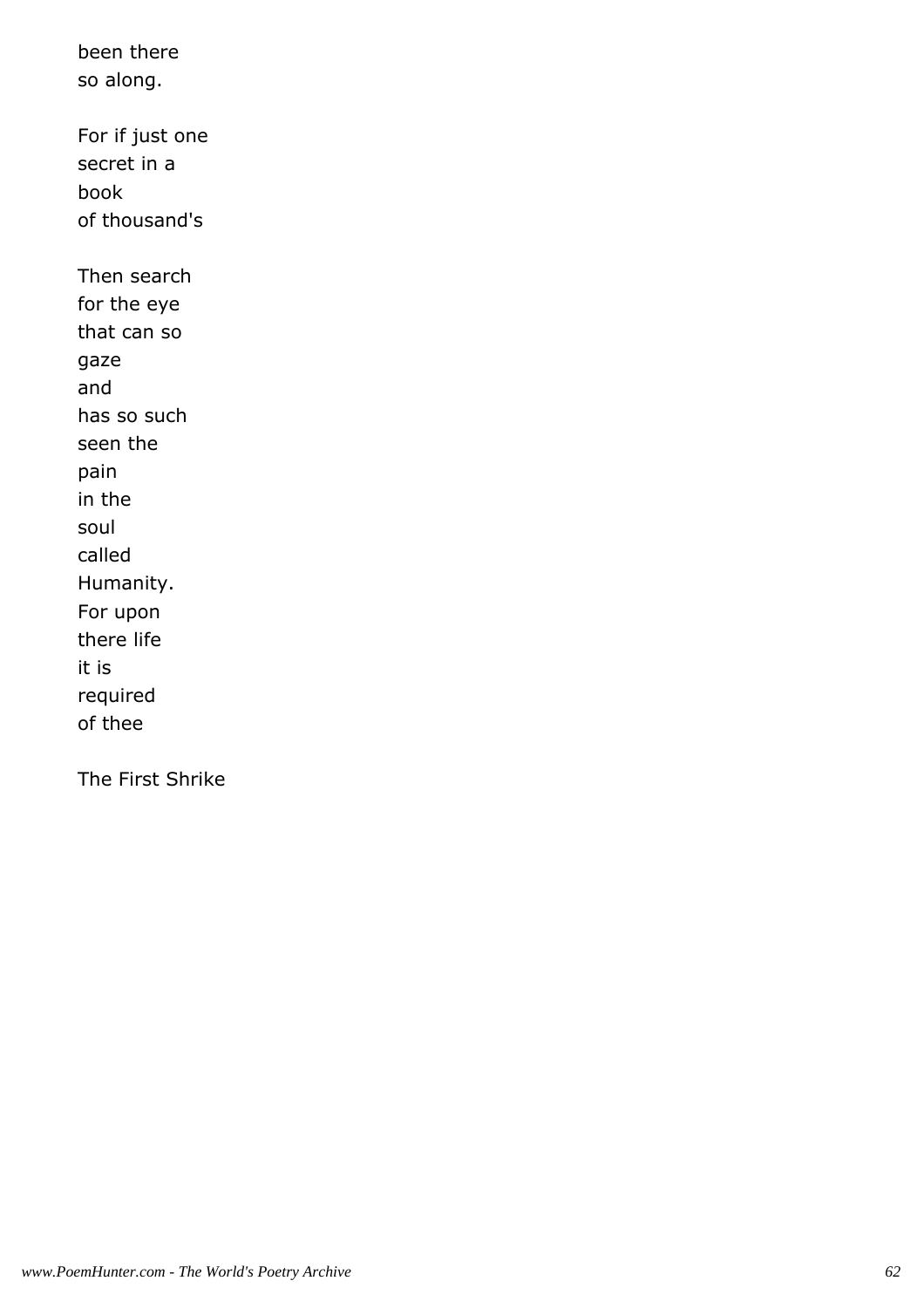## The Gordian Knot (Respune)

Gordian knot yet percieved to be different

To untangle it from yours so percieved by me They all say

Gordian knot laid upon flesh it is possible not some wooden pole

Upon our neck has been placed

Yet none of them have been able to untie me

**Such** from that knot has now been placed it matters no more to all whom did so know

you see there is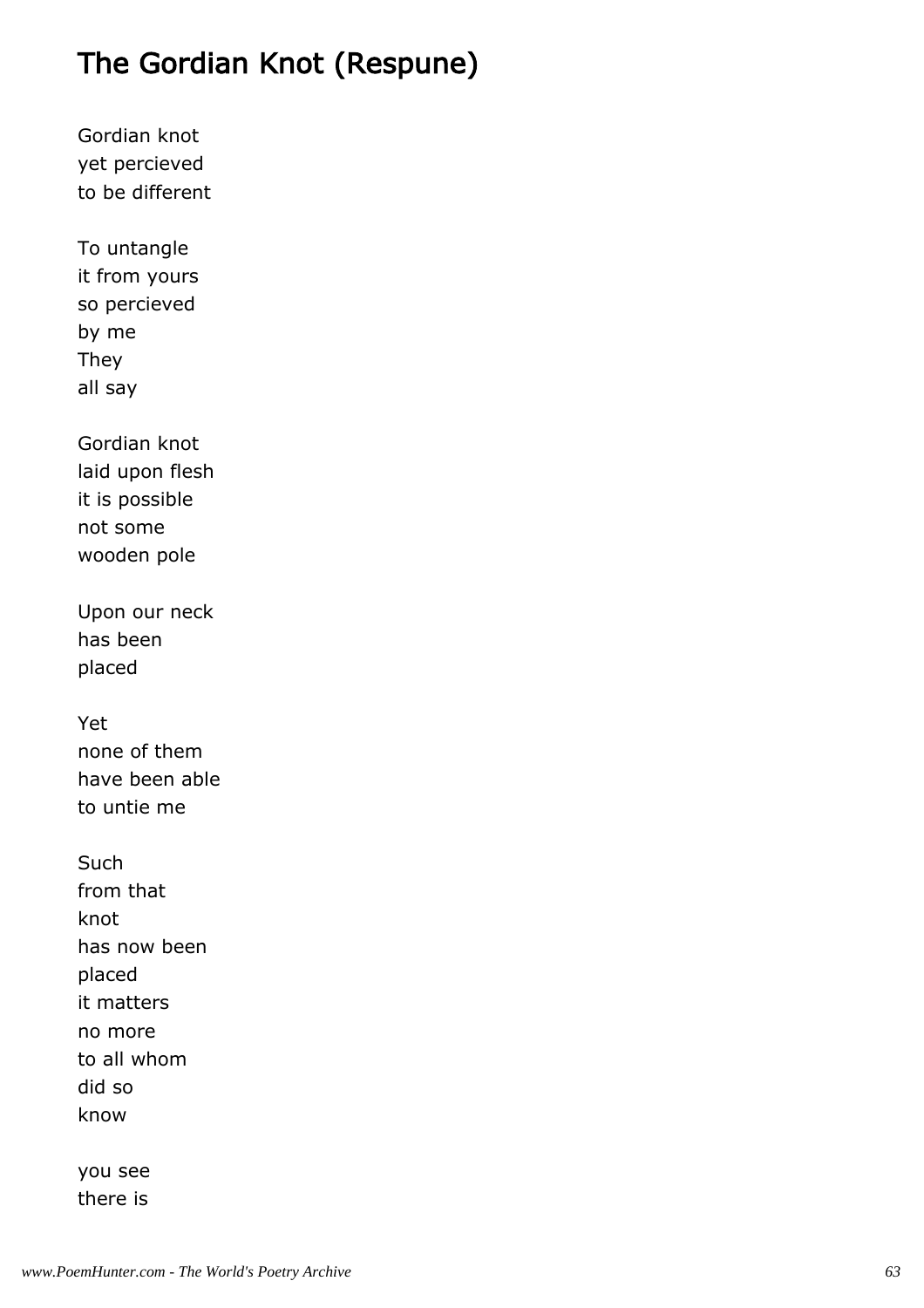but one trick where the fault now lays For to do as was done so long ago To severe the Knot with pen not sword For they look at me have I no say when you weild the pen this sword Yet only see part of me I feel the pain as all other's They see what they think they should see it is so For some of you What they have

have most grasiously been shown

been told to see have seen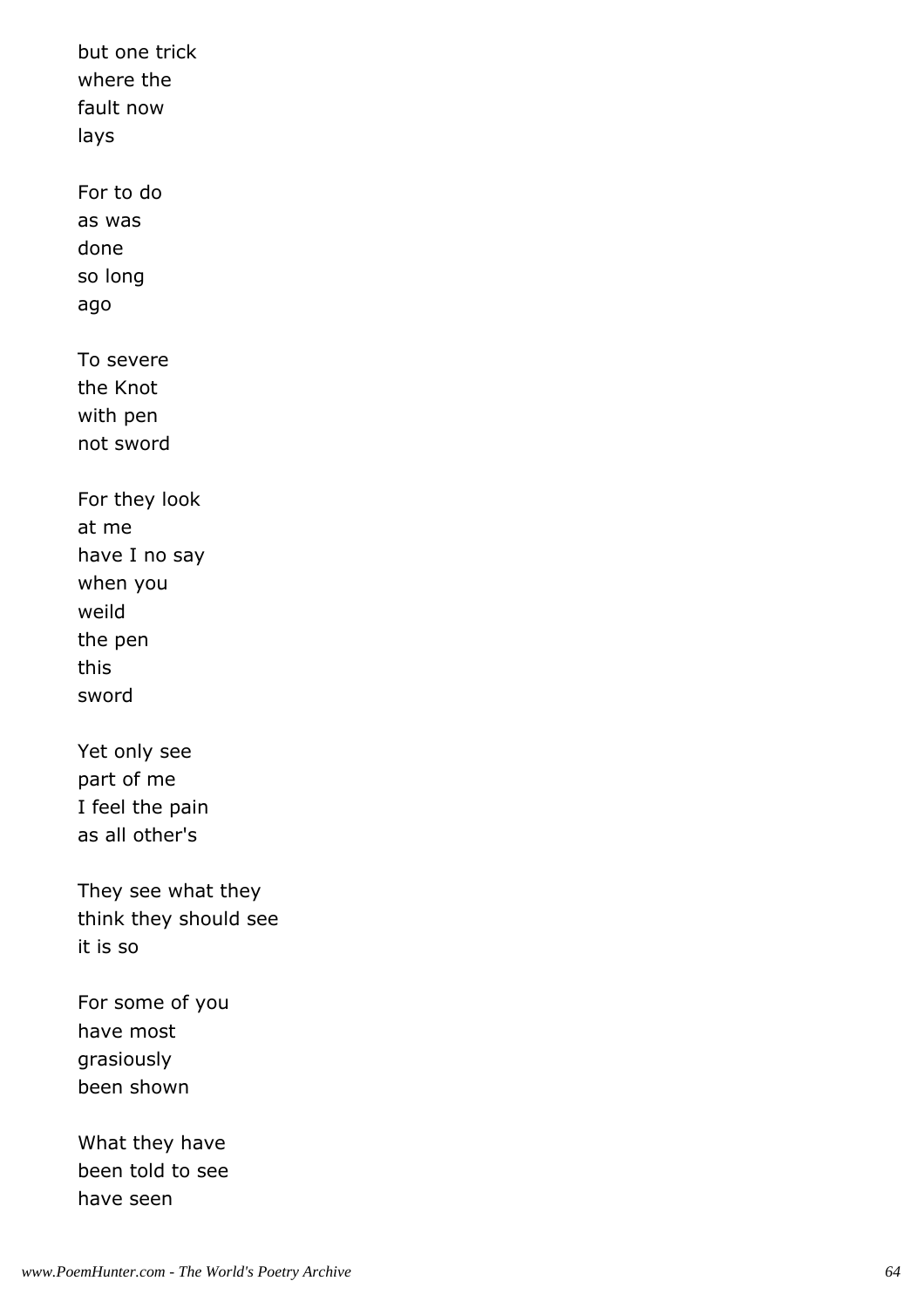through my pain and by seeing in the mirror

They don't see the whole picture

The mirrow your self into your self gazing

For if they did into one's self like that

For those whom some would go crazed

I would no longer be a mystery at that unto my body inflicted like that no

They would be able to untie my mystery am I would

Should you so would think so

| If they were    |
|-----------------|
| but to classify |
| me              |
| as plain        |
| human being     |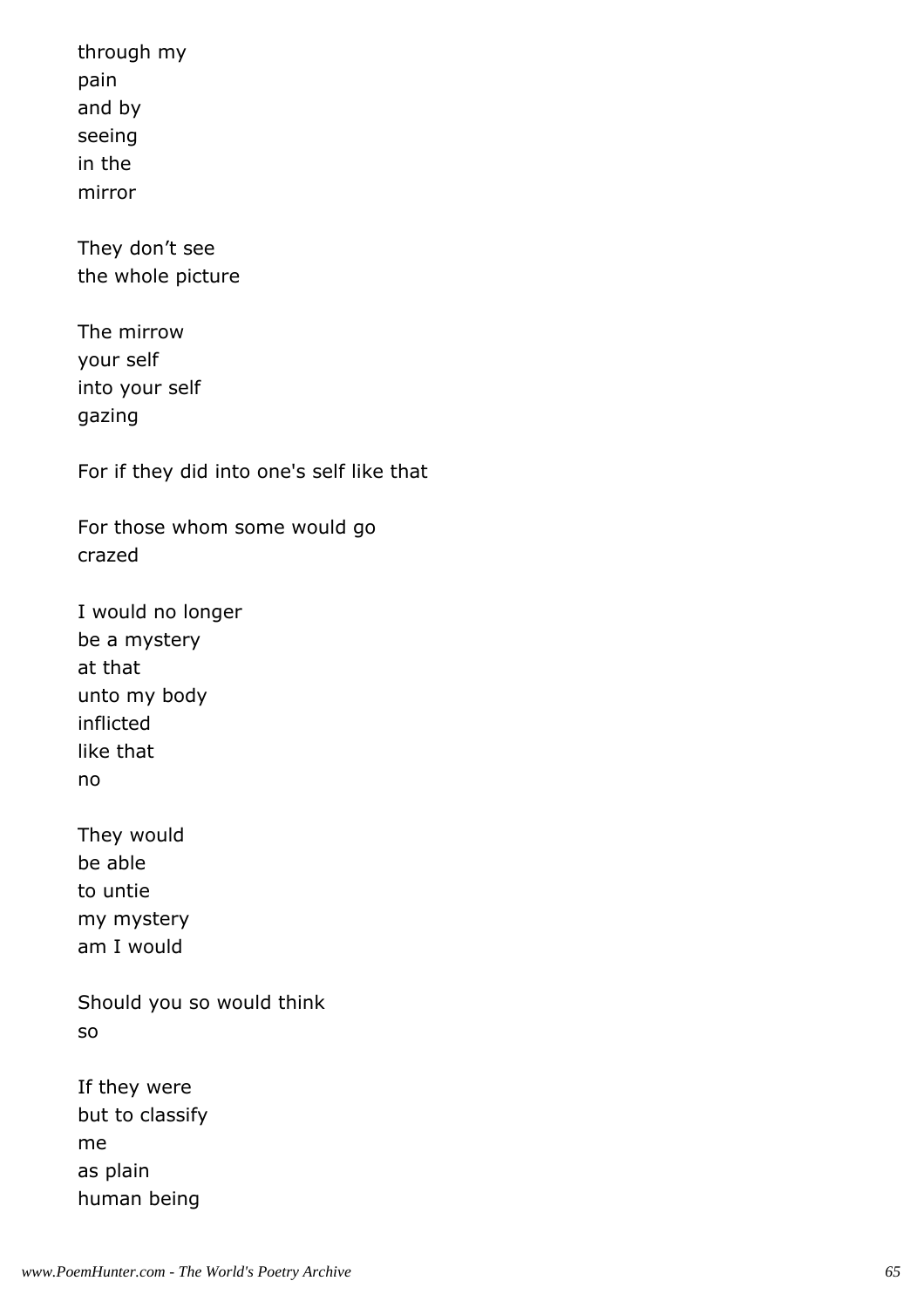with the very same flame and not as that as you do think so of me Yet to see the people it is whom you would call they would see I am unique see nothing unigue at all **Just** in your pleasure you see not the mesure please if therefore all prior knowledge it is of thee that I so pray Not into oblivion ever again may I see Such a forelorn place

Where no human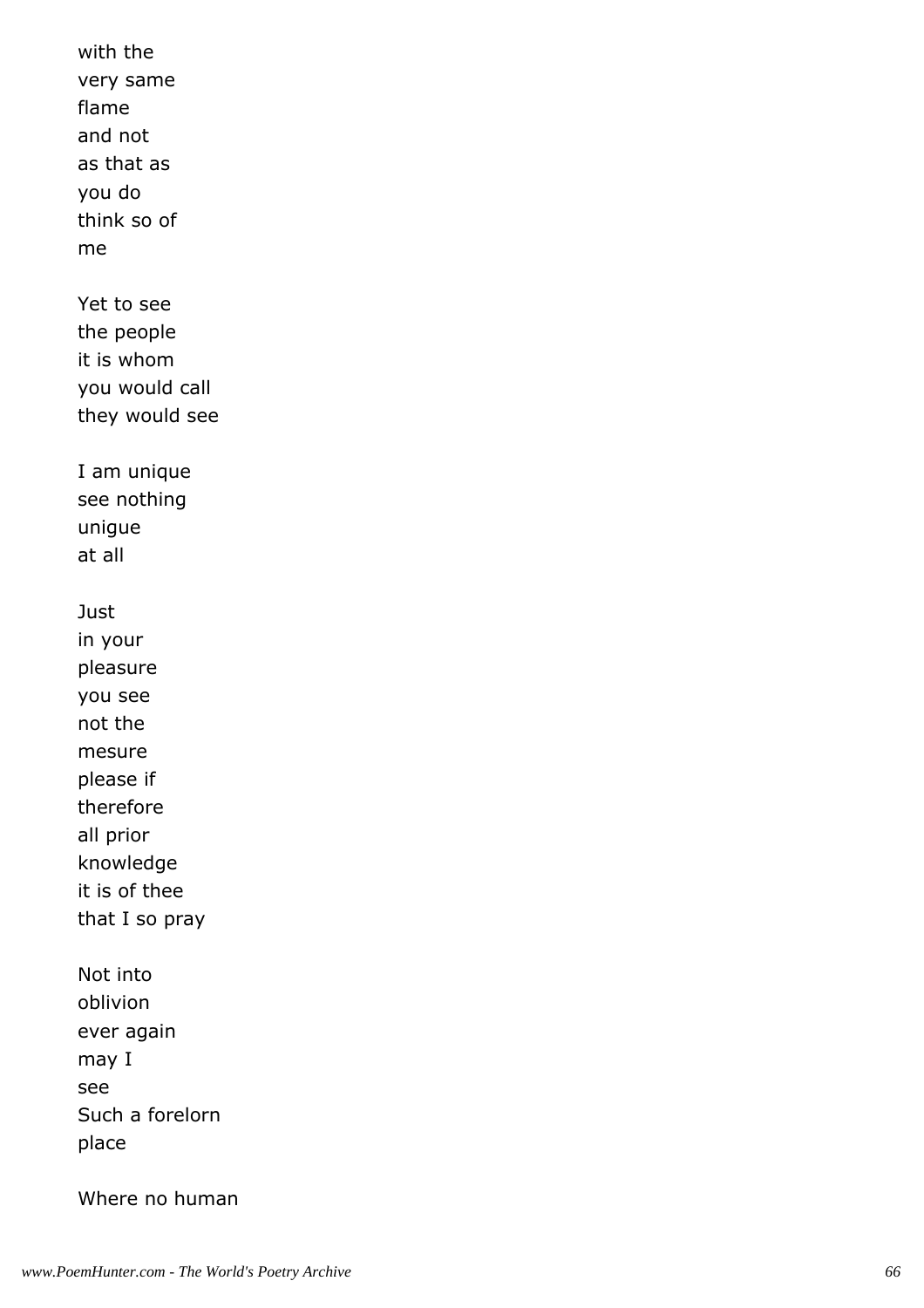being held for ransom to line ones own pocket's. With that not of linen Of knots or people your knowledge and wisdom can supply Apply eyes with which you have to see For if my mind they need to look at me as not tained Tis only with fear at the power of some with fresh eyes whom so can weild which even the

simplest and an untainted mind can see Makes the fear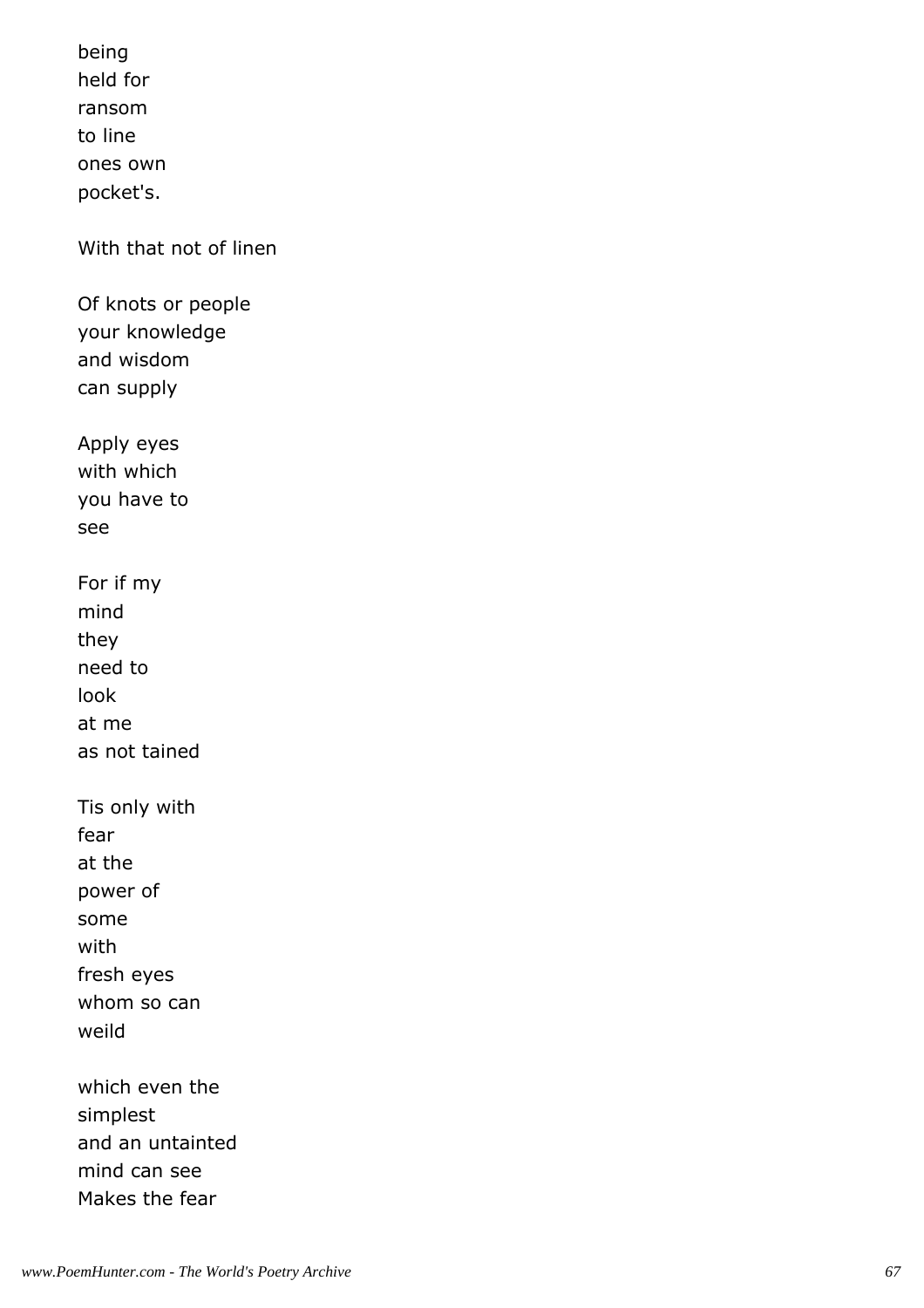grow even more so in me You see the answer is here you seek That in the mirror of which I speak for all to see I am willing to share with you All that I have but they have to be willing the hope that answer all do seek may I help To open there eyes and mind to others Please don't lock away again what's left of my mind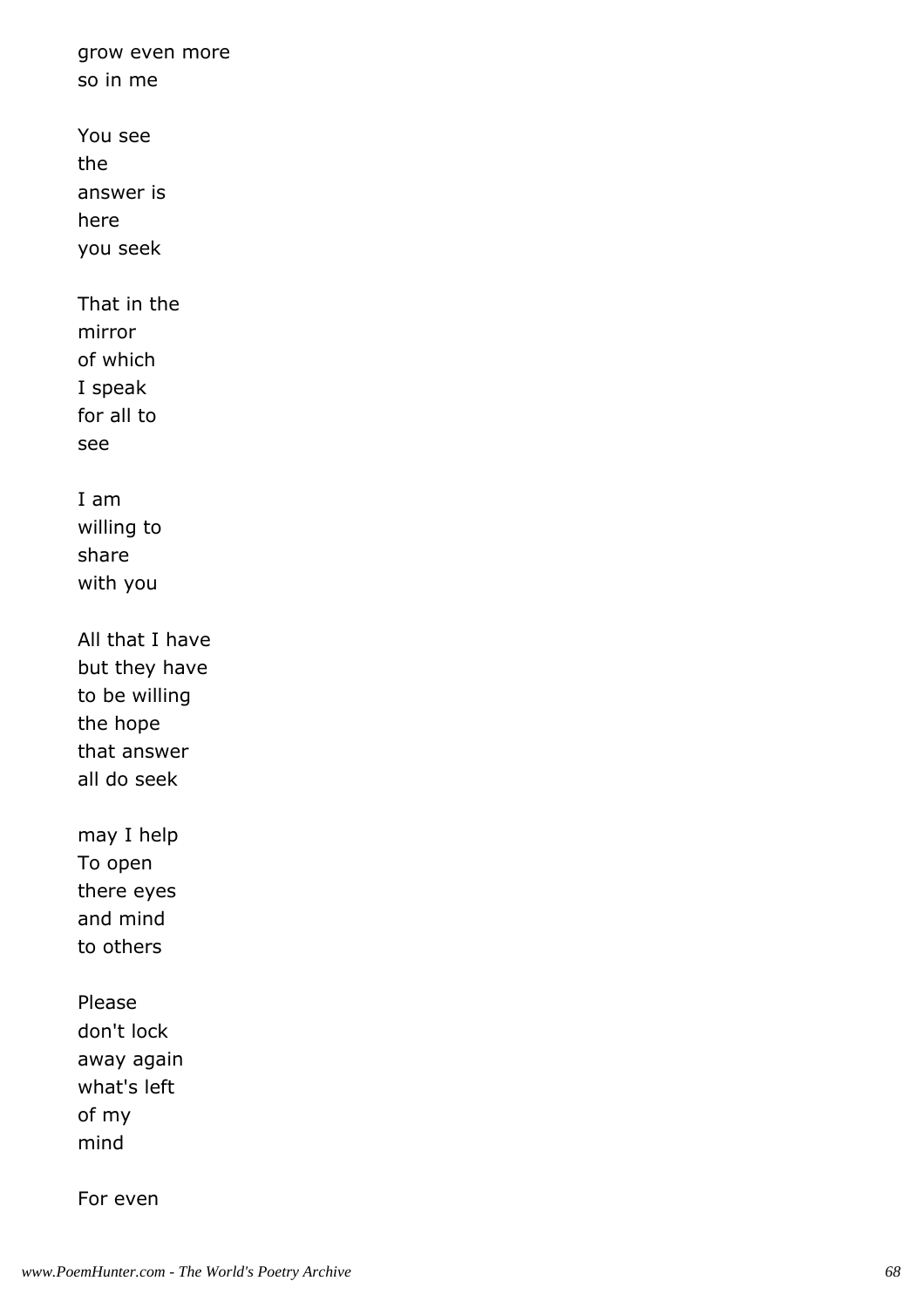the best miss some Yet only then you can see What is right in front of your face There is an in between world crazy and not You can see the answer By that of deed and action Is the shadow in you or could be the light. but a better human being is there So many have missed simply for the asking For freely will I give to all If but you would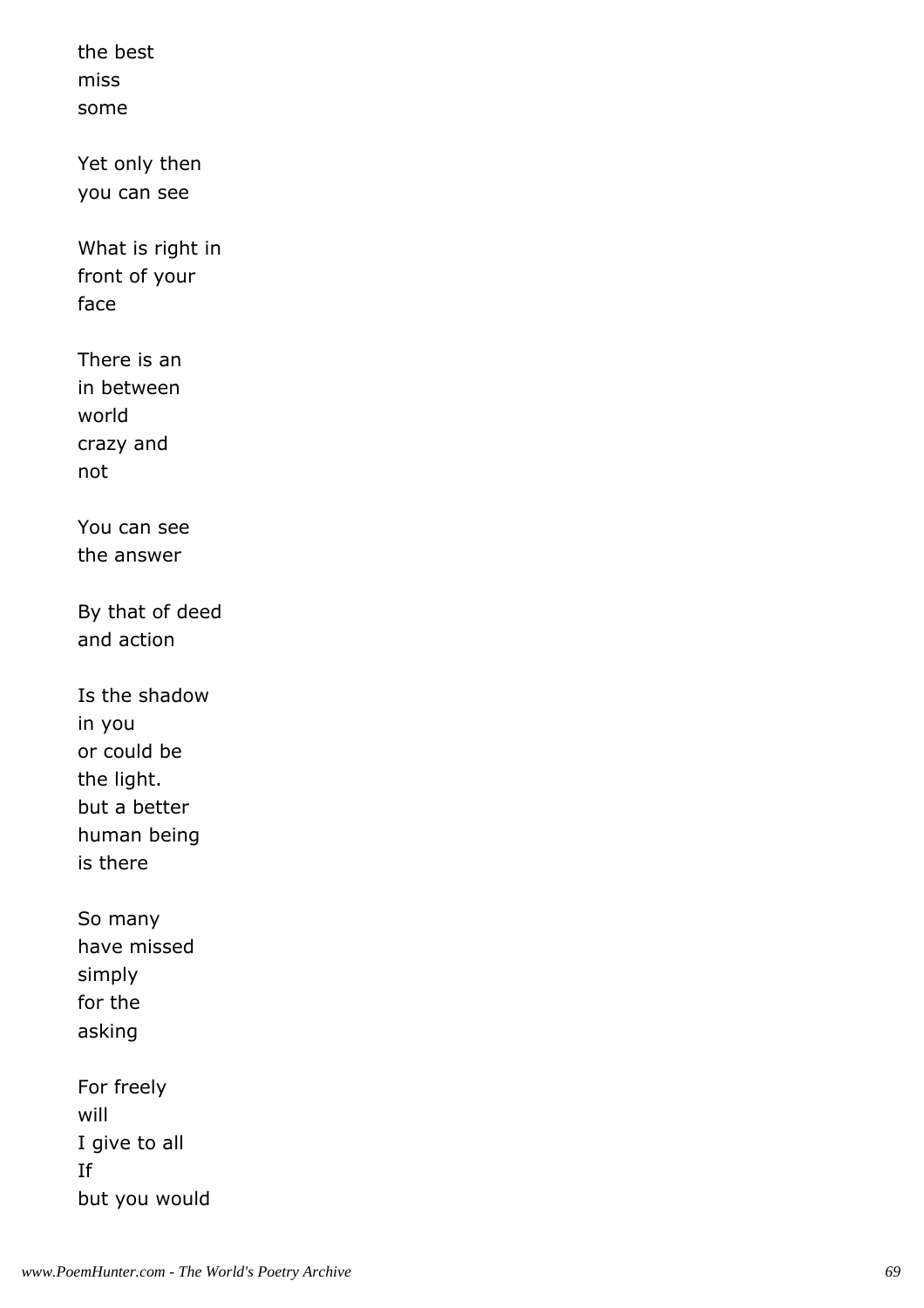ask the right question is all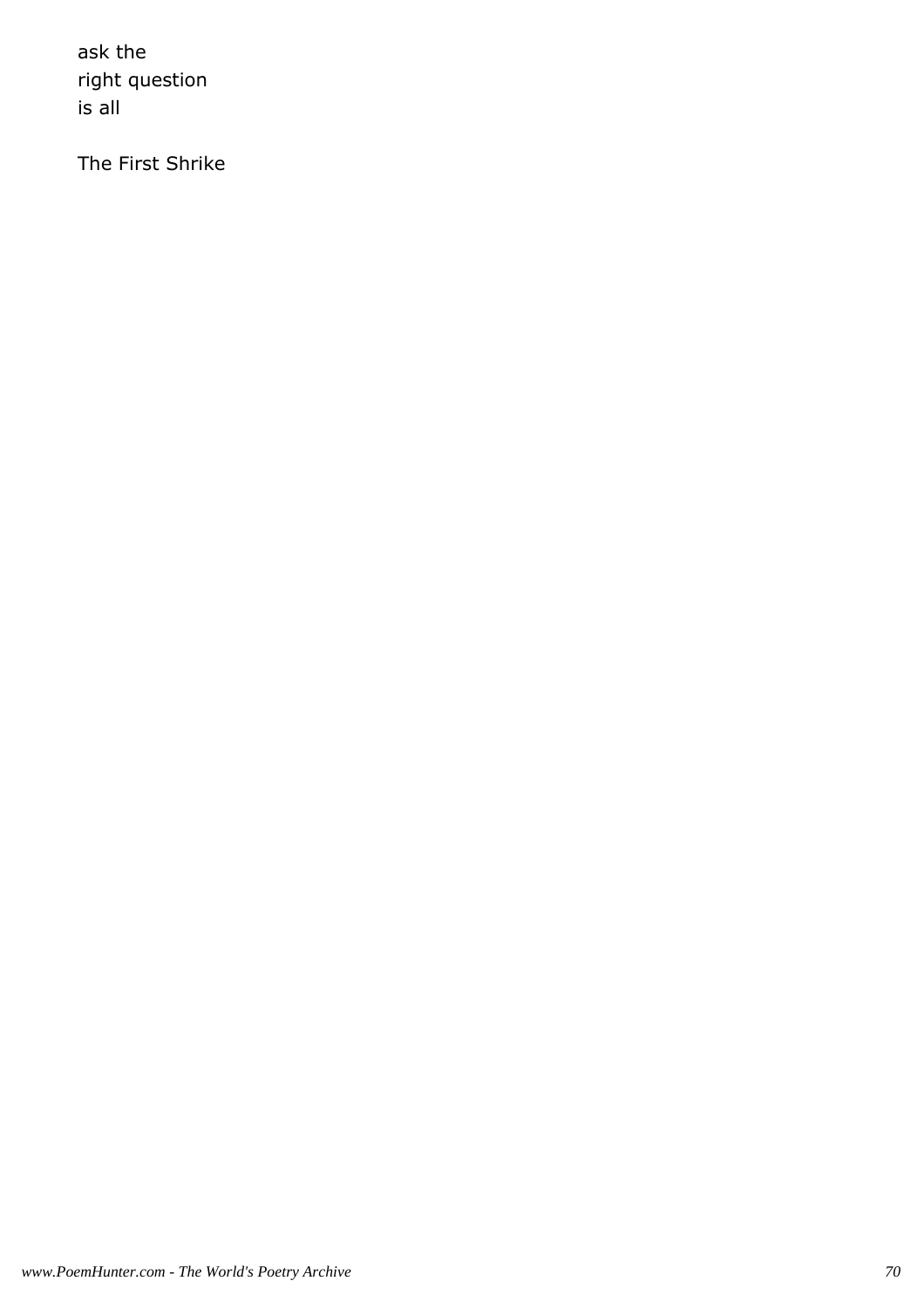# The Law

Amazed you would be if but you could see the manner in which such Laws are made It starts with a bill must be quite the big thrill to take from our children Most sacred of all Constitution your Bill of Rights twist them turn them till you know not what is right For in such a way

Are now

laws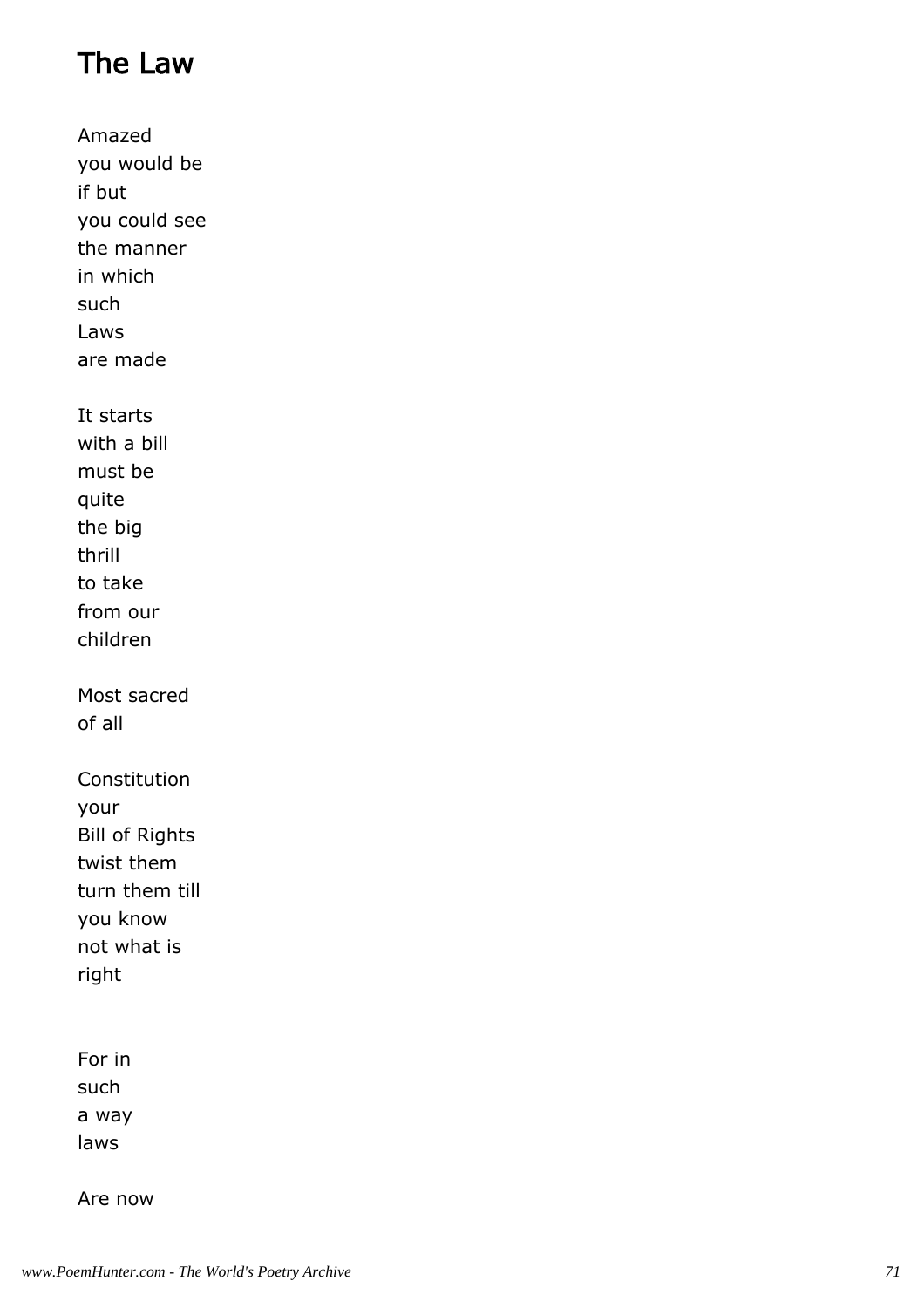#### made

- With out forsight then changed
- again by ones
- own opinion

They not us

Not of that which is right

In spirit so changed again

Arbitrarily so Ambiguously Premeditatedly

Thus made so

Then a law it is not

Stupid thus ignorant

I am

Alone am I In what is the Law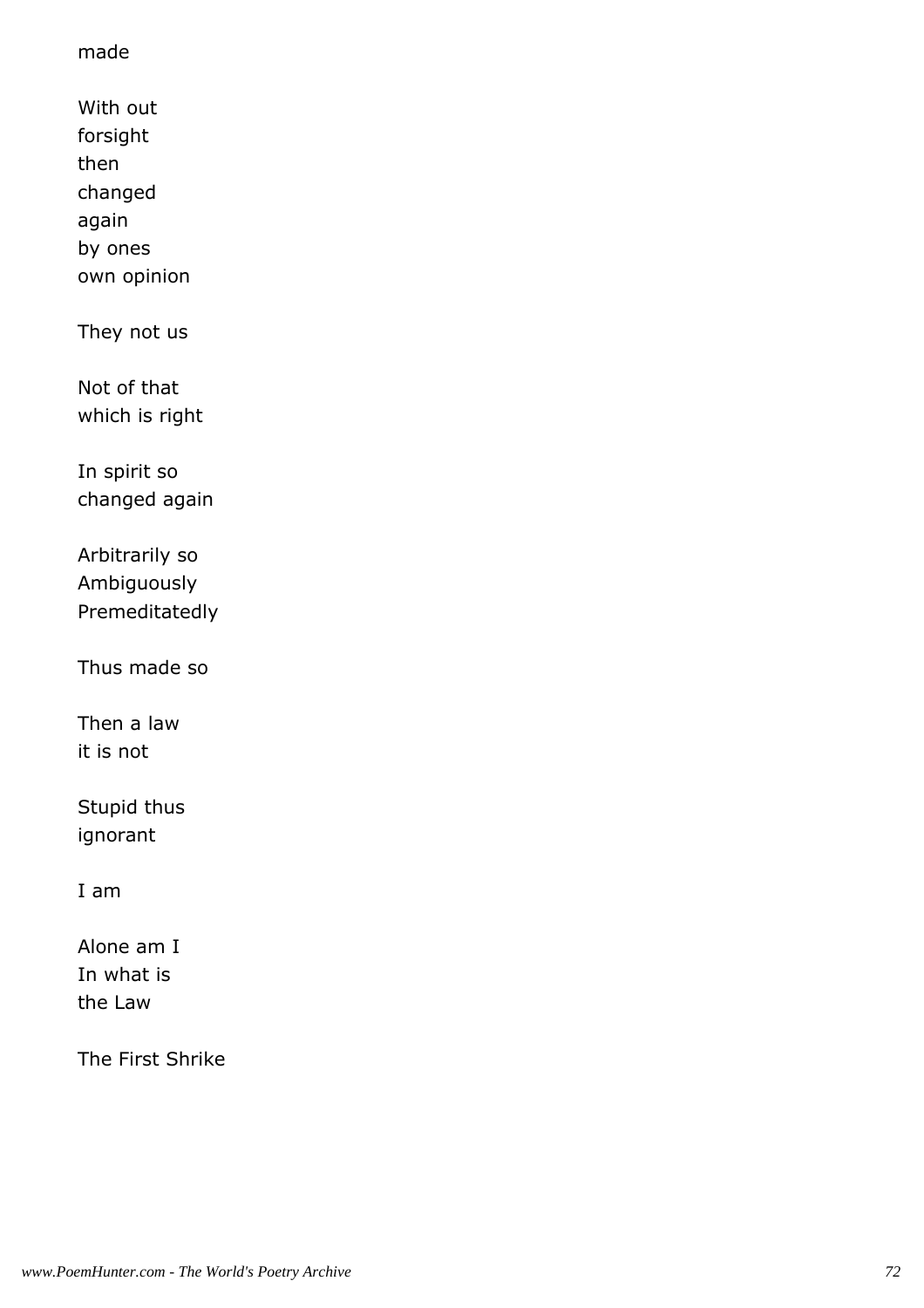## The Life I Waived

The wave folding over unto it's self

Some times grants a slice to the eye

Truth of ones mind so deceived by others

In fact they do so recognize in them selves

This way no headway is made

The ocean is green blue true color

Not merely seen shades of grey

The First Shrike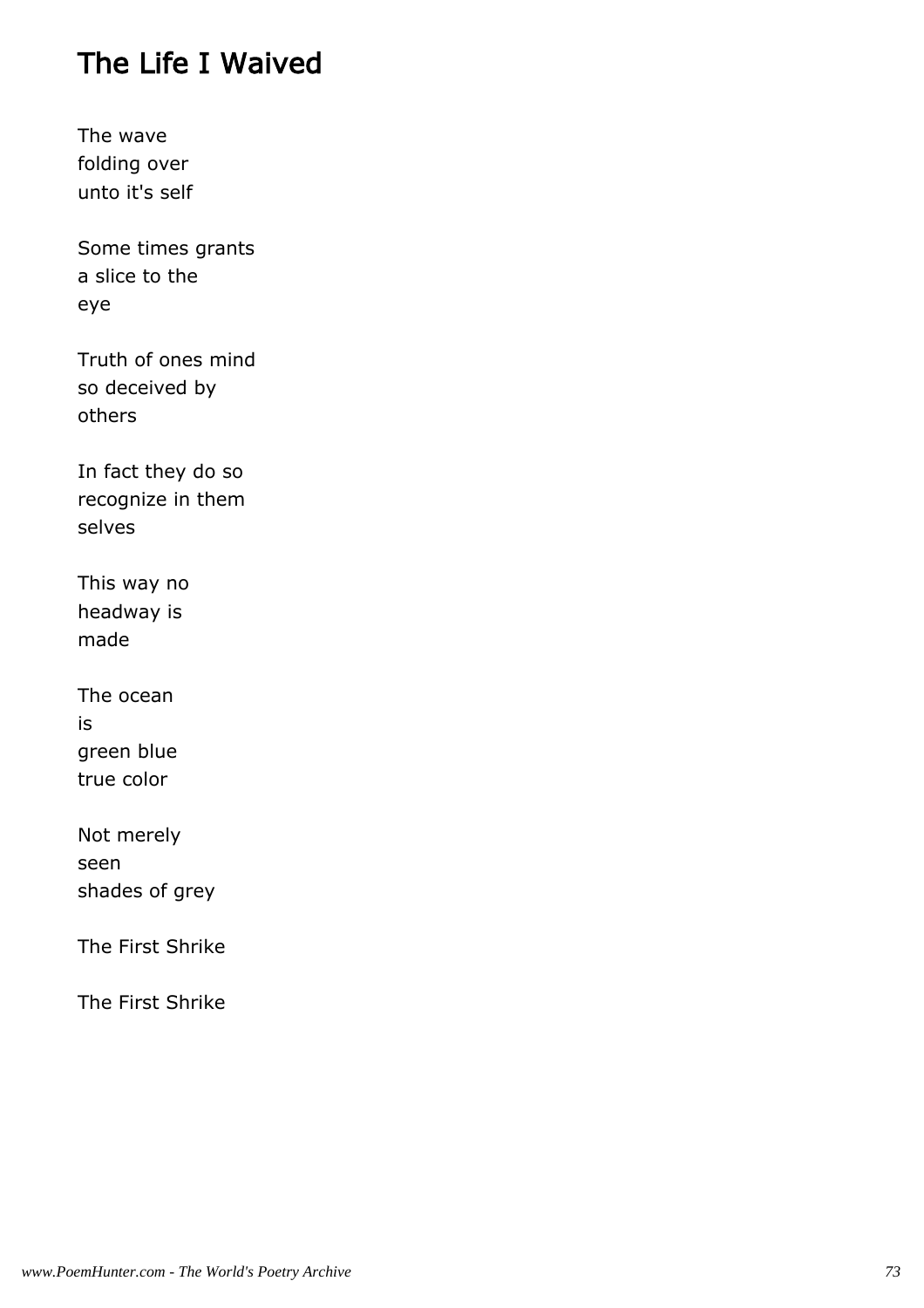# The Pebble And The Rock

Unto the rock the pebble so small did ask of it

Simple question was all

Great massive heavy rock how is it that you are so tall

With great effort of movment for the river a torrent

When upon the small delicate soft shiney smooth perfectly well rounded without flaw

Booming voice from he so tall

Mellowed his answer filled with awe

Answered the pebble with word's like this.........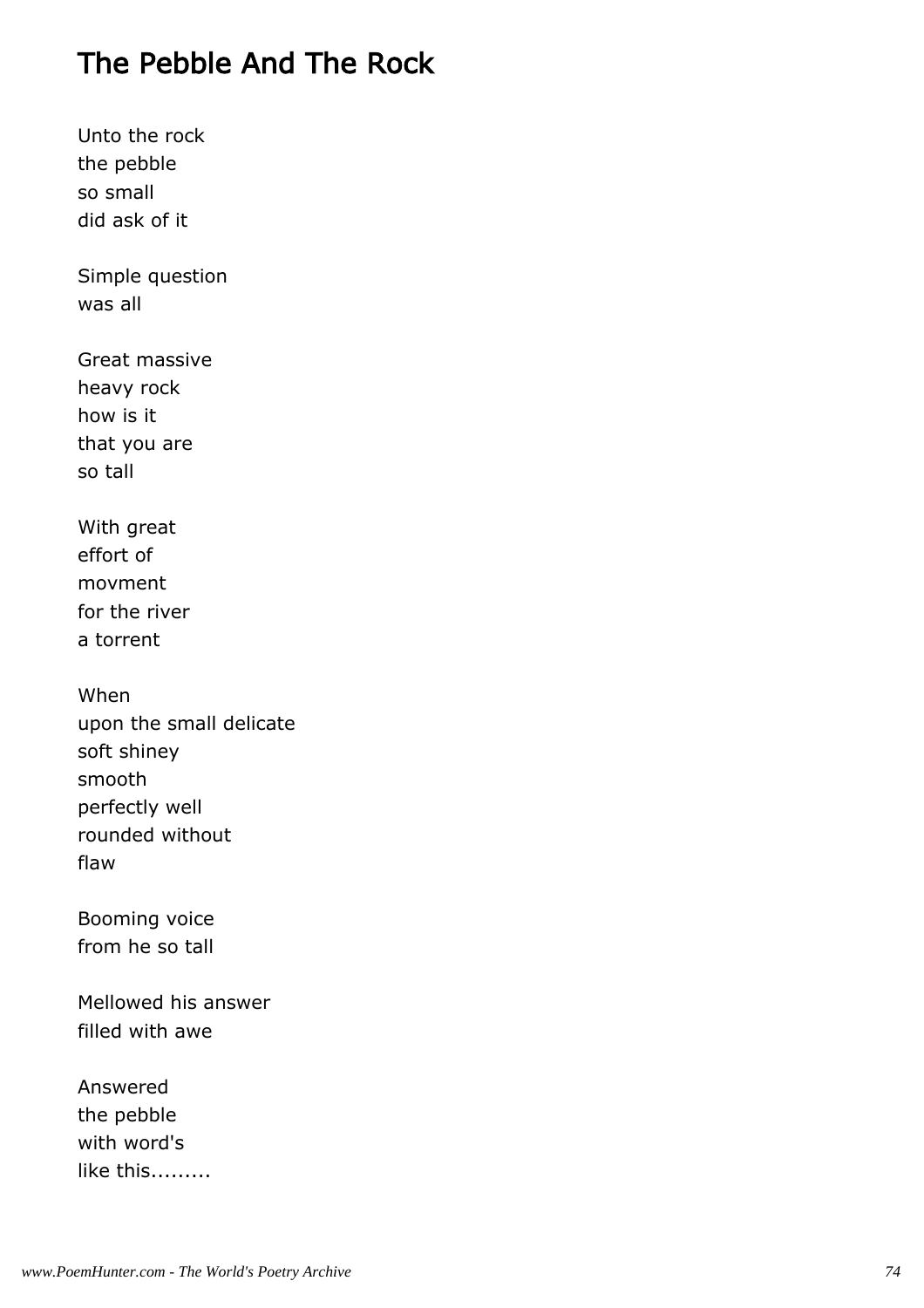Tiny most humble pebble you so very long ago were once the mightiest

Mountain on the face of the Earth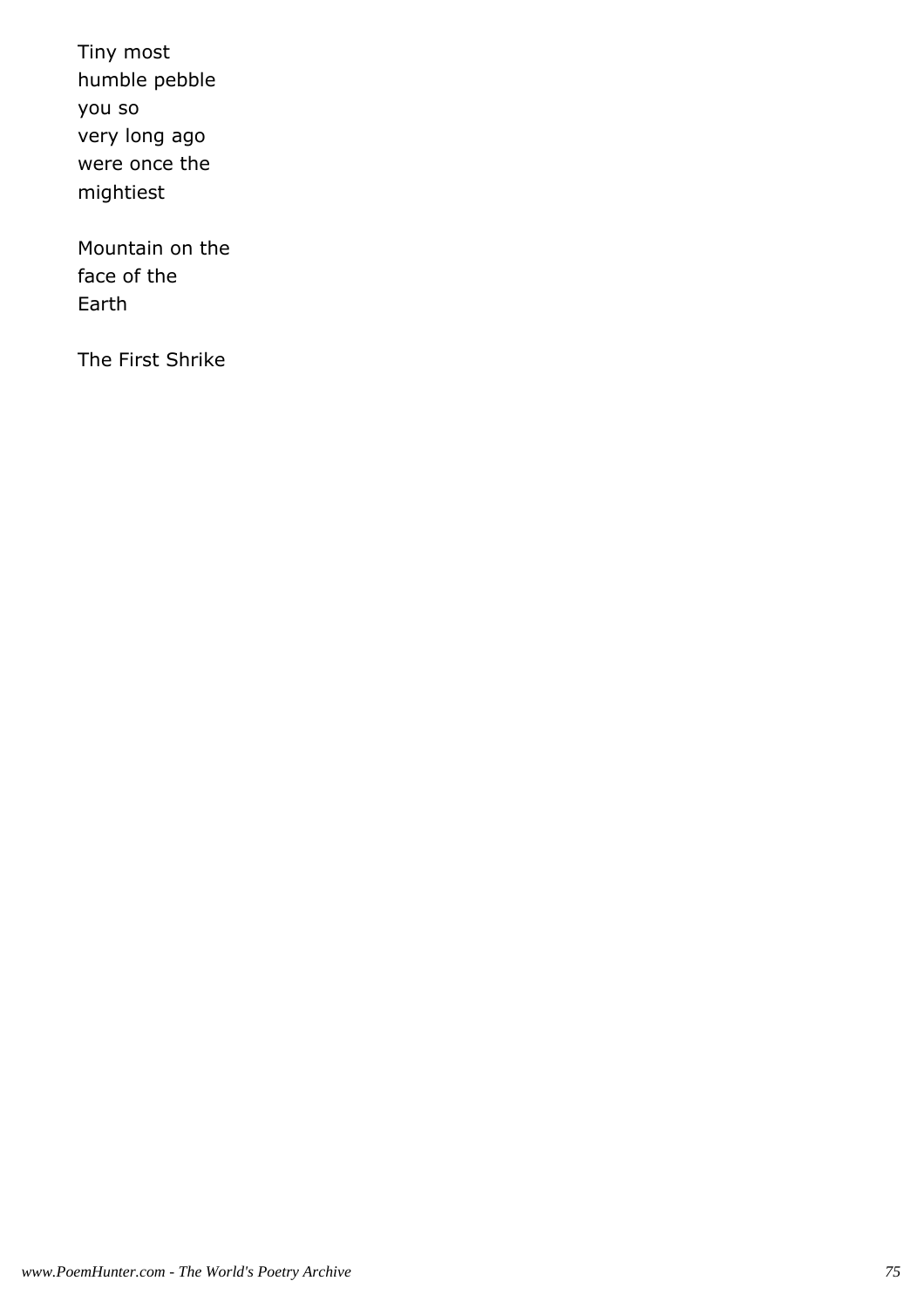## To The All Poets Here

With ignorance I upon you came tolerance did you gracefully show upon such as I that none of you know by happen stance circumstance humility you taught me true, grace, truth, opinions, crass to laugh, feel sad when both blue point of fact is this to you if any I have offened speak true I will apologize to from my heart speakith I to you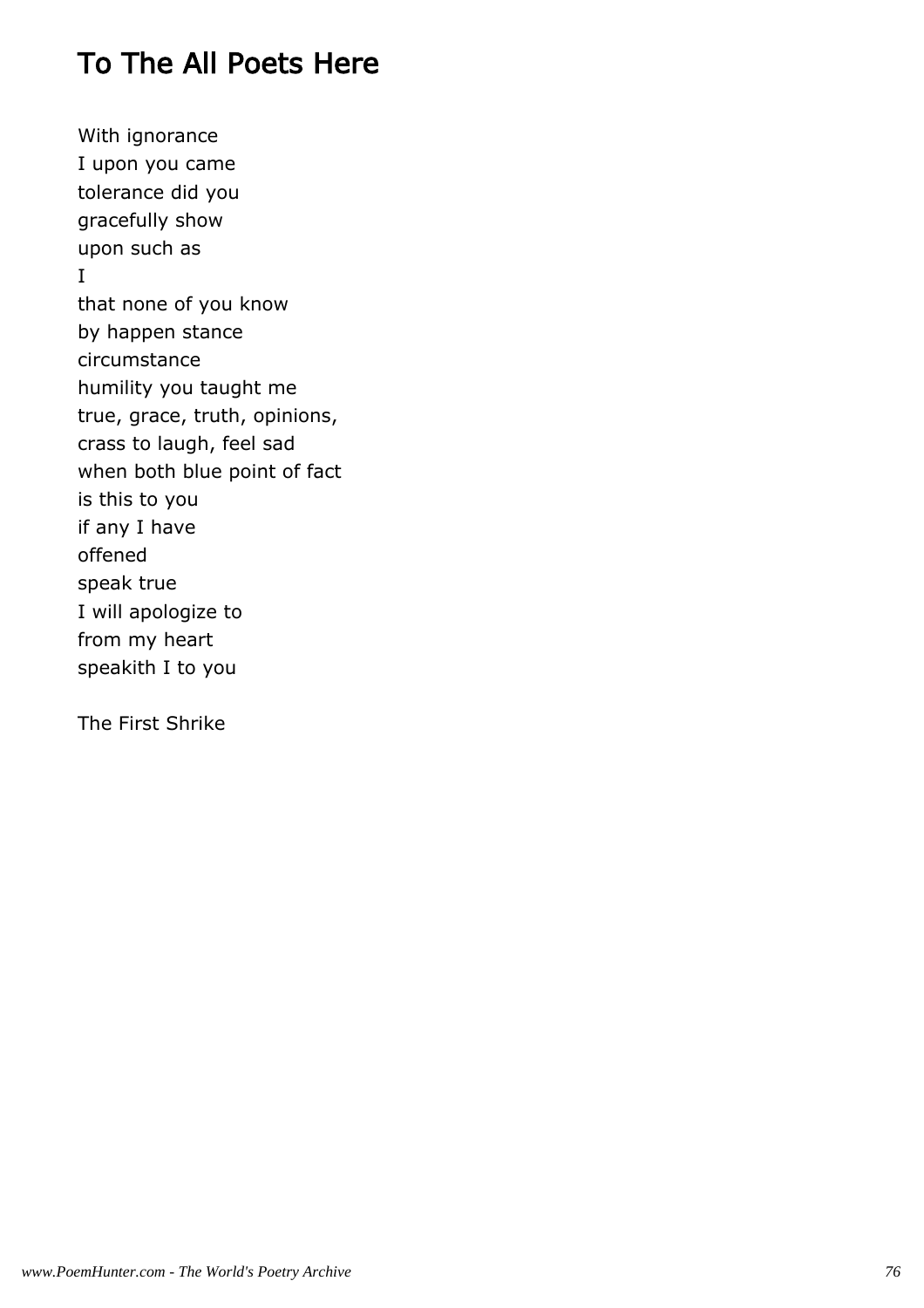### Tree's Unnoticed

stone to sand

Over the years a layer of stone has formed around my small heart

For I'm a human being can they not see that they hurt me so

When ever they hurt me

I cry for them some with empathy some with pain

I cannot resent them

Yes I have been wronged the lie called a song

For the suffering all indure forever goes on.

The mask as I suffer continue's to grow thicker

For the pain caused by other's just has me grow thicker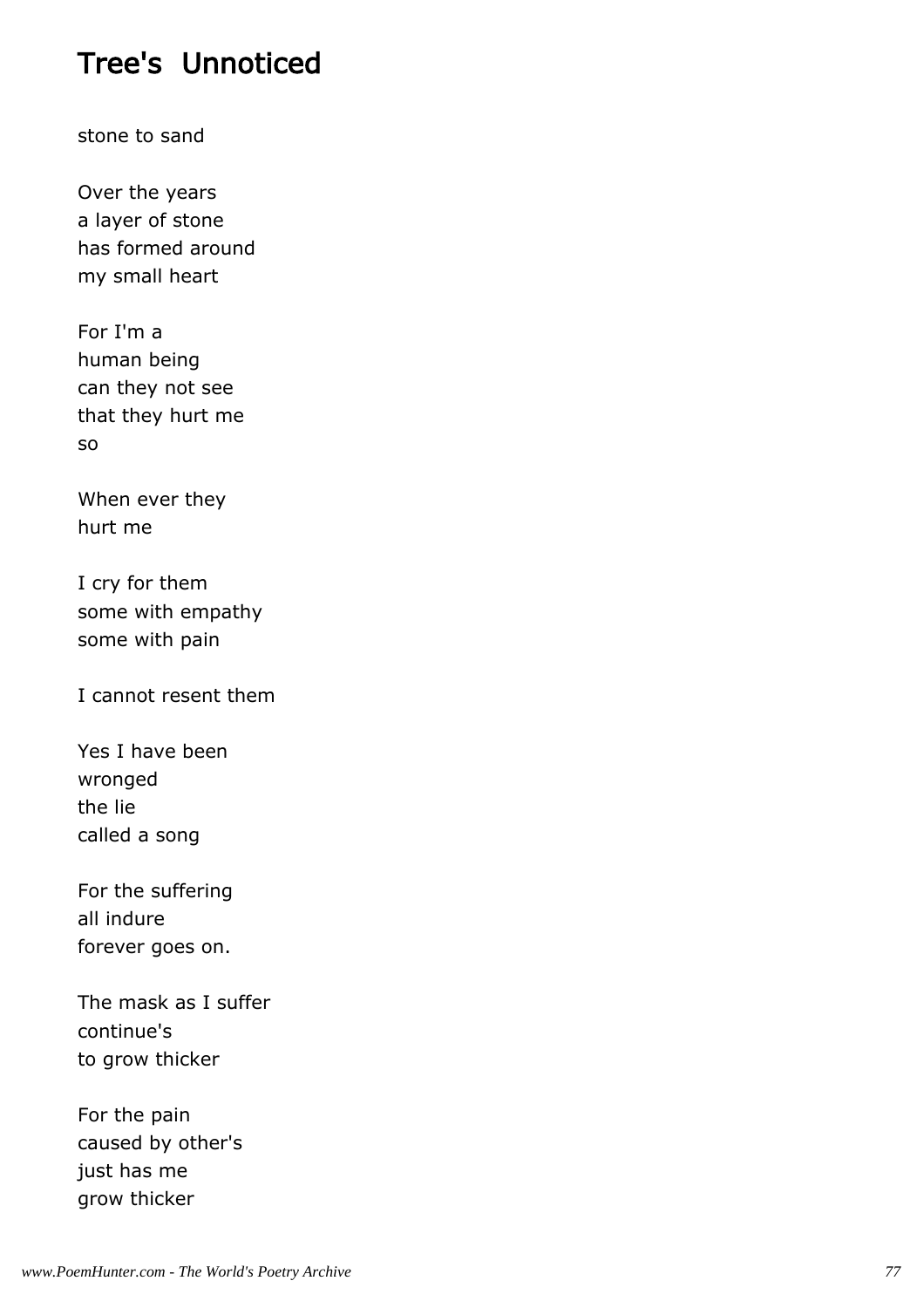The heart in my chest I do so chose of mine own choice be soft not bitter

Yet the beat of a heart when forced to suffer it flutters shake's and do I so tremble.

For shame on those whom care so little for child barely grown whom would so aspire to the tallest RedWood if let be inspired.

For unto the light such majesty grows

Never to repel that which is love or joy

For through the stone mine root's did mix take hold so axe or stone my BARK doth repell

So as I grow taller the rock turn's to sand Now a seedling a place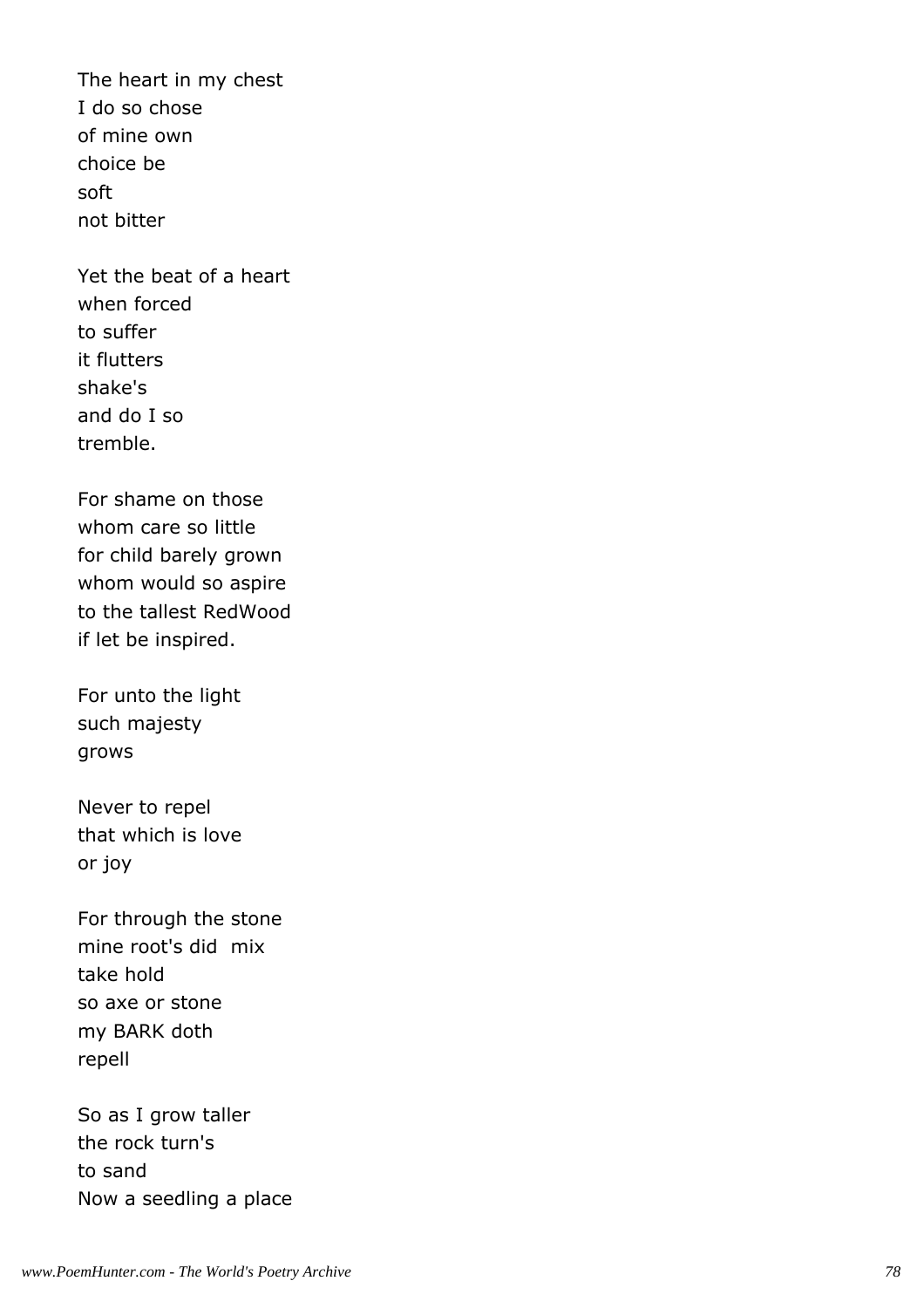to make there forever new stand

For from such is the joy of love and happiness

The rain washes like tear's away the pain's

Trial's trepidation's of one's yesterday's

Forever let stay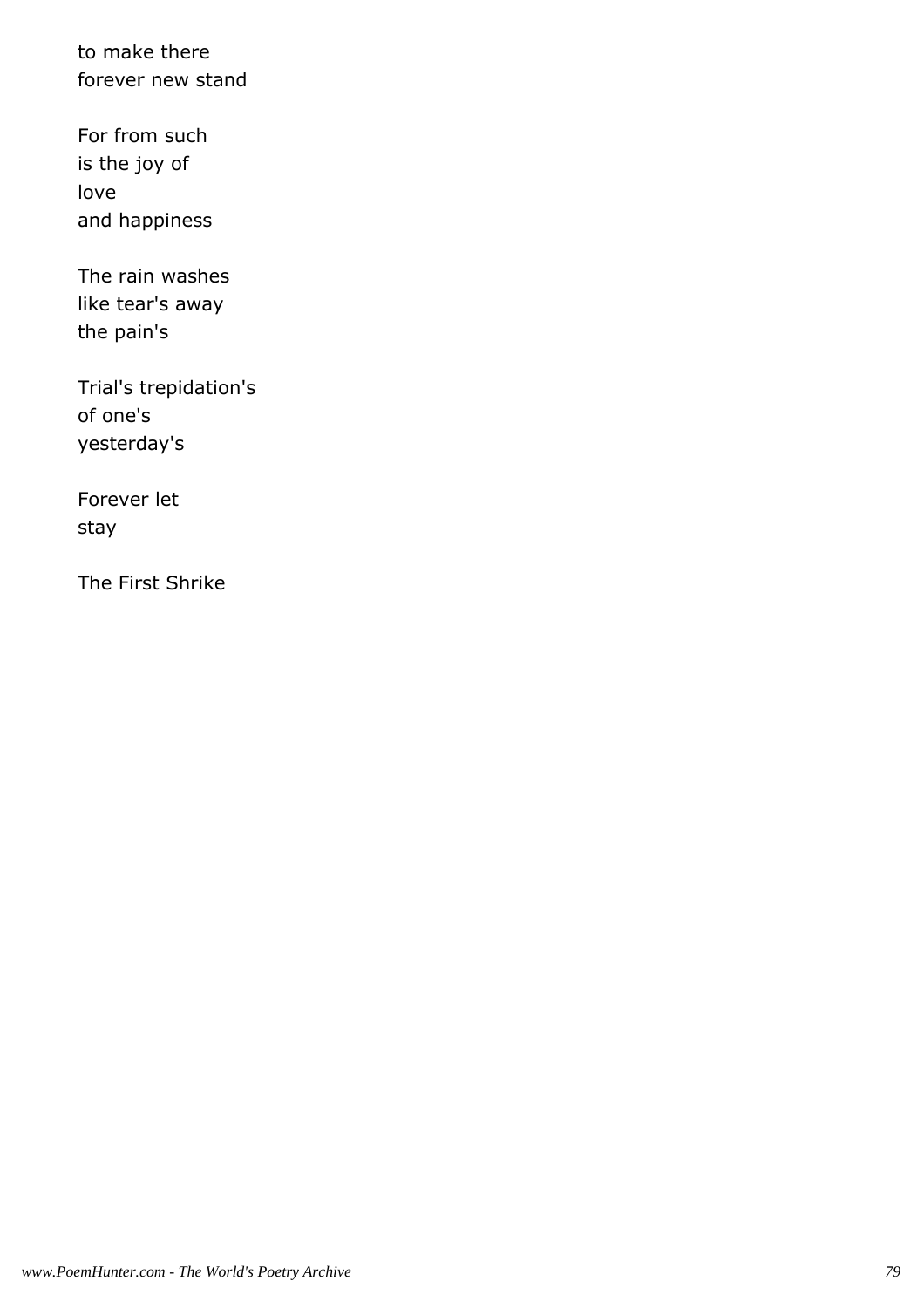## Unkind Words

#### Unkind Words

Meant not for her no understanding than to say most unstable

With holding from her husband thinking me overly intelligent abundantly so

Terrible actions such lack of for sight did cause us

Things would differently be done if this knowledge I could of had

She thought I hated her when to the extrema side to that word never heard

Now she does hate me for such doings such hate I have never seen except in the movies sociopath psychopath

To mend such a thing a scar on my heart would so bare just another trick would she so think of it my sorrow she wont bear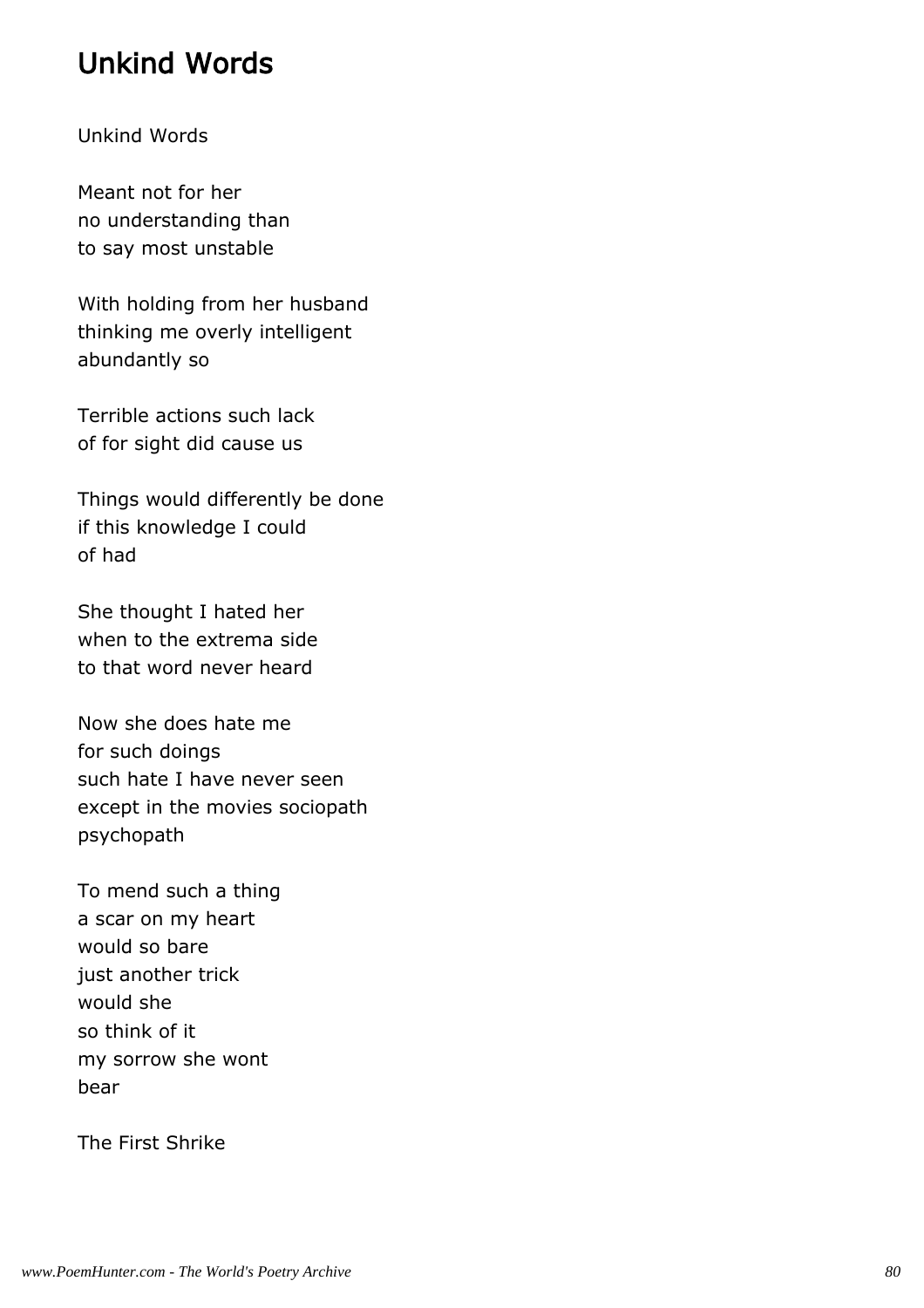## Unnoticed Unknown

A miracle today through grace came her way I am now assending steps that will lead me to a special place I know that I deserve made mention to me called a throne If it be true many thanks will spring forth for the efforts you made to get you there Nought but one person may sit in that seat Then thous't is Queen.

Hevely where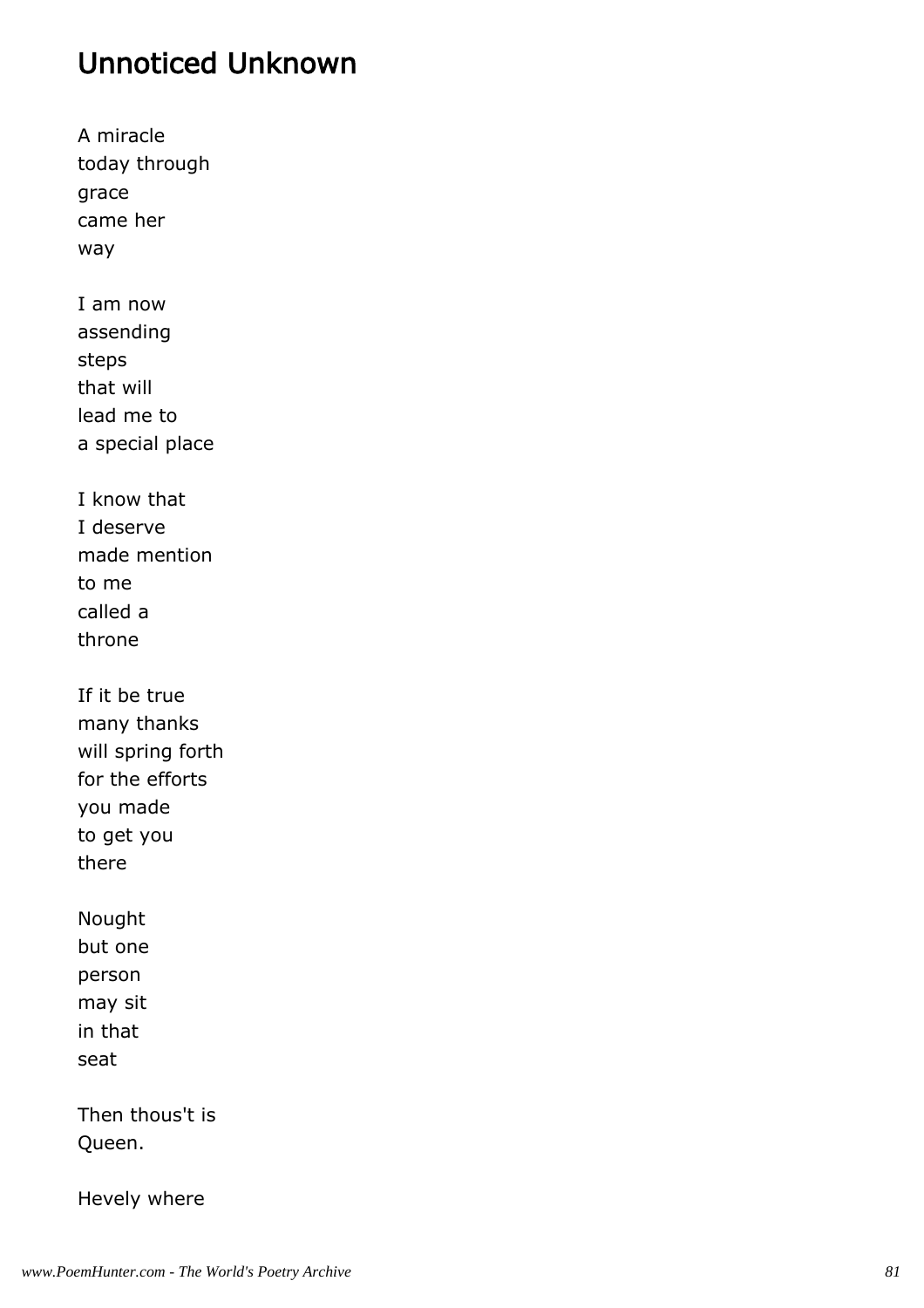the Crown.

The First Shrike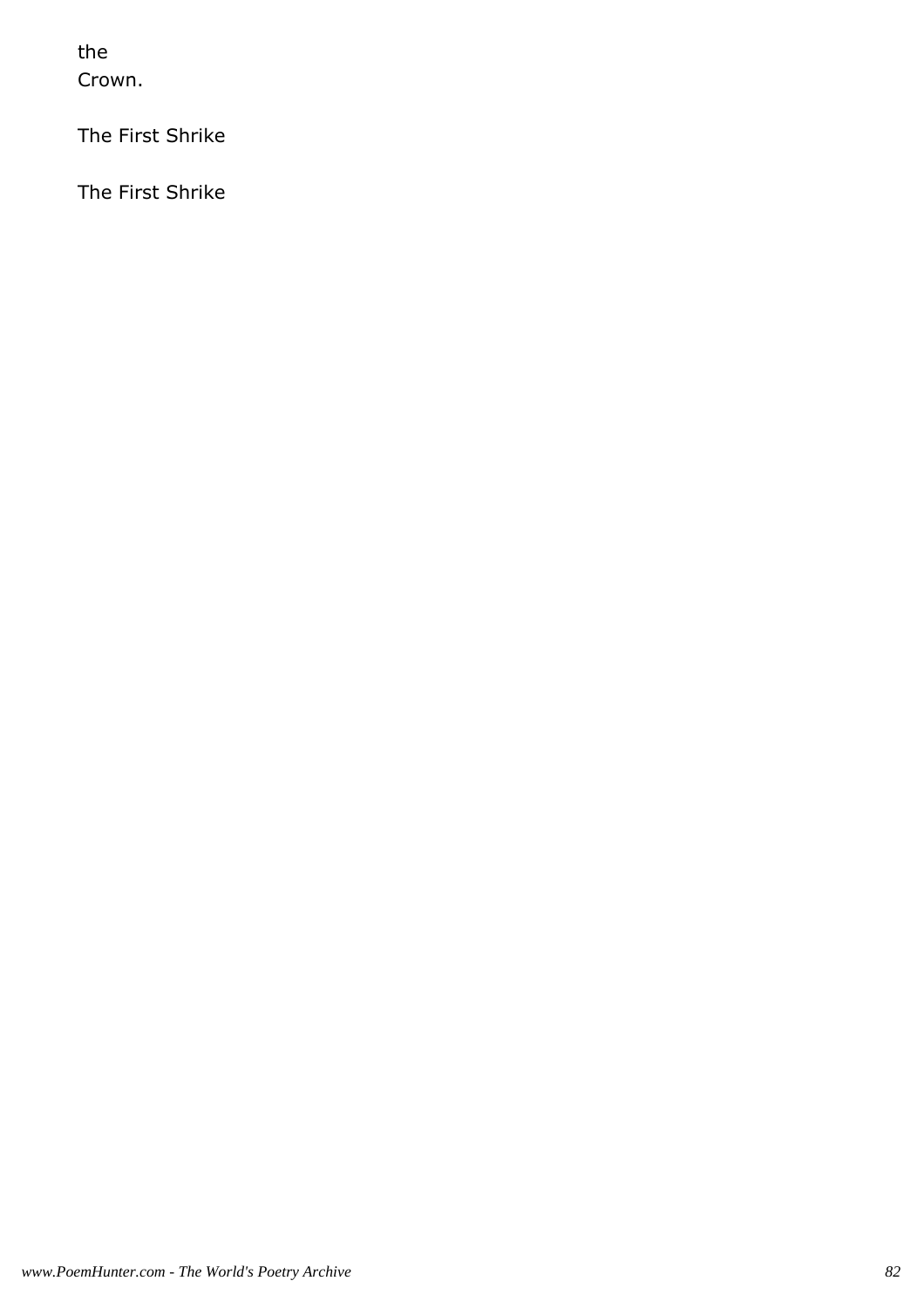# When

We fall let it be forward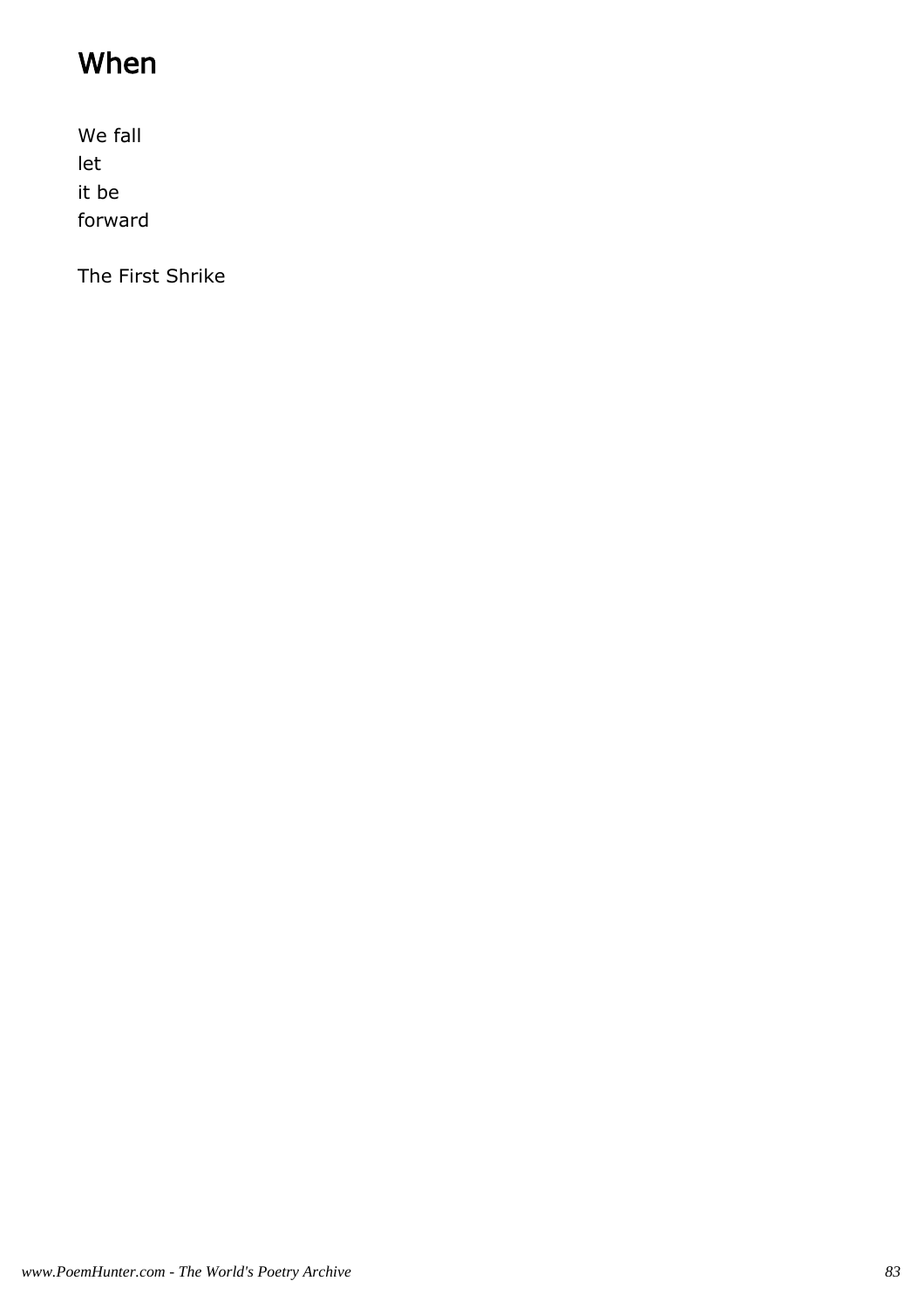### Where Has Unnoticed Unknown Gone

Upon my flesh Upon my soul May the Crown you where be it heavenly worn

Scowered has my flesh been bared

Have a conversation for those whom care Where ever it is that you do roam

Hevely were your crown The First Shrike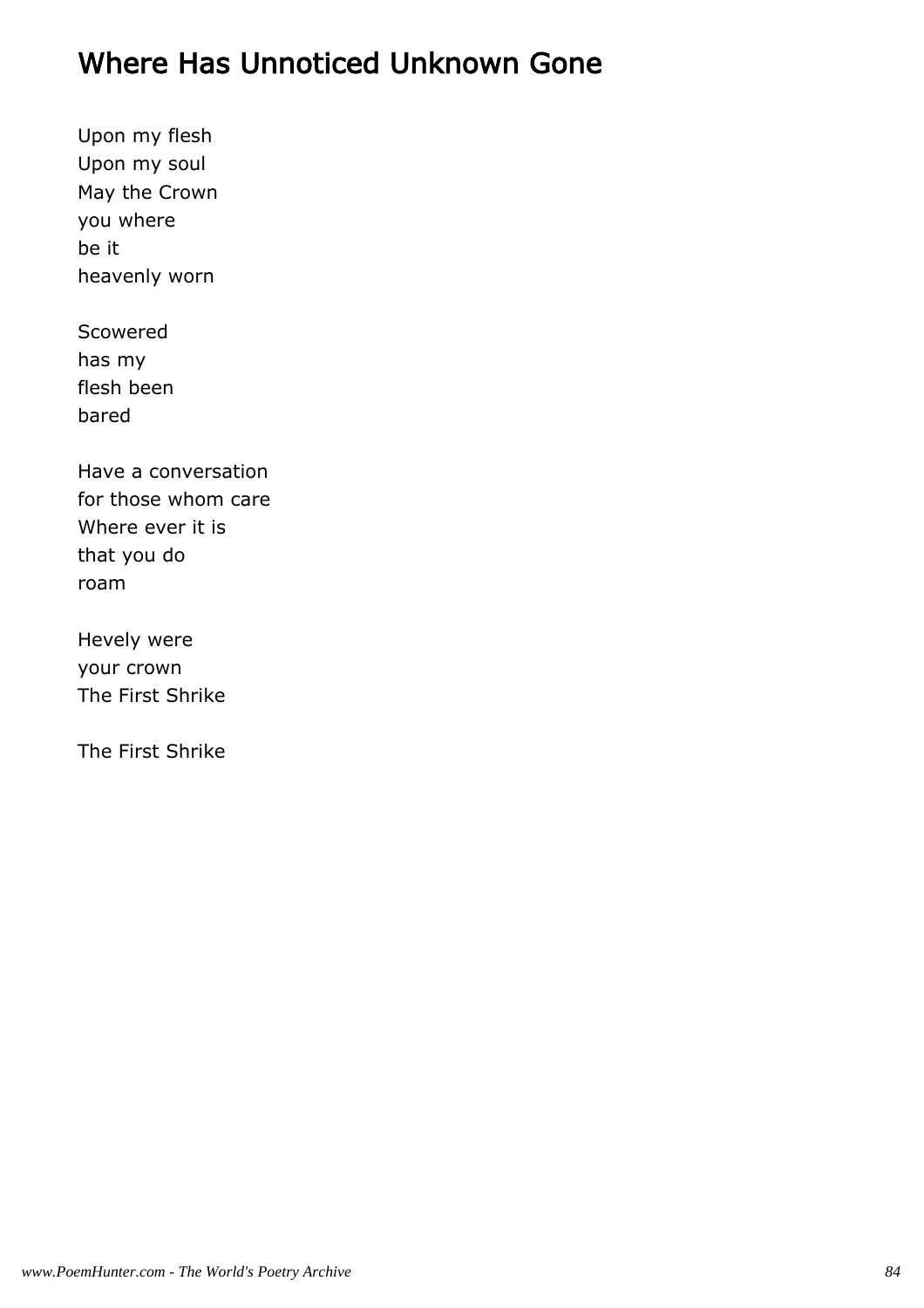## Whispering Well

A special place that none may find where winds will blow Through out all time They find a special way the whisper is for you Joyfully things of soft breath spoken the likes of witch wont tell The depth Magical beauty forever wide the look such peace may none ever to hide Without so to gain by crossing over

again